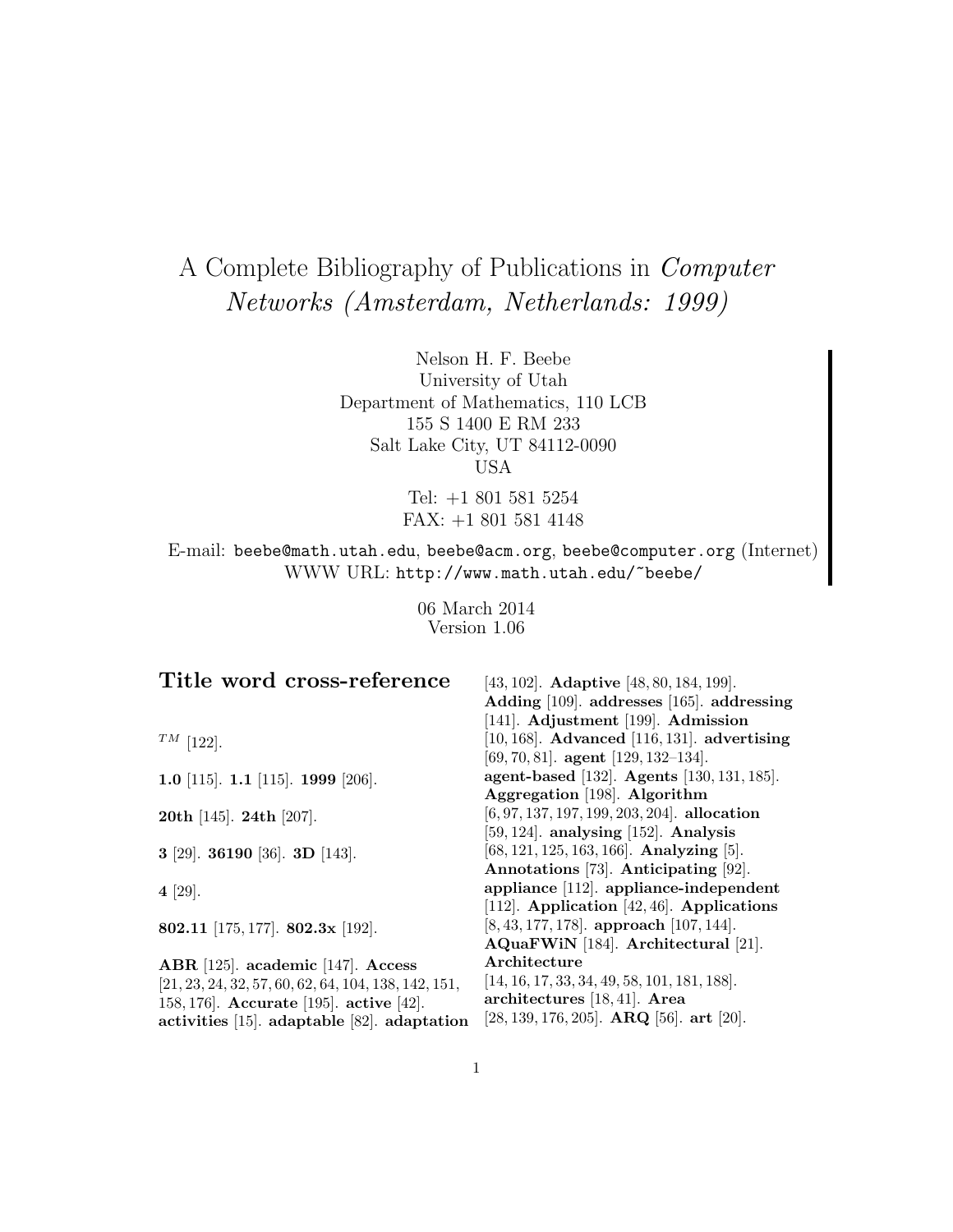**assignment** [159]. **Asynchronous** [174]. **ATM** [1, 3, 25, 33–39, 56–58, 60– 66, 124, 125, 157, 173, 183, 185, 187]. **attack** [163]. **AU-4** [29]. **Authenticating** [53]. **authorization** [105]. **Automated** [202]. **Automatic** [84]. **automation** [120]. **available** [1, 129]. **AWA** [57]. **AWACS** [64]. **AXD** [35].

**back** [150]. **Backbone** [33, 34, 37]. **backwards** [111]. **band** [57]. **Bandwidth** [9, 48, 176, 198, 203]. **Bank** [168]. **base** [58]. **Based** [15, 21, 26, 32, 132, 133, 157, 158, 163, 181, 190, 199, 204]. **basic** [13]. **behavior** [102]. **Best** [197]. **better** [79]. **between** [115]. **bit** [1]. **Bluetooth** [172]. **bounds** [10, 65]. **Bro** [162]. **Broadband** [11, 20, 23–25, 131, 138, 153]. **broadcast** [165]. **Broadcasts** [201]. **brokers** [68]. **browser** [86, 144]. **Bucket** [203]. **Buffer** [124, 189]. **Building** [52]. **burst** [3]. **burst-level** [3]. **Burstiness** [203]. **bursty** [1, 3]. **bus** [28, 179]. **businesses** [24].

**CAC** [174]. **cache** [87]. **caching** [77, 79]. **call** [10]. **Canada** [206]. **candidate** [64]. **capable** [2]. **capacity** [37, 123]. **card** [104]. **carried** [31]. **Case** [4, 80, 196]. **CATV** [20]. **CATV-HFC** [20]. **Causal** [201]. **Causal-Phase** [201]. **Causality** [200]. **century** [145]. **certificates** [151]. **challenges** [85]. **Channel** [56, 123, 189]. **channels** [71]. **Characteristics** [173]. **click** [69]. **clustering** [88]. **combining** [71]. **commerce** [106]. **communication** [11, 48, 120, 121]. **communications** [15, 153]. **communities** [96]. **Comparison** [93, 184]. **compliant** [130]. **compression** [48]. **Computer** [207]. **concept** [146]. **conceptual** [80]. **condensation** [136]. **Conference** [140, 206, 207]. **conferences** [14]. **conferencing** [14, 16]. **connect** [139]. **connected** [28]. **Connections** [45, 113, 158, 183]. **conscious** [44].

**Considerations** [21, 63]. **consistent** [77]. **Constraint** [203]. **content** [71, 102, 103]. **context** [134]. **Control** [10, 16, 38, 125, 130, 157, 168, 192, 200]. **Controller** [189]. **Convergence** [27]. **cooperative** [78, 92]. **coordination** [16]. **coprocessor** [52]. **core** [36]. **Correlation** [191]. **cost** [141]. **crawling** [107]. **creating** [106]. **critical** [123]. **cross** [139]. **customer** [26]. **customization** [81, 133]. **cyber** [96]. **cyber-communities** [96].

**D-ARQ** [56]. **Data** [30, 108, 189, 193]. **decisions** [43]. **Decoupling** [203]. **DECT** [176]. **definable** [67]. **Delay** [65, 203]. **delay/jitter** [65]. **Delays** [194]. **delivery** [26, 122]. **demand** [9]. **Design** [2, 21, 57, 73, 125, 159, 160]. **Designing** [39]. **detecting** [162]. **detection** [50, 161, 163, 164]. **Determining** [177]. **developing** [92]. **development** [120]. **dial** [158]. **dial-up** [158]. **differences** [115]. **Digital** [19]. **directed** [6]. **directions** [13]. **Discovery** [6, 84, 107, 185]. **disjoint** [27]. **displays** [72]. **Distributed** [8, 58, 59, 78, 105, 121, 163, 179, 181]. **Distribution** [194]. **division** [159]. **document** [98]. **documents** [75, 91]. **DRS** [7]. **DSA** [56]. **dual** [28]. **Duplex** [192]. **Dynamic** [7, 59, 88, 109, 124, 125, 165, 167, 197].

**Easy** [179]. **Easy-to-Use** [179]. **Editorial** [128, 154]. **Effects** [135, 192]. **Efficiency** [9, 68]. **Efficient** [137, 195]. **Eighth** [206]. **electronic** [68, 106, 146]. **Embedding** [91]. **emerging** [26, 96]. **Enabled** [104, 188]. **Enabling** [43]. **End** [4, 28, 48, 135, 198]. **end-connected** [28]. **End-to-End** [48, 135, 198]. **engine** [149]. **engineering** [118]. **enhanced** [67]. **enterprise** [38]. **Environment** [131, 133, 179]. **Environments** [200]. **ESP** [37]. **Ethernet** [141, 192, 195]. **European** [64, 147].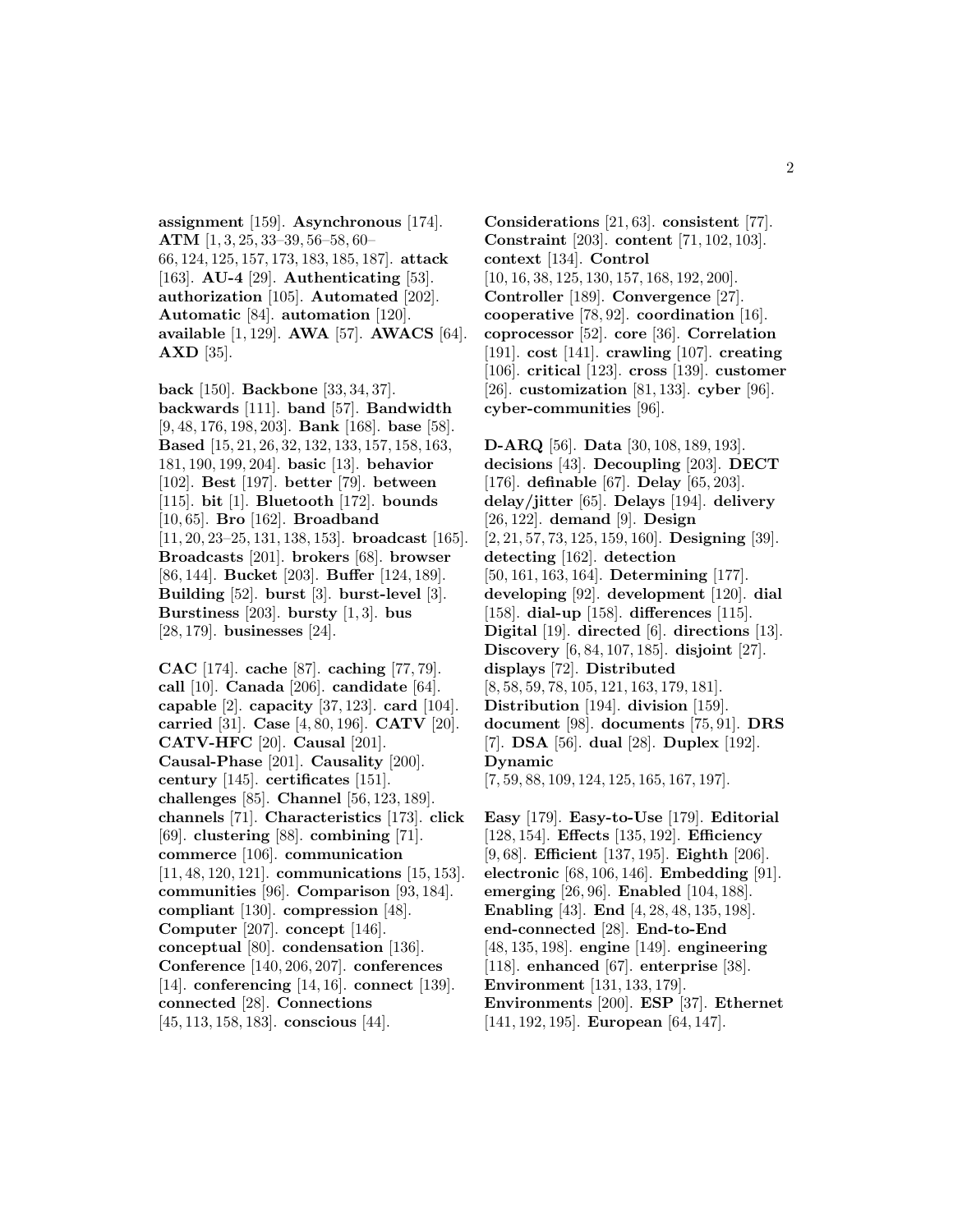**Evaluating** [174]. **evaluation** [85]. **Event** [191]. **evidence** [164]. **exhibition** [145]. **Experiences** [169]. **Explicit** [65]. **Extensions** [186]. **extracting** [108]. **extreme** [39].

**fault** [7]. **FDDI** [196]. **FETEX** [37]. **FETEX-150** [37]. **Fetuccino** [109]. **fibre** [159]. **Filtering** [135]. **Finding** [95]. **FIPA** [130]. **FIPA-compliant** [130]. **flat** [58]. **flexible** [40]. **Flow** [31, 157, 189, 192, 198]. **Focused** [107, 109]. **Formal** [169, 187]. **forms** [76]. **Formsheets** [76]. **Framework** [80, 163, 184, 202]. **Frameworks** [169, 184]. **free** [142]. **FSMs** [127]. **Full** [192]. **Full-Duplex** [192]. **function** [160]. **functions** [125]. **future** [20]. **Fuzzy** [191].

**Gatekeeper** [181]. **Gecko** [114]. **general** [121]. **generation** [35, 84]. **Genetic** [204]. **German** [145]. **GHz** [57]. **GIF** [44]. **gigabit** [141]. **global** [101]. **graphical** [75]. **Grouper** [88]. **Guarantee** [203].

**H** [16]. **H-series** [16]. **H.323** [15, 181]. **H.323-Based** [181]. **Handed** [183]. **Handed-Off** [183]. **handoff** [61, 63]. **hard** [10]. **hardware** [33]. **hashing** [77]. **Health** [202]. **heterogeneous** [87]. **heuristics** [108]. **HFC** [20]. **HG** [157]. **HG-RCP** [157]. **hierarchical** [136]. **High** [41, 52, 57, 153]. **high-performance** [52]. **High-speed** [153]. **highly** [36]. **HIPERLAN** [174]. **HIPERLINK** [64]. **history** [145]. **home** [133]. **homes** [24]. **host** [103]. **hosting** [101]. **hosts** [4]. **hot** [122]. **HTTP** [113, 115]. **HTTP/1.0** [115]. **HTTP/1.1** [115]. **Hub** [205]. **Hypercube** [190]. **hyperlinks** [98]. **hypermedia** [86, 94, 98].

**IBM** [33, 34]. **identification** [31]. **IEEE** [175, 177, 192]. **IETF** [17]. **image** [44]. **Immune** [202]. **Impact** [18, 29, 30, 62, 167]. **Implementation** [2, 57, 60, 147].

**Implementing** [59]. **improve** [102]. **Improved** [6, 79, 166]. **Improving** [9, 72, 100, 110]. **incognito** [54]. **independent** [108, 112]. **Index** [83, 170, 171]. **information** [66, 89, 97, 110, 136, 151]. **infrastructure** [92, 105]. **Initiators** [201]. **Integrated** [71, 168, 202]. **integrated-services** [168]. **Integrating** [94]. **Intelligent** [130, 205]. **inter** [61]. **inter-switch** [61]. **interaction** [72]. **interactive** [15, 90]. **interconnected** [157]. **Interconnection** [178]. **interface** [88, 112, 148]. **interfering** [1]. **International** [206]. **internet** [4, 14, 17, 18, 43, 44, 49, 142, 152, 155, 158, 188, 193]. **Intra** [198]. **Intra-Networks** [198]. **intranets** [157]. **intruders** [162]. **Intrusion** [50, 161, 163, 164]. **intrusion-detection** [50]. **IP** [16, 31, 141, 172]. **ISDN** [16, 155]. **ITU** [15, 16]. **ITU-T** [15, 16].

**Joint** [56].

**Key** [115]. **knowledge** [91]. **KPS** [97].

**LAN** [32, 58, 175, 204]. **language** [74–76, 112]. **LANs** [173, 177, 192]. **Large** [14, 37, 38, 163]. **latency** [5]. **Layer** [174]. **LCN'99** [207]. **Leading** [172]. **Leaky** [203]. **Learning** [108]. **LeMO** [145]. **lens** [100]. **Level** [3, 10, 42, 46, 173]. **Licence** [142]. **Licence-free** [142]. **Lightwave** [137, 205]. **lightweight** [70]. **limited** [121]. **lines** [19]. **Link** [55, 99, 100, 189]. **links** [6]. **LMDS** [24]. **Local** [22, 138, 139, 176, 205, 207]. **loop** [22]. **low** [141]. **low-cost** [141]. **Lowell** [207]. **Lowering** [55].

**MAC** [56, 141, 173]. **magazine** [146]. **MainStreetXpress** [36]. **Management** [62, 66, 89, 144, 165, 176, 189, 191, 202]. **Managing** [46, 113, 188]. **mapping** [29]. **marketplace** [68]. **Massachusetts** [207]. **Maximum** [122]. **May** [206]. **Measured**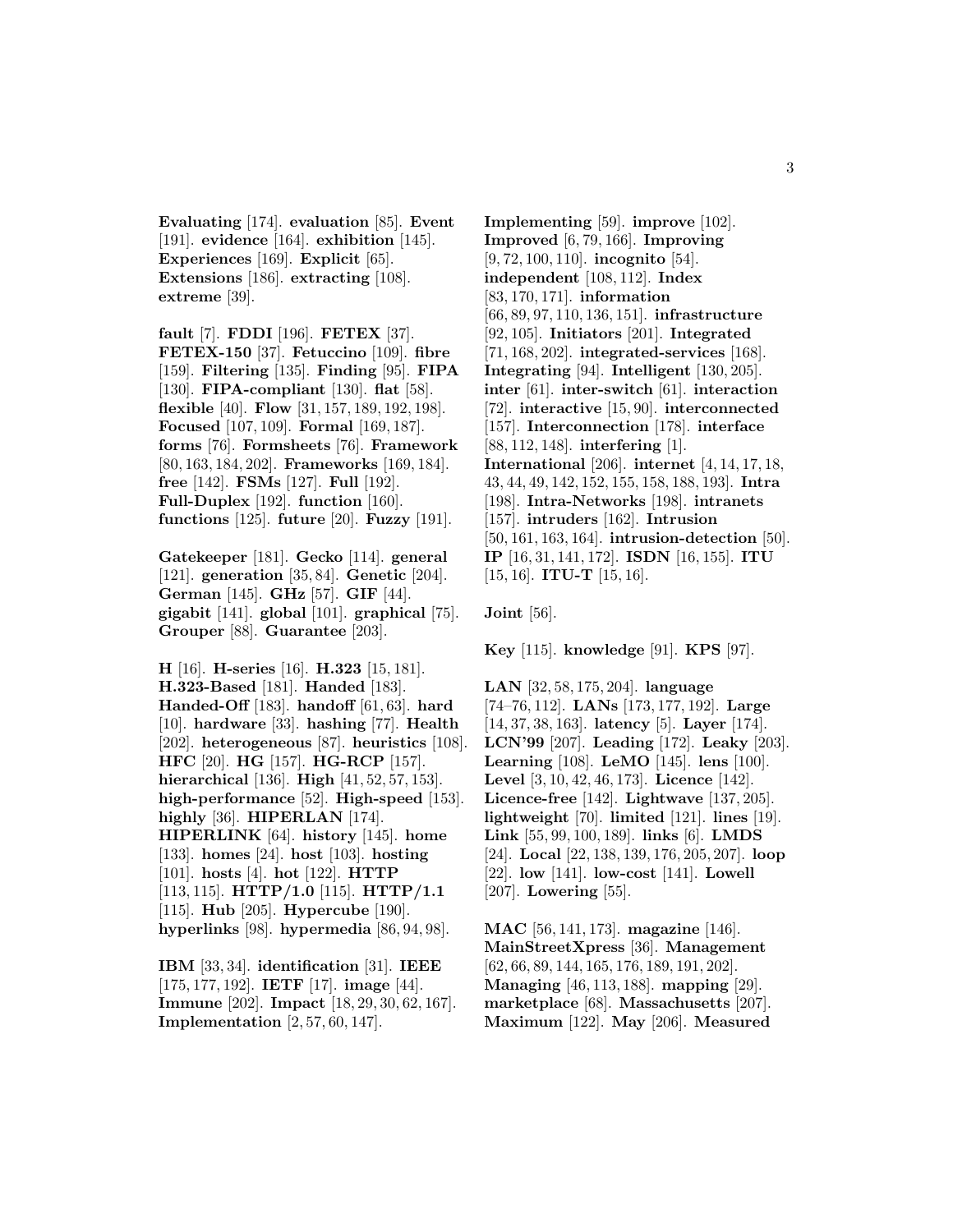[175]. **Measurement** [158, 182]. **Measurement-based** [158]. **Measuring** [5, 83]. **mechanism** [32, 87, 121, 157]. **mechanisms** [13, 86]. **Media** [94, 200]. **medical** [104]. **MEHARI** [152]. **merging** [141]. **message** [123, 137]. **metadata** [84, 93]. **metropolitan** [28]. **middleware** [132]. **minimum** [123]. **mining** [97]. **Mirror** [103]. **MMDS** [24]. **Mobile** [47, 129, 131, 133, 151, 185, 186]. **Mobility** [54, 66, 132, 134, 172]. **Model** [178, 191]. **modeled** [127]. **Modelling** [158, 169, 176]. **Models** [56, 193]. **movies** [143]. **movies-real-time** [143]. **MSC** [116]. **MSC'96** [117]. **Multi** [138, 189, 201]. **multi-access** [138]. **Multi-Channel** [189]. **Multi-Initiators** [201]. **multiaccess** [159]. **Multicast** [5, 8, 186, 197]. **multicasting** [11]. **Multimedia** [10, 14–16, 71, 82, 92, 181, 184]. **My** [148, 149].

**nature** [51]. **navigational** [110]. **Network** [7, 26, 44, 130, 135, 147, 160, 162, 167, 176, 180, 185, 191, 196, 200, 202, 204]. **network-based** [26]. **Network-conscious** [44]. **Networked** [178]. **networking** [42]. **Networks** [3, 6, 10, 11, 13, 15, 16, 20, 21, 28, 31, 47, 61, 62, 66, 136–139, 141, 153, 156, 157, 159, 165, 168, 183, 184, 186, 190, 194, 198, 205, 207]. **Neural** [204]. **newly** [26]. **newspaper** [71]. **NFS** [114]. **node** [38]. **noisy** [123]. **Novel** [204].

**object** [169]. **object-oriented** [169]. **objects** [143]. **Observers** [187]. **October** [207]. **Off** [183]. **open** [86, 94]. **Operational** [117]. **Optical** [21, 159, 160]. **Optimal** [190]. **Optimization** [61, 183]. **order** [45]. **Ordering** [201]. **organization** [89]. **oriented** [169]. **other** [69, 184]. **out-of-sequence** [30]. **Outdoor** [177]. **overhead** [55]. **Overlapped** [201]. **overload** [102].

**Packet** [13, 15, 173, 199]. **packet-based** [15].

**page** [108]. **page-independent** [108]. **pages** [95, 108]. **pairs** [103]. **pan** [147]. **pan-European** [147]. **paper** [140]. **paradigm** [26]. **parameters** [127]. **partial** [45]. **Path** [61, 197]. **patient** [104]. **patterns** [110]. **pay** [69]. **pay-per-click** [69]. **PCN** [63]. **IP** [194]. **jitter** [65]. **MSC** [118]. **per-VC** [38]. **Performance** [1, 29, 30, 41, 52, 56, 118, 135, 159, 173–175]. **Periodic** [183]. **Periods** [199]. **persistent** [113]. **personal** [71, 134, 149]. **personalizable** [89]. **perspective** [4, 17]. **PFQ** [203]. **Phase** [201]. **PKI** [51]. **placement** [160]. **platforms** [129]. **Playout** [199]. **pointer** [29]. **potential** [64]. **PowerBookmarks** [89]. **Prediction** [204]. **preestablished** [63]. **premises** [26]. **presentations** [82]. **preview** [99]. **printed** [98]. **priority** [3, 168]. **Proceedings** [206, 207]. **processing** [30]. **processors** [29]. **Programmable** [47, 52]. **Programming** [180]. **Propagation** [177]. **Protocol** [8, 41, 56, 61, 159, 173, 174, 201, 205]. **Protocols** [5, 17, 63, 120, 123, 127, 187]. **Prototype** [57]. **Providing** [151]. **proxy** [86, 114]. **public** [53]. **publishing** [71].

**QoS** [2, 43, 182, 184, 188, 203]. **QoS-Enabled** [188]. **Quality** [10, 13, 46, 83]. **Quality-of-service** [13]. **query** [74]. **querying** [75, 87]. **questions** [148]. **queue** [125]. **queueing** [135].

**RaDaR** [101]. **Radio** [22, 24, 67, 177]. **random** [83]. **Range** [177]. **rate** [1, 157]. **rate-based** [157]. **RCP** [157]. **RDF** [84]. **real** [8, 65, 130, 143, 156, 162]. **real-time** [8, 65, 130, 156, 162]. **realistic** [56]. **Reality** [143, 178]. **Reasoning** [191]. **recommendations** [15, 16]. **record** [104]. **records** [106]. **recursive** [126]. **Regulation** [32, 198]. **related** [15, 95]. **Reliability** [4, 39]. **reliable** [36]. **replicated** [103]. **representation** [93]. **rerouting** [63].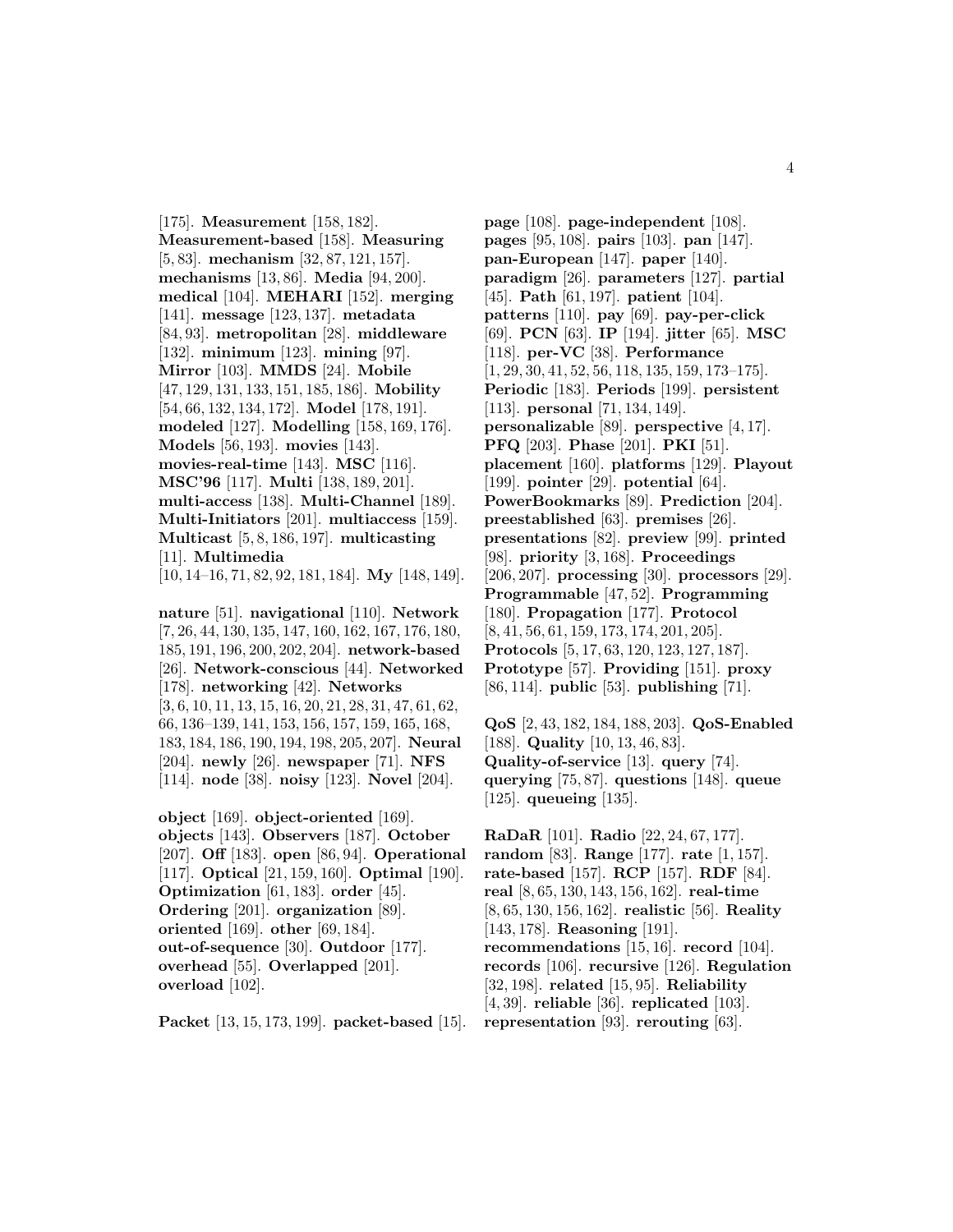**research** [147]. **resource** [59, 66, 84, 107]. **Resources** [79, 179]. **responses** [79]. **restructuring** [75]. **Results** [85, 88]. **retailer** [134]. **Retaining** [98]. **ring** [159]. **robin** [126, 198]. **Round** [126, 194]. **Round-Trip** [194]. **Route** [183]. **router** [2]. **Routing** [6–8, 27, 55, 190]. **RRR** [126]. **runtime** [90].

**s** [128, 140, 154]. **satellite** [23]. **SBPT** [197]. **Scalability** [198]. **scalable** [36, 101]. **scale** [38, 163]. **Scenario** [196]. **scheduler** [126]. **Scheduling** [11, 121, 137, 156, 168]. **schemas** [93]. **Scheme** [3, 176, 200]. **schemes** [69, 125]. **SDH** [29]. **SDL** [116, 118]. **SDL/ MSC** [118]. **search** [85, 88, 109, 148, 149]. **Secure** [52, 70, 151, 186]. **Security** [49, 55, 69, 202]. **selection** [134, 167]. **Semantic** [87]. **Semantics** [117]. **sequence** [30]. **Series** [16, 193]. **server** [79, 102, 167]. **ServerNet** [122]. **servers** [9, 78, 151]. **Service** [10, 13, 46, 101, 119, 131, 133, 134, 169]. **Services** [26, 36, 90, 144, 152, 168, 172, 180]. **Session** [165]. **sessions** [11]. **sharing** [89]. **Shortest** [197]. **SHRs** [166]. **Signaling** [187]. **signalling** [61]. **Silence** [199]. **simple** [105]. **Simulation** [195]. **sites** [80]. **Skew** [182]. **small** [72]. **smart** [104]. **SmartARP** [141]. **SMIL** [92]. **Software** [34, 67, 202]. **solution** [132]. **SONET** [166]. **sources** [1]. **spanning** [27]. **spatial** [139]. **specific** [107]. **Specification** [187]. **Specify** [187]. **speed** [57, 153]. **spots** [122]. **SR** [56]. **SR/D** [56]. **SR/D-ARQ** [56]. **standard** [64]. **standardization** [15]. **standards** [129]. **state** [20, 55]. **state-of-the-art** [20]. **stations** [58]. **strategy** [163]. **streaming** [73, 143]. **structuring** [86]. **studies** [73]. **Study** [4, 80, 103, 182]. **subscriber** [19]. **subscription** [133]. **Super** [190]. **supercomputer** [153]. **support** [11, 86, 109]. **Surfing** [111]. **survivability** [166]. **switch**

[2, 32–34, 36, 37, 39, 40, 61, 124, 125]. **switch-based** [32]. **switch-router** [2]. **switched** [31]. **switching** [35, 58]. **Synchronization** [182, 200]. **Synchronous** [196]. **System** [7, 35, 57, 64, 67, 73, 89, 90, 121, 152, 162, 202, 204]. **systems** [22, 25, 50, 110, 118, 135, 164].

**T** [15, 16]. **Talking** [150]. **Talkspurt** [199]. **taxonomy** [50]. **TCP** [1, 113, 194]. **TCP/ IP** [194]. **technique** [138]. **techniques** [81]. **technologies** [142]. **technology** [134]. **telecommunication** [18, 169]. **Telephony** [12, 17, 181]. **Temporal** [94, 191]. **temporary** [151]. **TEN** [147]. **TEN-155** [147]. **terabit** [40]. **terminal** [60, 132]. **terminals** [53]. **Test** [120]. **Testing** [127]. **Time** [8, 65, 122, 123, 130, 143, 156, 162, 193]. **time-critical** [123]. **Timestamp** [156]. **Timestamp-Scheduling** [156]. **timing** [127]. **Token** [168]. **tolerance** [7]. **TOMTEN** [46]. **topic** [107]. **topic-specific** [107]. **Topics** [116]. **topologies** [122]. **Topology** [6, 28, 136, 190]. **Toronto** [206]. **Totem** [5]. **Traffic** [1, 3, 31, 38, 56, 62, 65, 130, 174, 193, 196, 203]. **transaction** [106]. **transit** [40]. **Transmission** [30, 44, 123, 196]. **Transport** [45]. **travel** [54]. **traversal** [99]. **Trawling** [96]. **Tree** [63, 197]. **Trees** [27, 197]. **trends** [20]. **Trip** [194]. **TU** [29]. **TU-3** [29]. **TV** [71]. **Two** [20]. **Two-way** [20].

**ubiquitous** [104]. **UIML** [112]. **UMTS** [133]. **understanding** [79]. **uniform** [29]. **Unintrusive** [81]. **Universal** [156]. **Untraceable** [54]. **USA** [207]. **usability** [100]. **usage** [73]. **Use** [134, 152, 179]. **useable** [51]. **User** [4, 82, 112, 132]. **Using** [16, 57, 83, 106, 133, 139, 169, 185, 187].

**Validate** [187]. **validation** [119]. **variable** [48]. **variable-bandwidth** [48]. **VC** [38]. **Very** [14]. **via** [23]. **video** [9, 45, 73, 93].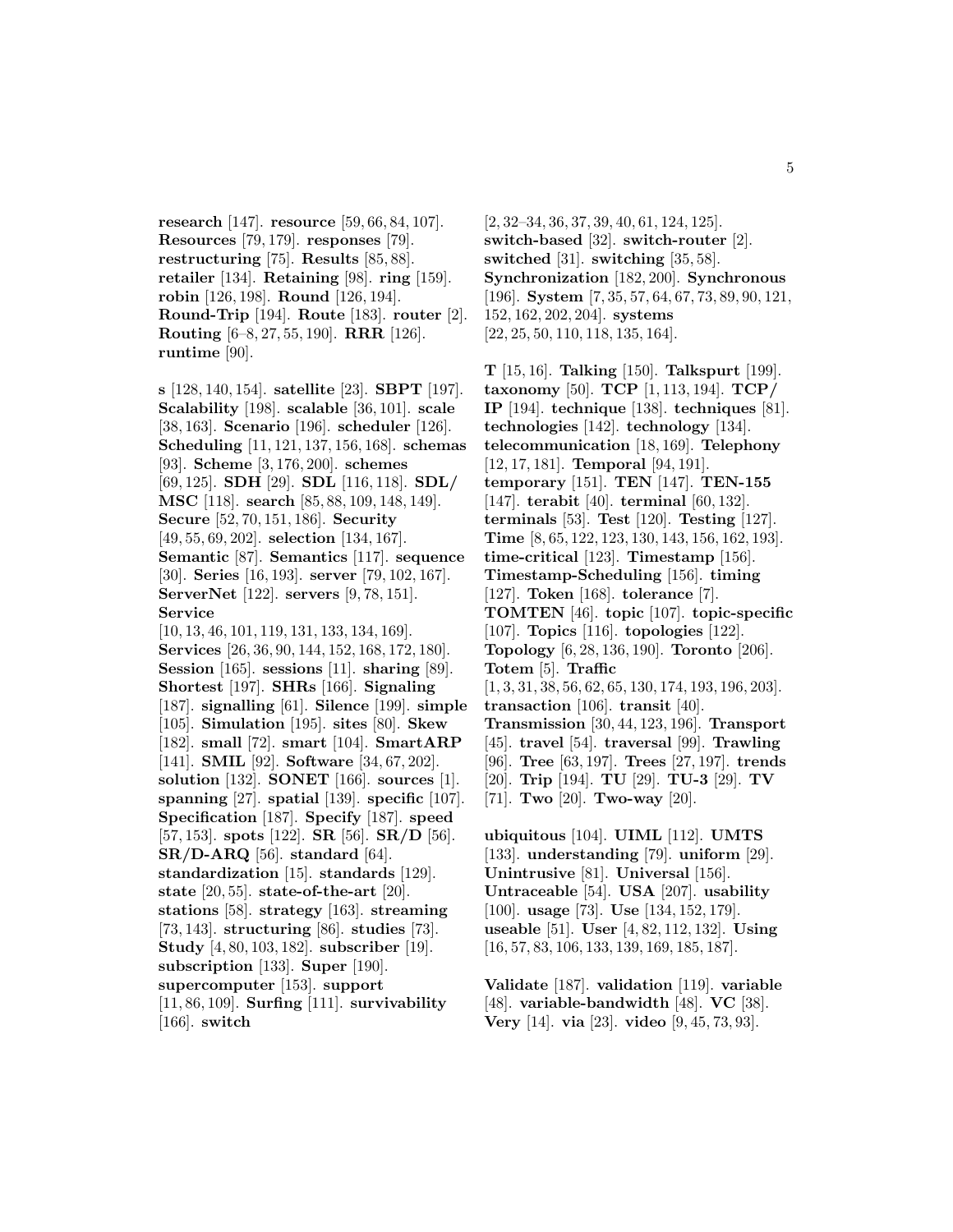**video-on-demand** [9]. **Virtual** [133, 143, 145, 178, 179]. **Visual** [99]. **Voice** [199]. **VPNs** [188].

**walks** [83]. **wander** [29]. **WATM** [59]. **wavelength** [139, 159]. **Way** [20, 172]. **WDAI** [105]. **WDM** [21, 137, 190]. **WDM-based** [21]. **WDMA** [160]. **Web** [69, 70, 72, 73, 77–83, 85–92, 94–97, 99– 105, 107, 108, 110, 111, 114, 144, 206]. **Web-enabled** [104]. **Webvise** [86]. **Wide** [82, 86, 94, 95, 99, 105, 206]. **Wireless** [10, 22, 25, 56–58, 60– 66, 138, 142, 173, 175, 176, 183, 184, 204]. **within** [131]. **wmATM** [67]. **World** [82, 86, 94, 95, 99, 105, 206]. **wormhole** [6]. **Worst** [196]. **Worst-Case** [196]. **WWW** [150].

**XFDL** [106]. **XML** [74–76, 106, 112]. **XML-GL** [75].

**year** [12].

# **References**

### **Hong:1999:PAA**

[1] Duke P. Hong and Tatsuya Suda. Performance of ATM available bit rate for bursty TCP sources and interfering traffic. Computer Networks (Amsterdam, Netherlands: 1999), 31(1–2):7–18, January 14, 1999. CODEN ???? ISSN 1389- 1286 (print), 1872-7069 (electronic). URL http://www.elsevier.com/cas/ tree/store/comnet/sub/1999/31/1- 2/2032.pdf.

#### **Basturk:1999:DIQ**

[2] E. Basturk, A. Birman, G. Delp, R. Guérin, R. Haas, S. Kamat, D. Kandlur, P. Pan, D. Pendarakis, V. Peris, R. Rajan, D. Saha, and D. Williams. Design and implementation of a QoS capable switch-router. Computer Networks (Amsterdam, Netherlands: 1999), 31(1–2):19–32, January 14, 1999. CO-DEN ???? ISSN 1389-1286 (print), 1872-7069 (electronic). URL http:/ /www.elsevier.com/cas/tree/store/ comnet/sub/1999/31/1-2/2033.pdf.

### **Fernandez:1999:BLP**

[3] Jose Roberto Fernandez and Matt W. Mutka. A burst-level priority scheme for bursty traffic in ATM networks. Computer Networks (Amsterdam, Nether $lands: 1999, 31(1-2):33-45, January$ 14, 1999. CODEN ???? ISSN 1389- 1286 (print), 1872-7069 (electronic). URL http://www.elsevier.com/cas/ tree/store/comnet/sub/1999/31/1- 2/2034.pdf.

# **Kalyanakrishnan:1999:RIH**

[4] M. Kalyanakrishnan, R. K. Iyer, and J. U. Patel. Reliability of Internet hosts: a case study from the end user's perspective. Computer Networks (Amsterdam, Netherlands: 1999), 31 (1–2):47–57, January 14, 1999. CO-DEN ???? ISSN 1389-1286 (print), 1872-7069 (electronic). URL http:/ /www.elsevier.com/cas/tree/store/ comnet/sub/1999/31/1-2/2035.pdf.

#### **Thomopoulos:1999:AML**

[5] E. Thomopoulos, L. E. Moser, and P. M. Melliar-Smith. Analyzing and measuring the latency of the Totem multicast protocols. Computer Networks (Amsterdam, Netherlands: 1999), 31 (1–2):59–78, January 14, 1999. CO-DEN ???? ISSN 1389-1286 (print), 1872-7069 (electronic). URL http:/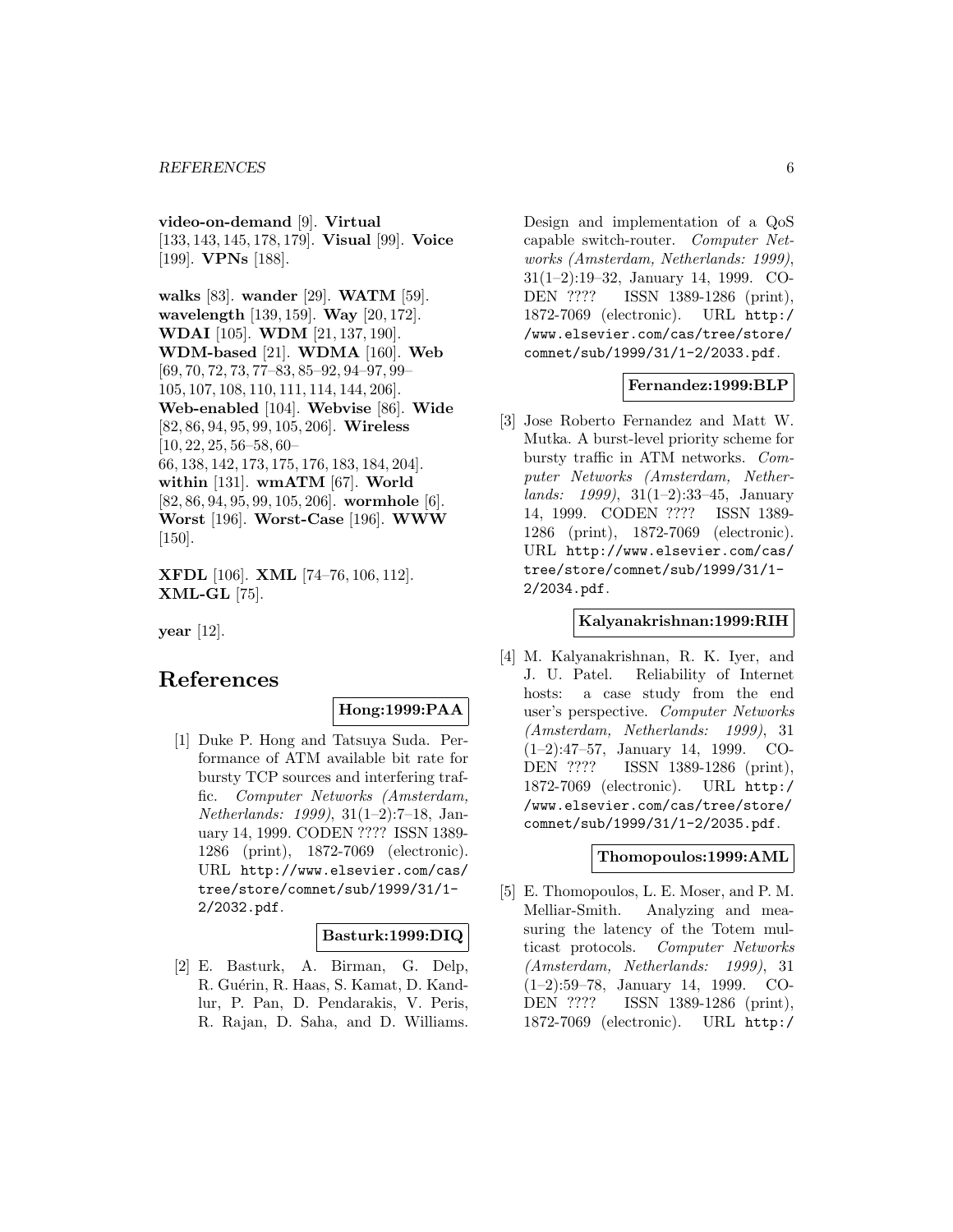/www.elsevier.com/cas/tree/store/ comnet/sub/1999/31/1-2/2036.pdf.

# **Huang:1999:ITD**

[6] Ying-Yi Huang and Mart L. Molle. An improved topology discovery algorithm for networks with wormhole routing and directed links. Computer Networks (Amsterdam, Netherlands: 1999), 31(1–2):79–88, January 14, 1999. CO-DEN ???? ISSN 1389-1286 (print), 1872-7069 (electronic). URL http:/ /www.elsevier.com/cas/tree/store/ comnet/sub/1999/31/1-2/2037.pdf.

### **Chowdhury:1999:DRS**

[7] A. Chowdhury, O. Frieder, E. Burger, D. Grossman, and K. Makki. Dynamic Routing System (DRS): fault tolerance in network routing. Computer Networks (Amsterdam, Netherlands: 1999), 31 (1–2):89–99, January 14, 1999. CO-DEN ???? ISSN 1389-1286 (print), 1872-7069 (electronic). URL http:/ /www.elsevier.com/cas/tree/store/ comnet/sub/1999/31/1-2/2038.pdf.

### **Jia:1999:DMR**

[8] Xiaohua Jia, Yanchun Zhang, Niki Pissinou, and Kia Makki. A distributed multicast routing protocol for real-time multicast applications. Computer Networks (Amsterdam, Netherlands: 1999), 31(1–2):101–110, January 14, 1999. CO-DEN ???? ISSN 1389-1286 (print), 1872-7069 (electronic). URL http:/ /www.elsevier.com/cas/tree/store/ comnet/sub/1999/31/1-2/2040.pdf.

# **Carter:1999:IBE**

[9] Steven W. Carter and Darrell D. E. Long. Improving bandwidth efficiency of video-on-demand servers. Computer Networks (Amsterdam, Netherlands: 1999), 31(1–2):111–123, January 14, 1999. CODEN ???? ISSN 1389- 1286 (print), 1872-7069 (electronic). URL http://www.elsevier.com/cas/ tree/store/comnet/sub/1999/31/1- 2/2039.pdf.

### **Misic:1999:ACW**

[10] Jelena Mišić, Samuel T. Chanson, and Frederick S. Lai. Admission control for wireless multimedia networks with hard call level quality of service bounds. Computer Networks (Amsterdam, Netherlands: 1999), 31(1–2):125–140, January 14, 1999. CODEN ???? ISSN 1389- 1286 (print), 1872-7069 (electronic). URL http://www.elsevier.com/cas/ tree/store/comnet/sub/1999/31/1- 2/2041.pdf.

### **Sheta:1999:SSM**

[11] Khalid H. Sheta and Mukesh Singhal. Scheduling support for multicasting sessions in broadband communication networks. Computer Networks (Amsterdam, Netherlands: 1999), 31 (1–2):141–150, January 14, 1999. CO-DEN ???? ISSN 1389-1286 (print), 1872-7069 (electronic). URL http:/ /www.elsevier.com/cas/tree/store/ comnet/sub/1999/31/1-2/2042.pdf.

### **Rinde:1999:TY**

[12] Joseph Rinde. Telephony in the year 2005. Computer Networks (Amsterdam, Netherlands: 1999), 31(3): 157–168, February 11, 1999. CO-DEN ???? ISSN 1389-1286 (print), 1872-7069 (electronic). URL http:/ /www.elsevier.com/cas/tree/store/ comnet/sub/1999/31/3/2072.pdf.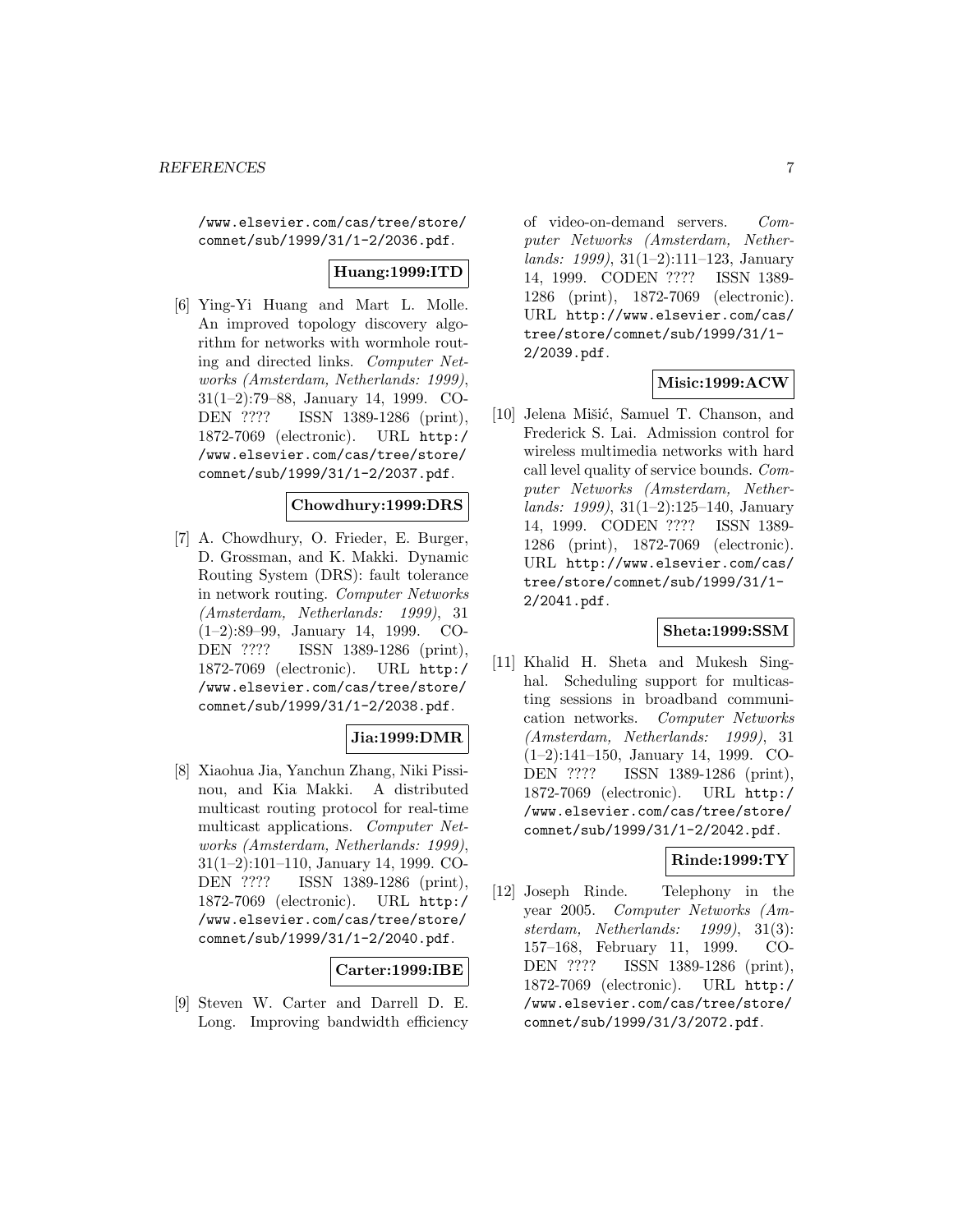### **Guerin:1999:QSP**

[13] R. Guérin and V. Peris. Quality-ofservice in packet networks: basic mechanisms and directions. Computer Networks (Amsterdam, Netherlands: 1999), 31(3):169–189, February 11, 1999. CO-DEN ???? ISSN 1389-1286 (print), 1872-7069 (electronic). URL http:/ /www.elsevier.com/cas/tree/store/ comnet/sub/1999/31/3/2067.pdf.

# **Handley:1999:VLC**

[14] M. Handley, J. Crowcroft, C. Bormann, and J. Ott. Very large conferences on the Internet: the Internet multimedia conferencing architecture. Computer Networks (Amsterdam, Netherlands: 1999), 31(3):191–204, February 11, 1999. CO-DEN ???? ISSN 1389-1286 (print), 1872-7069 (electronic). URL http:/ /www.elsevier.com/cas/tree/store/ comnet/sub/1999/31/3/2068.pdf.

### **Toga:1999:ISA**

[15] James Toga and Jörg Ott. ITU-T standardization activities for interactive multimedia communications on packetbased networks: H.323 and related recommendations. Computer Networks (Amsterdam, Netherlands: 1999), 31 (3):205–223, February 11, 1999. CO-DEN ???? ISSN 1389-1286 (print), 1872-7069 (electronic). URL http:/ /www.elsevier.com/cas/tree/store/ comnet/sub/1999/31/3/2073.pdf.

### **Reid:1999:MCI**

[16] Mark Reid. Multimedia conferencing over ISDN and IP networks using ITU-T H-series recommendations: architecture, control and coordination. Computer Networks (Amsterdam, Netherlands: 1999), 31(3):225–235, February

11, 1999. CODEN ???? ISSN 1389-1286 (print), 1872-7069 (electronic). URL http://www.elsevier.com/cas/tree/ store/comnet/sub/1999/31/3/2070. pdf.

### **Schulzrinne:1999:ITA**

[17] Henning Schulzrinne and Jonathan Rosenberg. Internet Telephony: architecture and protocols — an IETF perspective. Computer Networks (Amsterdam, Netherlands: 1999), 31(3): 237–255, February 11, 1999. CO-DEN ???? ISSN 1389-1286 (print), 1872-7069 (electronic). URL http:/ /www.elsevier.com/cas/tree/store/ comnet/sub/1999/31/3/2071.pdf.

### **Hubaux:1999:IIT**

[18] Jean-Pierre Hubaux, Constant Gbaguidi, Shawn Koppenhoefer, and Jean-Yves Le Boudec. The impact of the Internet on telecommunication architectures. Computer Networks (Amsterdam, Netherlands: 1999), 31(3):257–273, February 11, 1999. CODEN ???? ISSN 1389-1286 (print), 1872-7069 (electronic). URL http://www.elsevier.com/cas/tree/ store/comnet/sub/1999/31/3/2069. pdf.

#### **Cioffi:1999:DSL**

[19] J. Cioffi, P. Silverman, and T. Starr. Digital subscriber lines. Computer Networks (Amsterdam, Netherlands: 1999), 31(4):283–311, February 25, 1999. CO-DEN ???? ISSN 1389-1286 (print), 1872-7069 (electronic). URL http:/ /www.elsevier.com/cas/tree/store/ comnet/sub/1999/31/4/2079.pdf.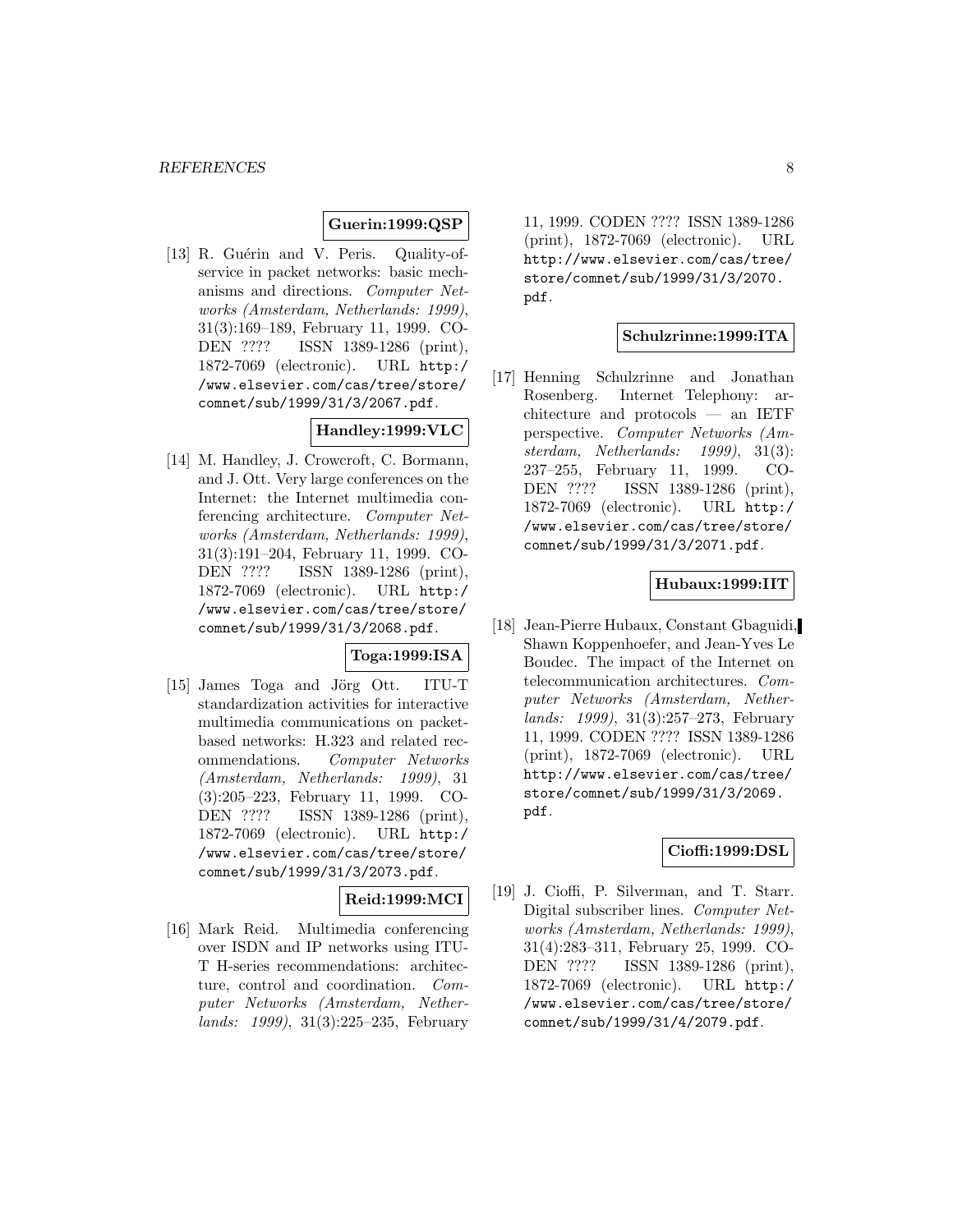### **Perkins:1999:TWB**

[20] Stephen Perkins and Alan Gatherer. Two-way broadband CATV-HFC networks: state-of-the-art and future trends. Computer Networks (Amsterdam, Netherlands: 1999), 31(4): 313–326, February 25, 1999. CO-DEN ???? ISSN 1389-1286 (print), 1872-7069 (electronic). URL http:/ /www.elsevier.com/cas/tree/store/ comnet/sub/1999/31/4/2078.pdf.

### **Modiano:1999:ACD**

[21] Eytan Modiano and Richard Barry. Architectural considerations in the design of WDM-based optical access networks. Computer Networks (Amsterdam, Netherlands: 1999), 31(4): 327–341, February 25, 1999. CO-DEN ???? ISSN 1389-1286 (print), 1872-7069 (electronic). URL http:/ /www.elsevier.com/cas/tree/store/ comnet/sub/1999/31/4/2075.pdf.

### **Cotanis:1999:WLL**

[22] Nicolae Cotanis and Bijan Jabbari. Wireless local loop radio systems. Computer Networks (Amsterdam, Netherlands: 1999), 31(4):343–352, February 25, 1999. CODEN ???? ISSN 1389-1286 (print), 1872-7069 (electronic). URL http://www.elsevier.com/cas/tree/ store/comnet/sub/1999/31/4/2077. pdf.

### **Hadjitheodosiou:1999:BAS**

[23] M. H. Hadjitheodosiou, A. Ephremides, and D. Friedman. Broadband access via satellite. Computer Networks (Amsterdam, Netherlands: 1999), 31 (4):353–378, February 25, 1999. CO-DEN ???? ISSN 1389-1286 (print),

1872-7069 (electronic). URL http:/ /www.elsevier.com/cas/tree/store/ comnet/sub/1999/31/4/2080.pdf.

# **Sari:1999:BRA**

[24] Hikmet Sari. Broadband radio access to homes and businesses: MMDS and LMDS. Computer Networks (Amsterdam, Netherlands: 1999), 31(4): 379–393, February 25, 1999. CO-DEN ???? ISSN 1389-1286 (print), 1872-7069 (electronic). URL http:/ /www.elsevier.com/cas/tree/store/ comnet/sub/1999/31/4/2076.pdf.

### **Ayanoglu:1999:WBA**

[25] Ender Ayanoglu. Wireless broadband and ATM systems. Computer Networks (Amsterdam, Netherlands: 1999), 31 (4):395–409, February 25, 1999. CO-DEN ???? ISSN 1389-1286 (print), 1872-7069 (electronic). URL http:/ /www.elsevier.com/cas/tree/store/ comnet/sub/1999/31/4/2082.pdf.

### **Waring:1999:NEC**

[26] David L. Waring, Kenneth J. Kerpez, and Steven G. Ungar. A newly emerging customer premises paradigm for delivery of network-based services. Computer Networks (Amsterdam, Netherlands: 1999), 31(4):411–424, February 25, 1999. CODEN ???? ISSN 1389-1286 (print), 1872-7069 (electronic). URL http://www.elsevier.com/cas/tree/ store/comnet/sub/1999/31/4/2074. pdf.

### **Yener:1999:CRD**

[27] Bülent Yener, Yoram Ofek, and Moti Yung. Convergence routing on disjoint spanning trees. Computer Networks (Amsterdam, Netherlands: 1999),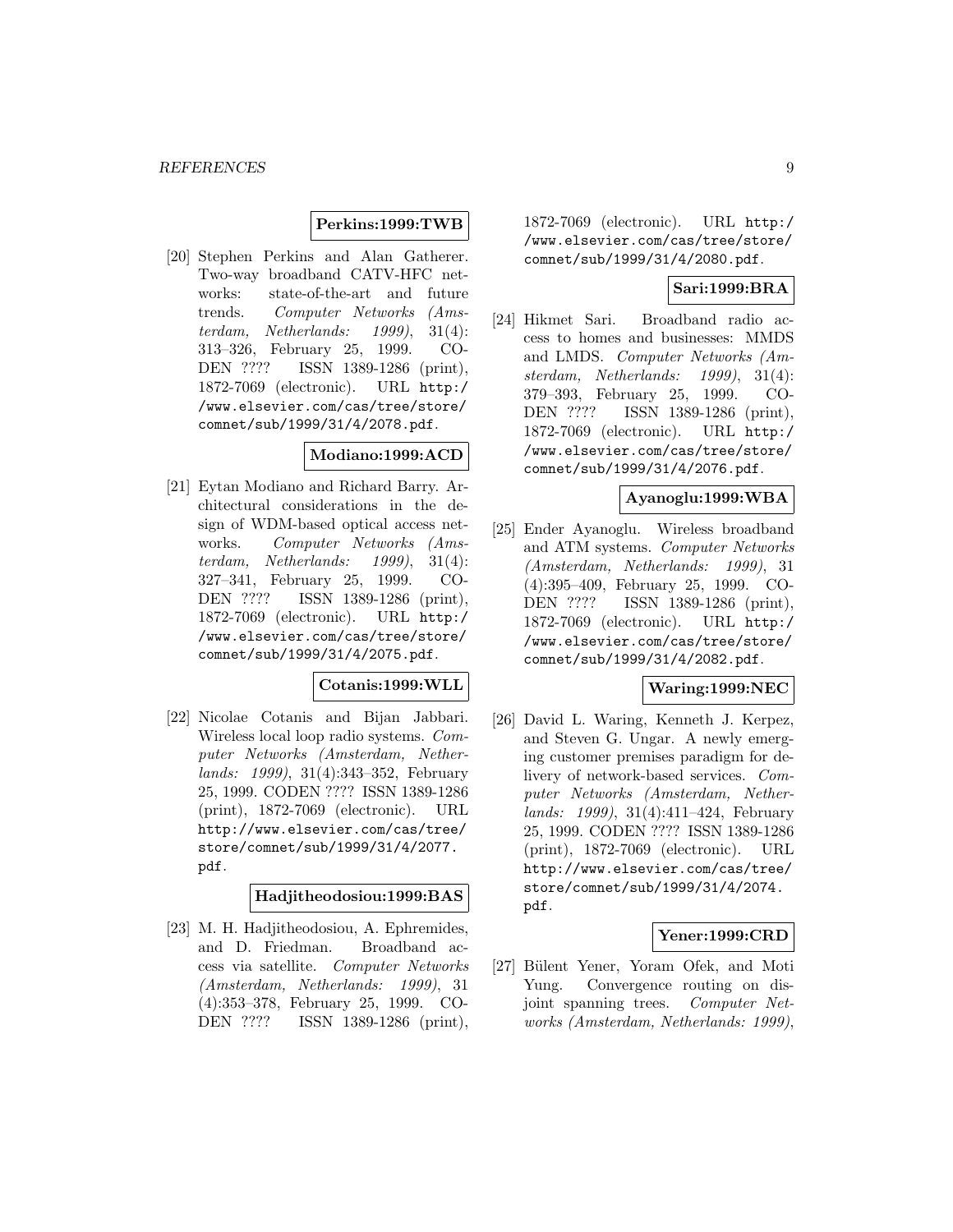31(5):429–443, March 11, 1999. CO-DEN ???? ISSN 1389-1286 (print), 1872-7069 (electronic). URL http:/ /www.elsevier.com/cas/tree/store/ comnet/sub/1999/31/5/2065.pdf.

### **Ramapriya:1999:ECD**

[28] M. R. Ramapriya, S. Beotra, M. Mukherjee, R. V. Raja Kumar, and P. Dhar. An end-connected dual bus topology for metropolitan area networks. Computer Networks (Amsterdam, Netherlands: 1999), 31(5):445–456, March 11, 1999. CODEN ???? ISSN 1389-1286 (print), 1872-7069 (electronic). URL http://www.elsevier.com/cas/tree/ store/comnet/sub/1999/31/5/2083. pdf.

### **Sholander:1999:IMW**

[29] Peter E. Sholander and Henry L. Owen. The impact of mapping wander on the performance of SDH AU-4 and TU-3 uniform pointer processors. Computer Networks (Amsterdam, Netherlands: 1999), 31(5):457–473, March 11, 1999. CODEN ???? ISSN 1389-1286 (print), 1872-7069 (electronic). URL http://www.elsevier.com/cas/tree/ store/comnet/sub/1999/31/5/2084. pdf.

### **Diot:1999:ISP**

[30] Christophe Diot and François Gagnon. Impact of out-of-sequence processing on the performance of data transmission. Computer Networks (Amsterdam, Netherlands: 1999), 31(5): 475–492, March 11, 1999. CO-DEN ???? ISSN 1389-1286 (print), 1872-7069 (electronic). URL http:/ /www.elsevier.com/cas/tree/store/ comnet/sub/1999/31/5/2093.pdf.

# **Copeland:1999:IFI**

[31] John A. Copeland, Randal Abler, and Keith L. Bernhardt. IP flow identification for IP traffic carried over switched networks. Computer Networks (Amsterdam, Netherlands: 1999), 31 (5):493–504, March 11, 1999. CO-DEN ???? ISSN 1389-1286 (print), 1872-7069 (electronic). URL http:/ /www.elsevier.com/cas/tree/store/ comnet/sub/1999/31/5/2096.pdf.

# **Ofek:1999:ARM**

[32] Yoram Ofek and Moti Yung. Access regulation mechanism for switchbased LAN. Computer Networks (Amsterdam, Netherlands: 1999), 31 (5):505–518, March 11, 1999. CO-DEN ???? ISSN 1389-1286 (print), 1872-7069 (electronic). URL http:/ /www.elsevier.com/cas/tree/store/ comnet/sub/1999/31/5/2097.pdf.

### **Alaiwan:1999:IABa**

[33] Haissam Alaiwan. IBM 8265 ATM Backbone Switch hardware architecture. Computer Networks (Amsterdam, Netherlands: 1999), 31(6): 527–539, March 25, 1999. CO-DEN ???? ISSN 1389-1286 (print), 1872-7069 (electronic). URL http:/ /www.elsevier.com/cas/tree/store/ comnet/sub/1999/31/6/2086.pdf.

#### **Alaiwan:1999:IABb**

[34] Haissam Alaiwan. IBM 8265 ATM Backbone Switch software architecture. Computer Networks (Amsterdam, Netherlands: 1999), 31(6):541–558, March 25, 1999. CODEN ???? ISSN 1389-1286 (print), 1872-7069 (electronic). URL http://www.elsevier.com/cas/tree/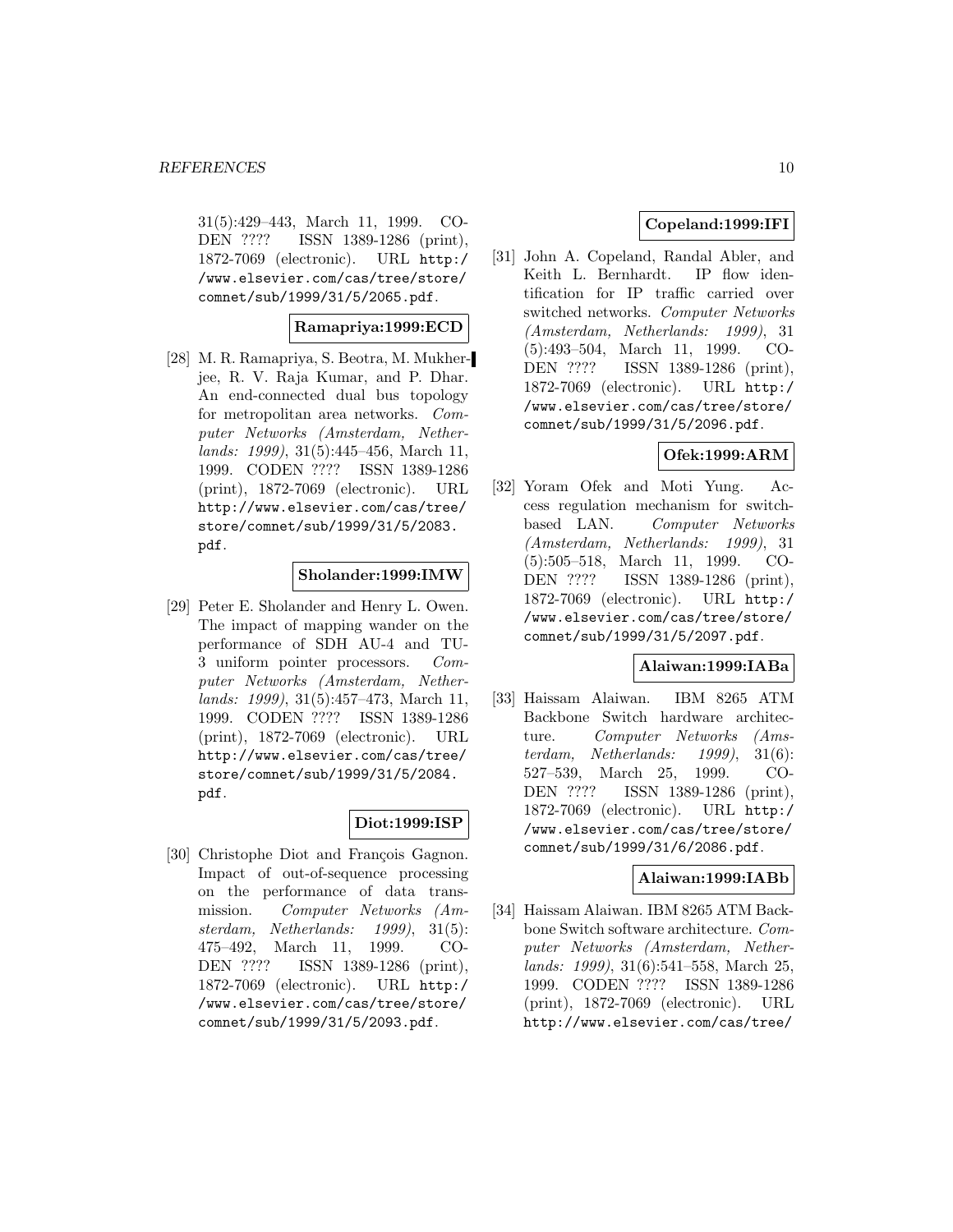store/comnet/sub/1999/31/6/2087. pdf.

### **Blau:1999:ANG**

[35] Staffan Blau, Jan Rooth, Jörgen Axell, Fiffi Hellstrand, Magnus Buhrgard, Tommy Westin, and Göran Wicklund. AXD 301: A new generation ATM switching system. Computer Networks (Amsterdam, Netherlands: 1999), 31 (6):559–582, March 25, 1999. CO-DEN ???? ISSN 1389-1286 (print), 1872-7069 (electronic). URL http:/ /www.elsevier.com/cas/tree/store/ comnet/sub/1999/31/6/2088.pdf.

# **Rathgeb:1999:MSH**

[36] Erwin P. Rathgeb. The MainStreetXpress 36190: a scalable and highly reliable ATM core services switch. Computer Networks (Amsterdam, Netherlands: 1999), 31(6):583–601, March 25, 1999. CODEN ???? ISSN 1389-1286 (print), 1872-7069 (electronic). URL http://www.elsevier.com/cas/tree/ store/comnet/sub/1999/31/6/2089. pdf.

# **Soumiya:1999:LCA**

[37] Toshio Soumiya, Koji Nakamichi, Satoshi Kakuma, Takashi Hatano, and Akira Hakata. The large capacity ATM backbone switch "FETEX-150 ESP". Computer Networks (Amsterdam, Netherlands: 1999), 31(6): 603–615, March 25, 1999. CO-DEN ???? ISSN 1389-1286 (print), 1872-7069 (electronic). URL http:/ /www.elsevier.com/cas/tree/store/ comnet/sub/1999/31/6/2090.pdf.

# **Endo:1999:LSE**

[38] Noboru Endo, Takeshi Aimoto, Takeki Yazaki, and Tomihisa Nishijima. Large scale enterprise ATM node with per-VC traffic control. Computer Networks (Amsterdam, Netherlands: 1999), 31 (6):617–625, March 25, 1999. CO-DEN ???? ISSN 1389-1286 (print), 1872-7069 (electronic). URL http:/ /www.elsevier.com/cas/tree/store/ comnet/sub/1999/31/6/2091.pdf.

### **Hermelee:1999:DAS**

[39] Alan Hermelee and Gary McElvany. Designing an ATM switch for extreme reliability. Computer Networks (Amsterdam, Netherlands: 1999), 31 (6):627–637, March 25, 1999. CO-DEN ???? ISSN 1389-1286 (print), 1872-7069 (electronic). URL http:/ /www.elsevier.com/cas/tree/store/ comnet/sub/1999/31/6/2092.pdf.

### **Osstyn:1999:FTT**

[40] E. Osstyn. A flexible terabit transit switch. Computer Networks (Amsterdam, Netherlands: 1999), 31(6): 639–648, March 25, 1999. CO-DEN ???? ISSN 1389-1286 (print), 1872-7069 (electronic). URL http:/ /www.elsevier.com/cas/tree/store/ comnet/sub/1999/31/6/2095.pdf.

### **Crowcroft:1999:HPP**

[41] Jon Crowcroft and Cristophe Diot. High Performance Protocol Architectures. Computer Networks (Amsterdam, Netherlands: 1999), 31(7):653–654, April 8, 1999. CODEN ???? ISSN 1389- 1286 (print), 1872-7069 (electronic). URL http://www.elsevier.com/cas/ tree/store/comnet/sub/1999/31/7/ 2098.pdf.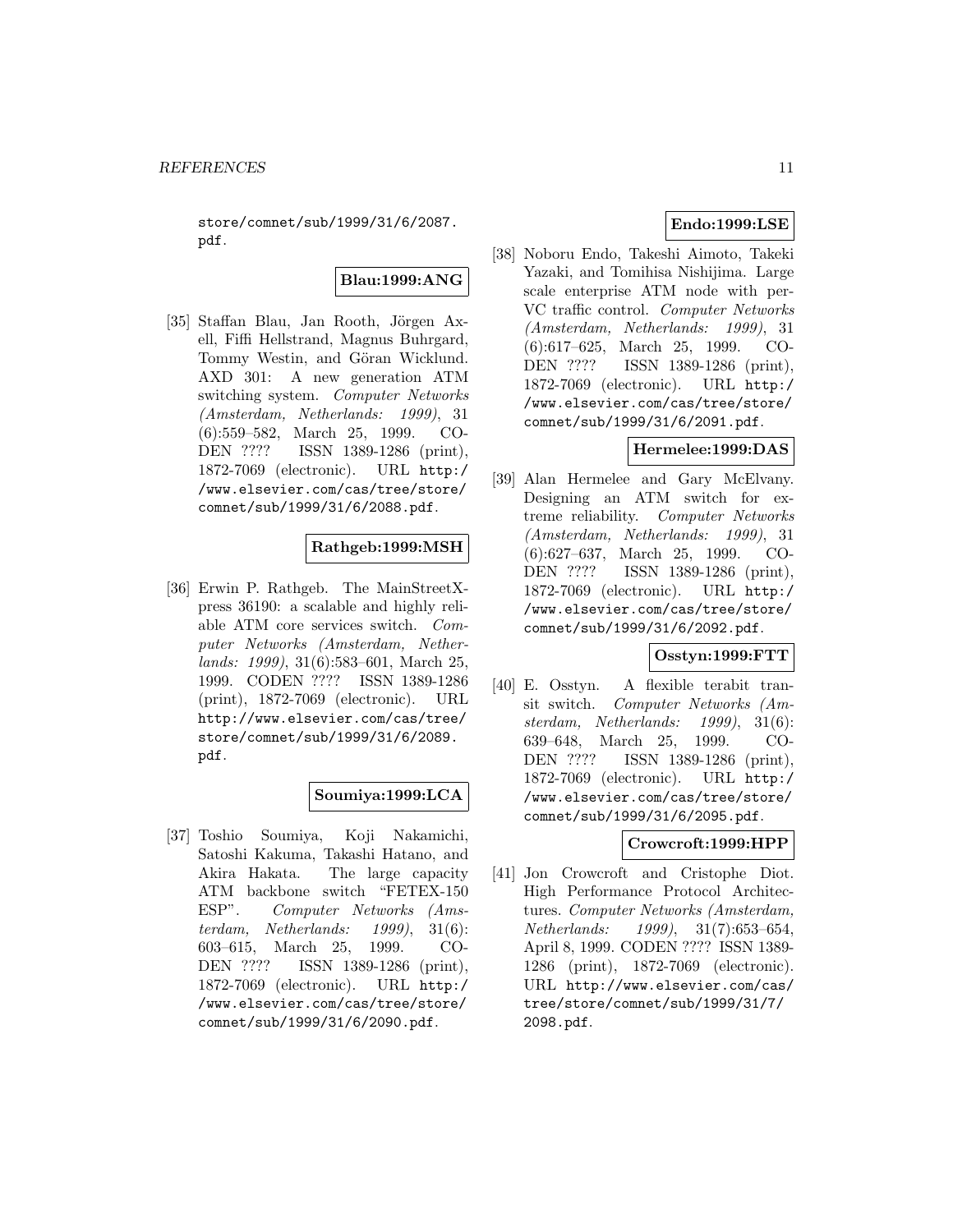# **Fry:1999:ALA**

[42] Michael Fry and Atanu Ghosh. Application level active networking. Computer Networks (Amsterdam, Netherlands: 1999), 31(7):655–667, April 8, 1999. CODEN ???? ISSN 1389-1286 (print), 1872-7069 (electronic). URL http://www.elsevier.com/cas/tree/ store/comnet/sub/1999/31/7/2099. pdf.

# **Bhatti:1999:EQA**

[43] Saleem N. Bhatti and Graham Knight. Enabling QoS adaptation decisions for Internet applications. Computer Networks (Amsterdam, Netherlands: 1999), 31(7):669–692, April 8, 1999. CO-DEN ???? ISSN 1389-1286 (print), 1872-7069 (electronic). URL http:/ /www.elsevier.com/cas/tree/store/ comnet/sub/1999/31/7/2100.pdf.

### **Amer:1999:NCG**

[44] Paul D. Amer, Sami Iren, Gul E. Sezen, Phillip T. Conrad, Mason Taube, and Armando Caro. Network-conscious GIF image transmission over the Internet. Computer Networks (Amsterdam, Netherlands: 1999), 31(7):693–708, April 8, 1999. CODEN ???? ISSN 1389- 1286 (print), 1872-7069 (electronic). URL http://www.elsevier.com/cas/ tree/store/comnet/sub/1999/31/7/ 2101.pdf.

# **Rojas-Cardenas:1999:TVP**

[45] Luis Rojas-Cárdenas, Emmanuel Chaput, Laurent Dairaine, Patrick Sénac, and Michel Diaz. Transport of video over partial order connections. Computer Networks (Amsterdam, Netherlands: 1999), 31(7):709–725, April 8,

1999. CODEN ???? ISSN 1389-1286 (print), 1872-7069 (electronic). URL http://www.elsevier.com/cas/tree/ store/comnet/sub/1999/31/7/2102. pdf.

# **Silva:1999:MAL**

[46] R. De Silva, B. Landfeldt, S. Ardon, A. Seneviratne, and Christophe Diot. Managing application level quality of service through TOMTEN. Computer Networks (Amsterdam, Netherlands: 1999), 31(7):727–739, April 8, 1999. CO-DEN ???? ISSN 1389-1286 (print), 1872-7069 (electronic). URL http:/ /www.elsevier.com/cas/tree/store/ comnet/sub/1999/31/7/2103.pdf.

### **Campbell:1999:PMN**

[47] Andrew T. Campbell, Michael E. Kounavis, and Raymond R.-F. Liao. Programmable mobile networks. Computer Networks (Amsterdam, Netherlands: 1999), 31(7):741–765, April 8, 1999. CODEN ???? ISSN 1389-1286 (print), 1872-7069 (electronic). URL http://www.elsevier.com/cas/tree/ store/comnet/sub/1999/31/7/2104. pdf.

### **Knutsson:1999:AEE**

[48] Björn Knutsson and Mats Björkman. Adaptive end-to-end compression for variable-bandwidth communication. Computer Networks (Amsterdam, Netherlands: 1999), 31(7):767–779, April 8, 1999. CODEN ???? ISSN 1389-1286 (print), 1872-7069 (electronic). URL http://www.elsevier.com/cas/tree/ store/comnet/sub/1999/31/7/2105. pdf.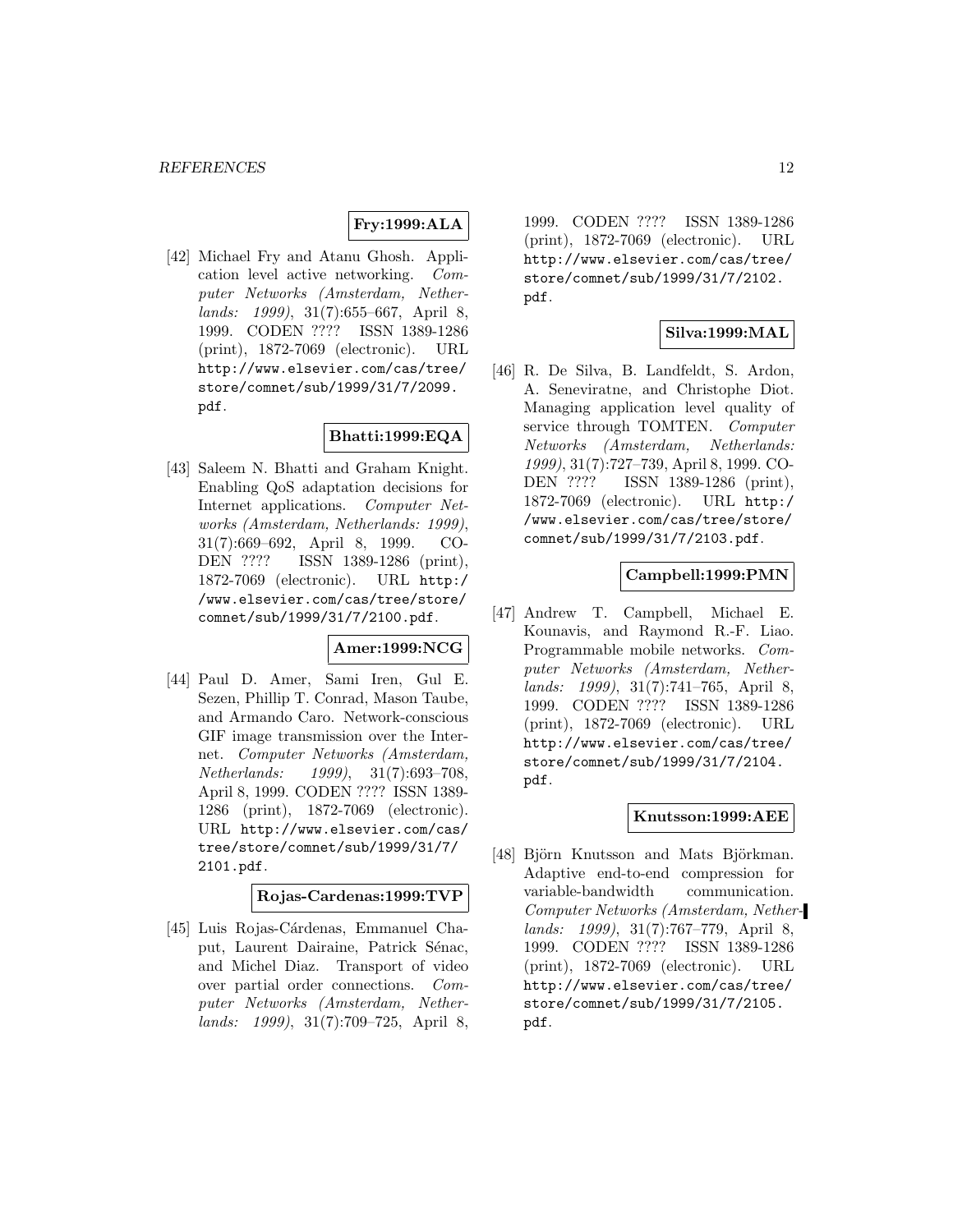### **Molva:1999:ISA**

[49] Refik Molva. Internet security architecture. Computer Networks (Amsterdam, Netherlands: 1999), 31(8): 787–804, April 23, 1999. CODEN ???? ISSN 1389-1286 (print), 1872- 7069 (electronic). URL http:// www.elsevier.com/cas/tree/store/ comnet/sub/1999/31/8/2121.pdf.

### **Debar:1999:TTI**

[50] Hervé Debar, Marc Dacier, and Andreas Wespi. Towards a taxonomy of intrusion-detection systems. Computer Networks (Amsterdam, Netherlands: 1999), 31(8):805–822, April 23, 1999. CODEN ???? ISSN 1389-1286 (print), 1872-7069 (electronic). URL http://www.elsevier.com/cas/tree/ store/comnet/sub/1999/31/8/2122. pdf.

#### **Ellison:1999:NUP**

[51] Carl M. Ellison. The nature of a useable PKI. Computer Networks (Amsterdam, Netherlands: 1999), 31 (8):823–830, April 23, 1999. CO-DEN ???? ISSN 1389-1286 (print), 1872-7069 (electronic). URL http:/ /www.elsevier.com/cas/tree/store/ comnet/sub/1999/31/8/2123.pdf.

### **Smith:1999:BHP**

[52] Sean W. Smith and Steve Weingart. Building a high-performance, programmable secure coprocessor. Computer Networks (Amsterdam, Netherlands: 1999), 31(8):831–860, April 23, 1999. CODEN ???? ISSN 1389-1286 (print), 1872-7069 (electronic). URL http://www.elsevier.com/cas/tree/ store/comnet/sub/1999/31/8/2124. pdf.

# **Asokan:1999:APT**

[53] N. Asokan, Hervé Debar, Michael Steiner, and Michael Waidner. Authenticating public terminals. Computer Networks (Amsterdam, Netherlands: 1999), 31(8):861–870, April 23, 1999. CODEN ???? ISSN 1389-1286 (print), 1872-7069 (electronic). URL http://www.elsevier.com/cas/tree/ store/comnet/sub/1999/31/8/2125. pdf.

### **Ateniese:1999:UMH**

[54] Giuseppe Ateniese, Amir Herzberg, Hugo Krawczyk, and Gene Tsudik. Untraceable mobility or how to travel incognito. Computer Networks (Amsterdam, Netherlands: 1999), 31(8): 871–884, April 23, 1999. CODEN ???? ISSN 1389-1286 (print), 1872- 7069 (electronic). URL http:// www.elsevier.com/cas/tree/store/ comnet/sub/1999/31/8/2126.pdf.

### **Hauser:1999:LSO**

[55] Ralf Hauser, Tony Przygienda, and Gene Tsudik. Lowering security overhead in link state routing. Computer Networks (Amsterdam, Netherlands: 1999), 31(8):885–894, April 23, 1999. CODEN ???? ISSN 1389-1286 (print), 1872-7069 (electronic). URL http://www.elsevier.com/cas/tree/ store/comnet/sub/1999/31/8/2127. pdf.

### **Petras:1999:JPD**

[56] Dietmar Petras and Ulrich Vornefeld. Joint performance of DSA++ MAC protocol and SR/D-ARQ protocol for wireless ATM under realistic traffic and channel models. Computer Networks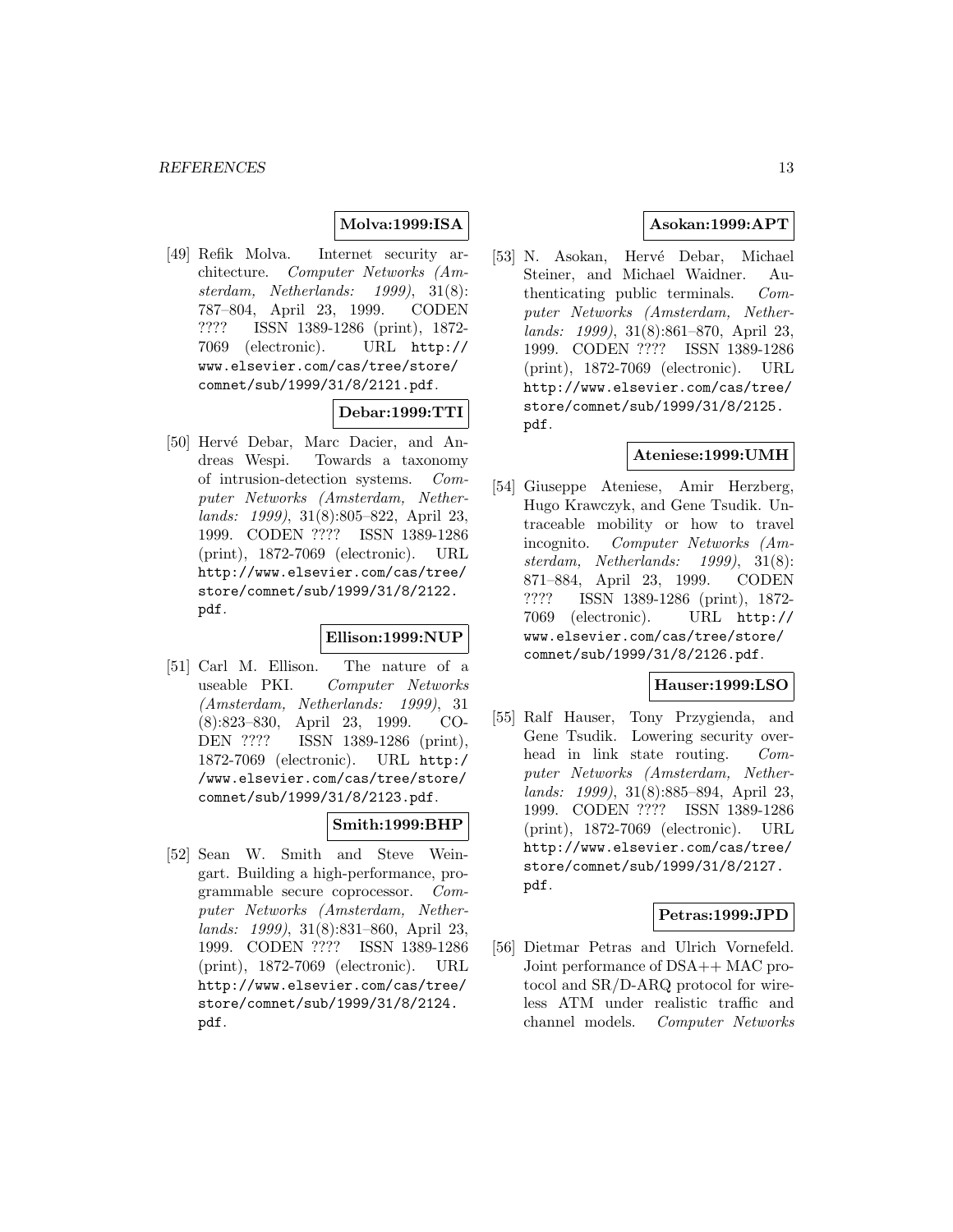(Amsterdam, Netherlands: 1999), 31 (9–10):903–918, May 7, 1999. CO-DEN ???? ISSN 1389-1286 (print), 1872-7069 (electronic). URL http:/ /www.elsevier.com/cas/tree/store/ comnet/sub/1999/31/9-10/2107.pdf.

### **Manabe:1999:PAD**

[57] Toshihiro Manabe, Takatoshi Sugiyama, Atsushi Ohta, Fusao Nuno, Hiroyuki Suzuki, Shuta Uwano, Satoru Aikawa, and Masahiro Umehira. Prototype AWA: design and implementation of a high speed ATM wireless access system using 25 GHz band. Computer Networks (Amsterdam, Netherlands: 1999), 31(9–10):919–930, May 7, 1999. CO-DEN ???? ISSN 1389-1286 (print), 1872-7069 (electronic). URL http:/ /www.elsevier.com/cas/tree/store/ comnet/sub/1999/31/9-10/2108.pdf.

### **Du:1999:FWA**

[58] Y. Du, C. Herrmann, K. P. May, and David Evans. A flat wireless ATM LAN architecture with distributed ATM switching in base stations. Computer Networks (Amsterdam, Netherlands: 1999), 31(9–10):931–942, May 7, 1999. CODEN ???? ISSN 1389-1286 (print), 1872-7069 (electronic). URL http:/ /www.elsevier.com/cas/tree/store/ comnet/sub/1999/31/9-10/2109.pdf.

# **Sinner:1999:IDD**

[59] Christian Sinner and Michael Wolf. Implementing distributed and dynamic resource allocation in WATM. Computer Networks (Amsterdam, Netherlands: 1999), 31(9–10):943–957, May 7, 1999. CODEN ???? ISSN 1389- 1286 (print), 1872-7069 (electronic). URL http://www.elsevier.com/cas/

tree/store/comnet/sub/1999/31/9- 10/2110.pdf.

### **Ala-Laurila:1999:IWA**

[60] Juha Ala-Laurila and Jussi Lemilainen. Implementation of the wireless ATM access terminal. Computer Networks (Amsterdam, Netherlands: 1999), 31 (9–10):959–973, May 7, 1999. CO-DEN ???? ISSN 1389-1286 (print), 1872-7069 (electronic). URL http:/ /www.elsevier.com/cas/tree/store/ comnet/sub/1999/31/9-10/2111.pdf.

# **Wong:1999:POS**

[61] W. S. Vincent Wong and Victor C. M. Leung. A path optimization signalling protocol for inter-switch handoff in wireless ATM networks. Computer Networks (Amsterdam, Netherlands: 1999), 31(9–10):975–984, May 7, 1999. CO-DEN ???? ISSN 1389-1286 (print), 1872-7069 (electronic). URL http:/ /www.elsevier.com/cas/tree/store/ comnet/sub/1999/31/9-10/2112.pdf.

### **Sigle:1999:IWA**

[62] Rolf Sigle and Thomas Renger. Impact of wireless access on traffic management in ATM networks. Computer Networks (Amsterdam, Netherlands: 1999), 31(9–10):985–997, May 7, 1999. CO-DEN ???? ISSN 1389-1286 (print), 1872-7069 (electronic). URL http:/ /www.elsevier.com/cas/tree/store/ comnet/sub/1999/31/9-10/2113.pdf.

# **Jiang:1999:CPT**

[63] Jianping Jiang, Ten-Hwang Lai, and Min-Te Sun. Considerations on preestablished tree rerouting handoff protocols for wireless ATM PCN. Computer Networks (Amsterdam, Nether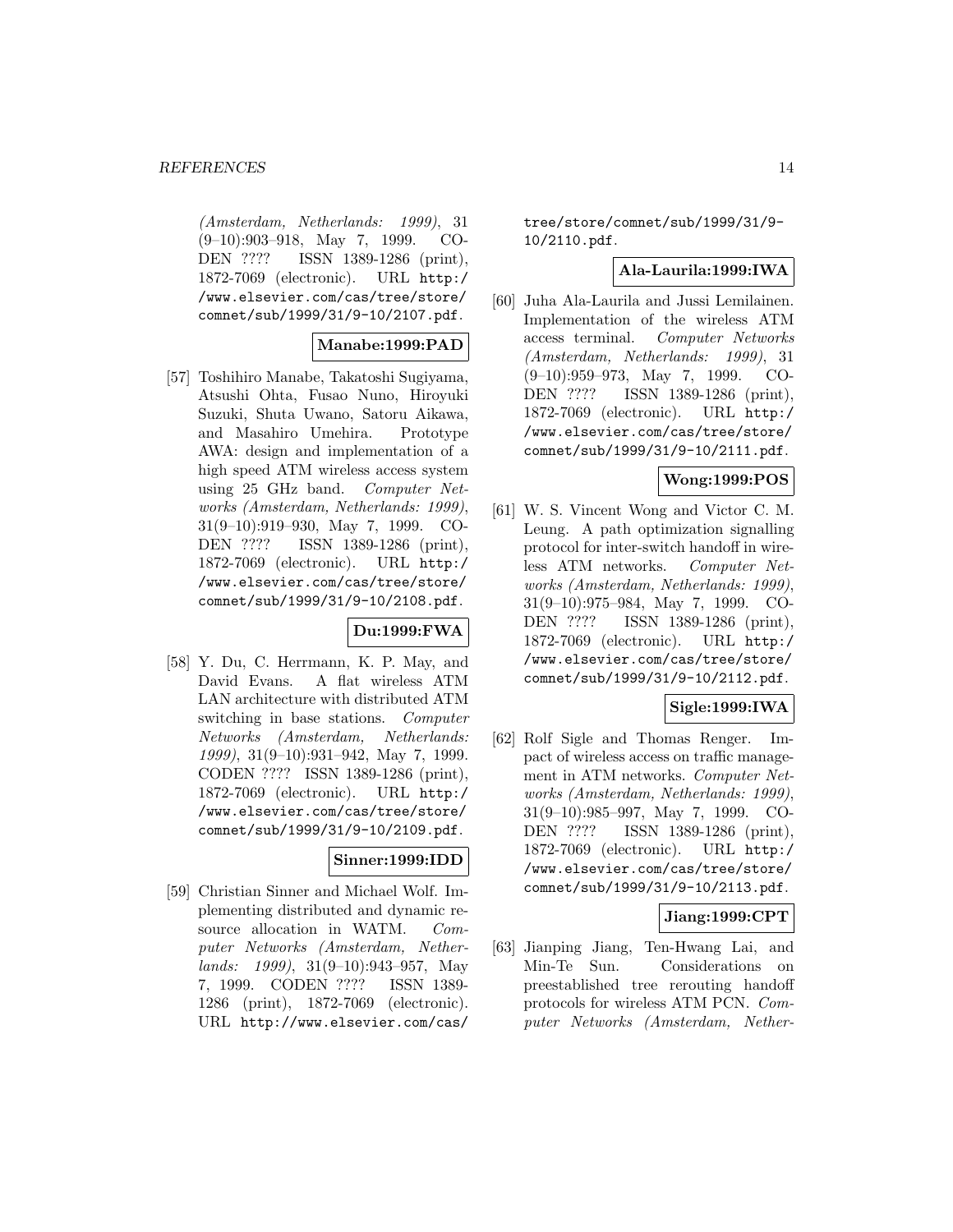lands: 1999), 31(9–10):999–1009, May 7, 1999. CODEN ???? ISSN 1389- 1286 (print), 1872-7069 (electronic). URL http://www.elsevier.com/cas/ tree/store/comnet/sub/1999/31/9- 10/2114.pdf.

### **Evci:1999:AAW**

[64] C. Evci, A. De Hoz, R. Rheinschmitt, M. Araki, M. Beach, A. Nix, P. Hafezi, Y. Sun, S. Barberis, E. Gaiani, B. Melis, G. Romano, V. Palestini, M. Tolonen, and H. Hakalahti. AWACS: ATM Wireless Access System — potential candidate for European HIPERLINK standard. Computer Networks (Amsterdam, Netherlands: 1999), 31(9– 10):1011–1028, May 7, 1999. CO-DEN ???? ISSN 1389-1286 (print), 1872-7069 (electronic). URL http:/ /www.elsevier.com/cas/tree/store/ comnet/sub/1999/31/9-10/2115.pdf.

### **Pocher:1999:EDJ**

[65] Hervé Le Pocher, Victor C. M. Leung, and Donald Gillies. Explicit delay/jitter bounds for real-time traffic over wireless ATM. Computer Networks (Amsterdam, Netherlands: 1999), 31 (9–10):1029–1048, May 7, 1999. CO-DEN ???? ISSN 1389-1286 (print), 1872-7069 (electronic). URL http:/ /www.elsevier.com/cas/tree/store/ comnet/sub/1999/31/9-10/2116.pdf.

### **Shen:1999:MIR**

[66] Xuemin Shen and Jon W. Mark. Mobility information for resource management in wireless ATM networks. Computer Networks (Amsterdam, Netherlands: 1999), 31(9–10):1049–1062, May 7, 1999. CODEN ???? ISSN 1389- 1286 (print), 1872-7069 (electronic). URL http://www.elsevier.com/cas/ tree/store/comnet/sub/1999/31/9- 10/2117.pdf.

# **Hu:1999:WES**

[67] Janny Hu. wmATM enhanced software definable radio system. Computer Networks (Amsterdam, Netherlands: 1999), 31(9–10):1063–1071, May 7, 1999. CO-DEN ???? ISSN 1389-1286 (print), 1872-7069 (electronic). URL http:/ /www.elsevier.com/cas/tree/store/ comnet/sub/1999/31/9-10/2118.pdf.

### **Almeida:1999:EAB**

[68] Virgílio A. F. Almeida, Wagner Meira, Jr., Victor F. Ribeiro, and Nivio Ziviani. Efficiency analysis of brokers in the electronic marketplace. Computer Networks (Amsterdam, Nether $lands: 1999, 31(11–16):1079–1090, May$ 17, 1999. CODEN ???? ISSN 1389- 1286 (print), 1872-7069 (electronic). URL http://www.elsevier.com/cas/ tree/store/comnet/sub/1999/31/11- 16/2177.pdf.

### **Anupam:1999:SPP**

[69] Vinod Anupam, Alain Mayer, Kobbi Nissim, Benny Pinkas, and Michael K. Reiter. On the security of payper-click and other Web advertising schemes. Computer Networks (Amsterdam, Netherlands: 1999), 31  $(11-16):1091-1100$ , May 17, 1999. CODEN ???? ISSN 1389-1286 (print), 1872-7069 (electronic). URL http://www.elsevier.com/cas/tree/ store/comnet/sub/1999/31/11-16/ 2149.pdf.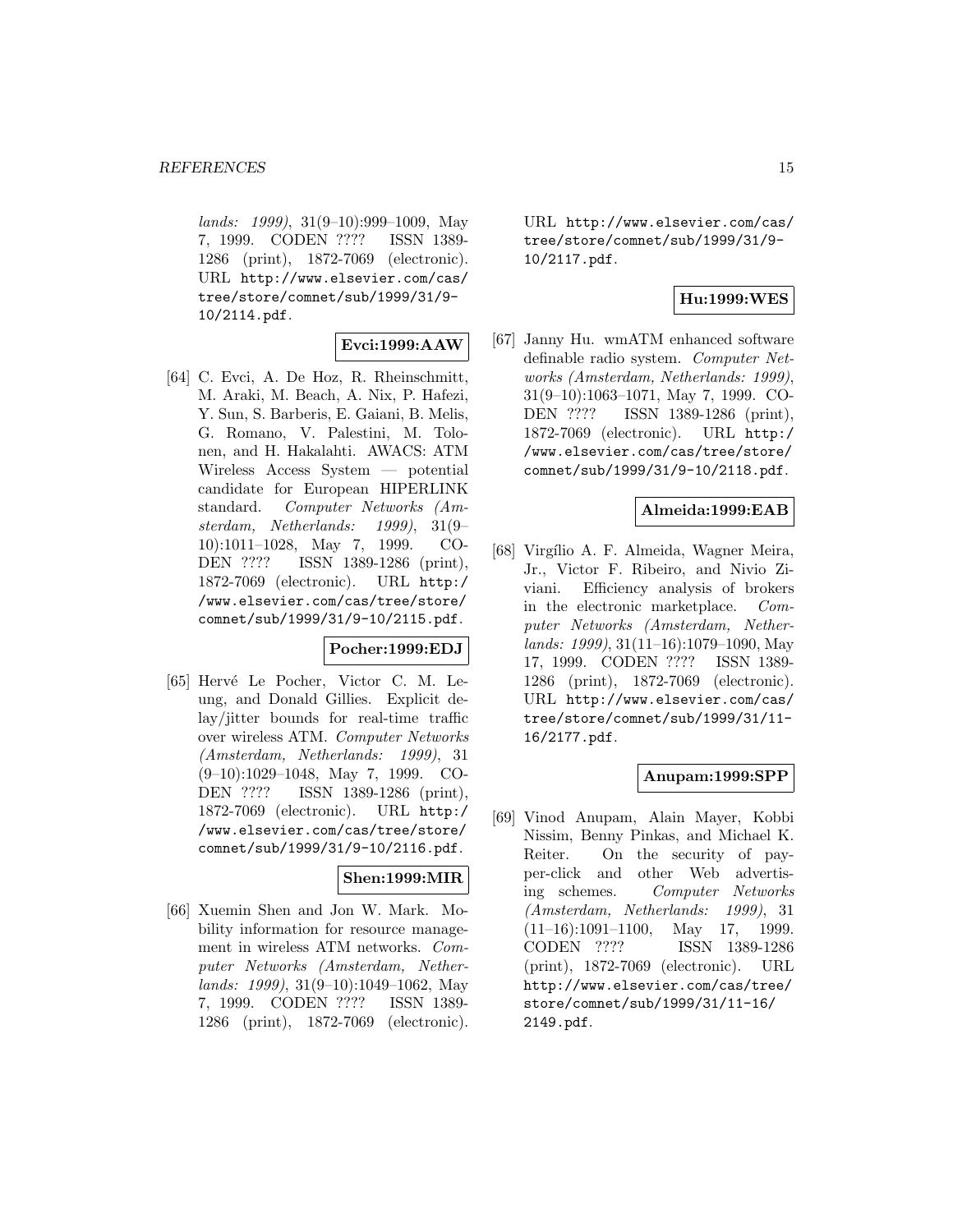### **Jakobsson:1999:SLA**

[70] Markus Jakobsson, Philip D. MacKenzie, and Julien P. Stern. Secure and lightweight advertising on the Web. Computer Networks (Amsterdam, Netherlands: 1999), 31 (11–16):1101–1109, May 17, 1999. CODEN ???? ISSN 1389-1286 (print), 1872-7069 (electronic). URL http://www.elsevier.com/cas/tree/ store/comnet/sub/1999/31/11-16/ 2167.pdf.

### **Sodergaard:1999:IMP**

[71] Caj Södergård, Matti Aaltonen, Sari Hagman, Mikko Hiirsalmi, Timo Järvinen, Eija Kaasinen, Timo Kinnunen, Juha Kolari, Jouko Kunnas, and Antti Tammela. Integrated multimedia publishing: combining TV and newspaper content on personal channels. Computer Networks (Amsterdam, Netherlands: 1999), 31(11–16):1111–1128, May 17, 1999. CODEN ???? ISSN 1389- 1286 (print), 1872-7069 (electronic). URL http://www.elsevier.com/cas/ tree/store/comnet/sub/1999/31/11- 16/2156.pdf.

### **Jones:1999:IWI**

[72] Matt Jones, Gary Marsden, Norliza Mohd-Nasir, Kevin Boone, and George Buchanan. Improving Web interaction on small displays. Computer Networks (Amsterdam, Netherlands: 1999), 31(11–16):1129–1137, May 17, 1999. CODEN ???? ISSN 1389- 1286 (print), 1872-7069 (electronic). URL http://www.elsevier.com/cas/ tree/store/comnet/sub/1999/31/11- 16/2139.pdf.

### **Bargeron:1999:ASV**

[73] David Bargeron, Anoop Gupta, Jonathan Grudin, and Elizabeth Sanocki. Annotations for streaming video on the Web: system design and usage studies. Computer Networks (Amsterdam, Netherlands: 1999), 31(11–16):1139–1153, May 17, 1999. CODEN ???? ISSN 1389- 1286 (print), 1872-7069 (electronic). URL http://www.elsevier.com/cas/ tree/store/comnet/sub/1999/31/11- 16/2183.pdf.

### **Deutsch:1999:QLX**

[74] Alin Deutsch, Mary Fernandez, Daniela Florescu, Alon Levy, and Dan Suciu. A query language for XML. Computer Networks (Amsterdam, Netherlands: 1999), 31(11–16):1155–1169, May 17, 1999. CODEN ???? ISSN 1389- 1286 (print), 1872-7069 (electronic). URL http://www.elsevier.com/cas/ tree/store/comnet/sub/1999/31/11- 16/2146.pdf.

### **Ceri:1999:XGL**

[75] Stefano Ceri, Sara Comai, Ernesto Damiani, Piero Fraternali, Stefano Paraboschi, and Letizia Tanca. XML-GL: a graphical language for querying and restructuring XML documents. Computer Networks (Amsterdam, Netherlands: 1999), 31(11–16):1171–1187, May 17, 1999. CODEN ???? ISSN 1389- 1286 (print), 1872-7069 (electronic). URL http://www.elsevier.com/cas/ tree/store/comnet/sub/1999/31/11- 16/2140.pdf.

### **Kristensen:1999:FXF**

[76] Anders Kristensen. Formsheets and the XML forms language. Computer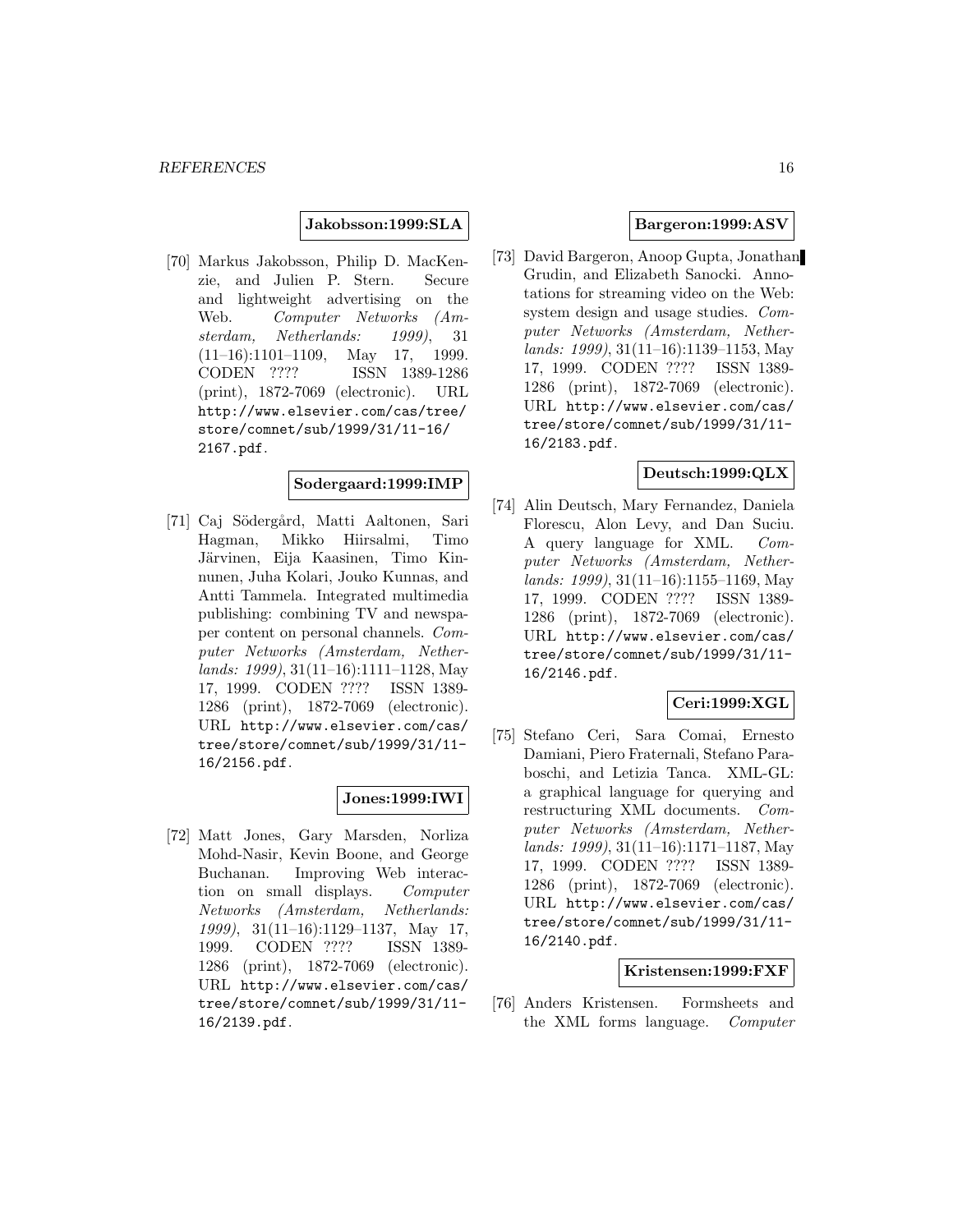Networks (Amsterdam, Netherlands: 1999), 31(11–16):1189–1201, May 17, 1999. CODEN ???? ISSN 1389- 1286 (print), 1872-7069 (electronic). URL http://www.elsevier.com/cas/ tree/store/comnet/sub/1999/31/11- 16/2155.pdf.

# **Karger:1999:WCC**

[77] David Karger, Alex Sherman, Andy Berkheimer, Bill Bogstad, Rizwan Dhanidina, Ken Iwamoto, Brian Kim, Luke Matkins, and Yoav Yerushalmi. Web caching with consistent hashing. Computer Networks (Amsterdam, Netherlands: 1999), 31(11–16): 1203–1213, May 17, 1999. CO-DEN ???? ISSN 1389-1286 (print), 1872-7069 (electronic). URL http://www.elsevier.com/cas/tree/ store/comnet/sub/1999/31/11-16/ 2181.pdf.

# **Baker:1999:DCW**

[78] Scott M. Baker and Bongki Moon. Distributed cooperative Web servers. Computer Networks (Amsterdam, Netherlands: 1999), 31(11–16):1215–1229, May 17, 1999. CODEN ???? ISSN 1389- 1286 (print), 1872-7069 (electronic). URL http://www.elsevier.com/cas/ tree/store/comnet/sub/1999/31/11- 16/2137.pdf.

### **Wills:1999:TBU**

[79] Craig E. Wills and Mikhail Mikhailov. Towards a better understanding of Web resources and server responses for improved caching. Computer Networks (Amsterdam, Netherlands: 1999), 31(11–16):1231–1243, May 17, 1999. CODEN ???? ISSN 1389- 1286 (print), 1872-7069 (electronic).

URL http://www.elsevier.com/cas/ tree/store/comnet/sub/1999/31/11- 16/2163.pdf.

### **Perkowitz:1999:TAW**

[80] Mike Perkowitz and Oren Etzioni. Towards adaptive Web sites: conceptual framework and case study. Computer Networks (Amsterdam, Netherlands: 1999), 31(11–16):1245–1258, May 17, 1999. CODEN ???? ISSN 1389- 1286 (print), 1872-7069 (electronic). URL http://www.elsevier.com/cas/ tree/store/comnet/sub/1999/31/11- 16/2143.pdf.

### **Langheinrich:1999:UCT**

[81] Marc Langheinrich, Atsuyoshi Nakamura, Naoki Abe, Tomonari Kamba, and Yoshiyuki Koseki. Unintrusive customization techniques for Web advertising. Computer Networks (Amsterdam, Netherlands: 1999), 31  $(11-16):1259-1272$ , May 17, 1999. CODEN ???? ISSN 1389-1286 (print), 1872-7069 (electronic). URL http://www.elsevier.com/cas/tree/ store/comnet/sub/1999/31/11-16/ 2159.pdf.

#### **Rousseau:1999:UAM**

[82] Franck Rousseau, J. Antonio García-Macías, José Valdeni de Lima, and Andrzej Duda. User adaptable multimedia presentations for the World Wide Web. Computer Networks (Amsterdam, Netherlands: 1999), 31  $(11-16):1273-1290$ , May 17, 1999. CODEN ???? ISSN 1389-1286 (print), 1872-7069 (electronic). URL http://www.elsevier.com/cas/tree/ store/comnet/sub/1999/31/11-16/ 2162.pdf.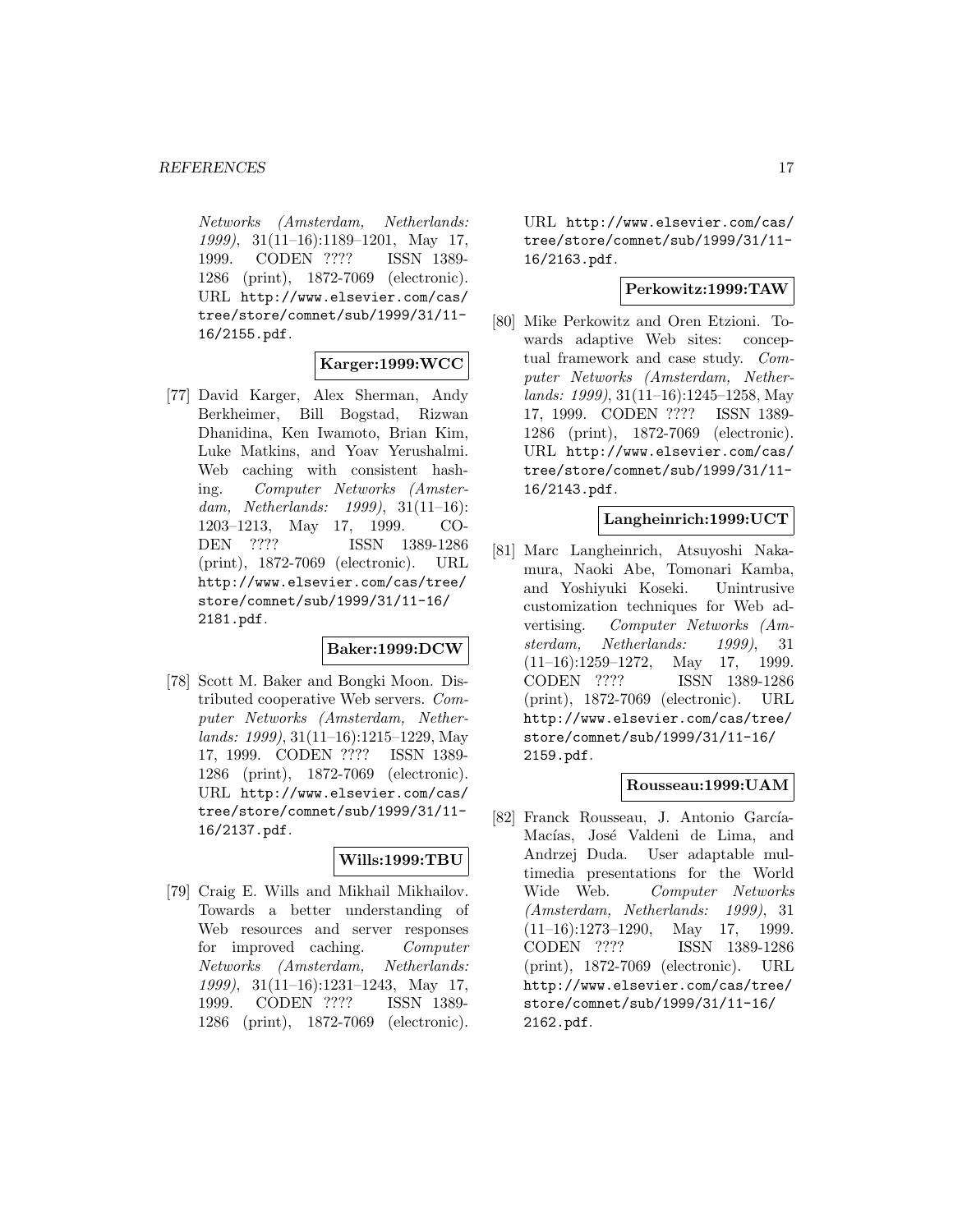### **Henzinger:1999:MIQ**

[83] Monika R. Henzinger, Allan Heydon, Michael Mitzenmacher, and Marc Najork. Measuring index quality using random walks on the Web. Computer Networks (Amsterdam, Netherlands: 1999), 31(11–16):1291–1303, May 17, 1999. CODEN ???? ISSN 1389- 1286 (print), 1872-7069 (electronic). URL http://www.elsevier.com/cas/ tree/store/comnet/sub/1999/31/11- 16/2142.pdf.

### **Jenkins:1999:ARM**

[84] Charlotte Jenkins, Mike Jackson, Peter Burden, and Jon Wallis. Automatic RDF metadata generation for resource discovery. Computer Networks (Amsterdam, Netherlands: 1999), 31(11–16):1305–1320, May 17, 1999. CODEN ???? ISSN 1389- 1286 (print), 1872-7069 (electronic). URL http://www.elsevier.com/cas/ tree/store/comnet/sub/1999/31/11- 16/2138.pdf.

# **Hawking:1999:RCW**

[85] David Hawking, Nick Craswell, Paul Thistlewaite, and Donna Harman. Results and challenges in Web search evaluation. Computer Networks (Amsterdam, Netherlands: 1999), 31 (11–16):1321–1330, May 17, 1999. CODEN ???? ISSN 1389-1286 (print), 1872-7069 (electronic). URL http://www.elsevier.com/cas/tree/ store/comnet/sub/1999/31/11-16/ 2150.pdf.

#### **Gronbaek:1999:WBP**

[86] Kaj Grønbæk, Lennert Sloth, and Peter Ørbæk. Webvise: browser and proxy support for open hypermedia structuring mechanisms on the World Wide Web. Computer Networks (Amsterdam, Netherlands: 1999), 31(11–16):1331–1345, May 17, 1999. CODEN ???? ISSN 1389- 1286 (print), 1872-7069 (electronic). URL http://www.elsevier.com/cas/ tree/store/comnet/sub/1999/31/11- 16/2172.pdf.

### **Chidlovskii:1999:SCM**

[87] Boris Chidlovskii, Claudia Roncancio, and Marie-Luise Schneider. Semantic cache mechanism for heterogeneous Web querying. Computer Networks (Amsterdam, Netherlands: 1999), 31(11–16):1347–1360, May 17, 1999. CODEN ???? ISSN 1389- 1286 (print), 1872-7069 (electronic). URL http://www.elsevier.com/cas/ tree/store/comnet/sub/1999/31/11- 16/2161.pdf.

### **Zamir:1999:GDC**

[88] Oren Zamir and Oren Etzioni. Grouper: a dynamic clustering interface to Web search results. Computer Networks (Amsterdam, Netherlands: 1999), 31(11–16):1361–1374, May 17, 1999. CODEN ???? ISSN 1389- 1286 (print), 1872-7069 (electronic). URL http://www.elsevier.com/cas/ tree/store/comnet/sub/1999/31/11- 16/2180.pdf.

### **Li:1999:PSP**

[89] Wen-Syan Li, Quoc Vu, Divakant Agrawal, Yoshinori Hara, and Hajime Takano. PowerBookmarks: a system for personalizable Web information organization, sharing, and management. Computer Networks (Amsterdam, Nether-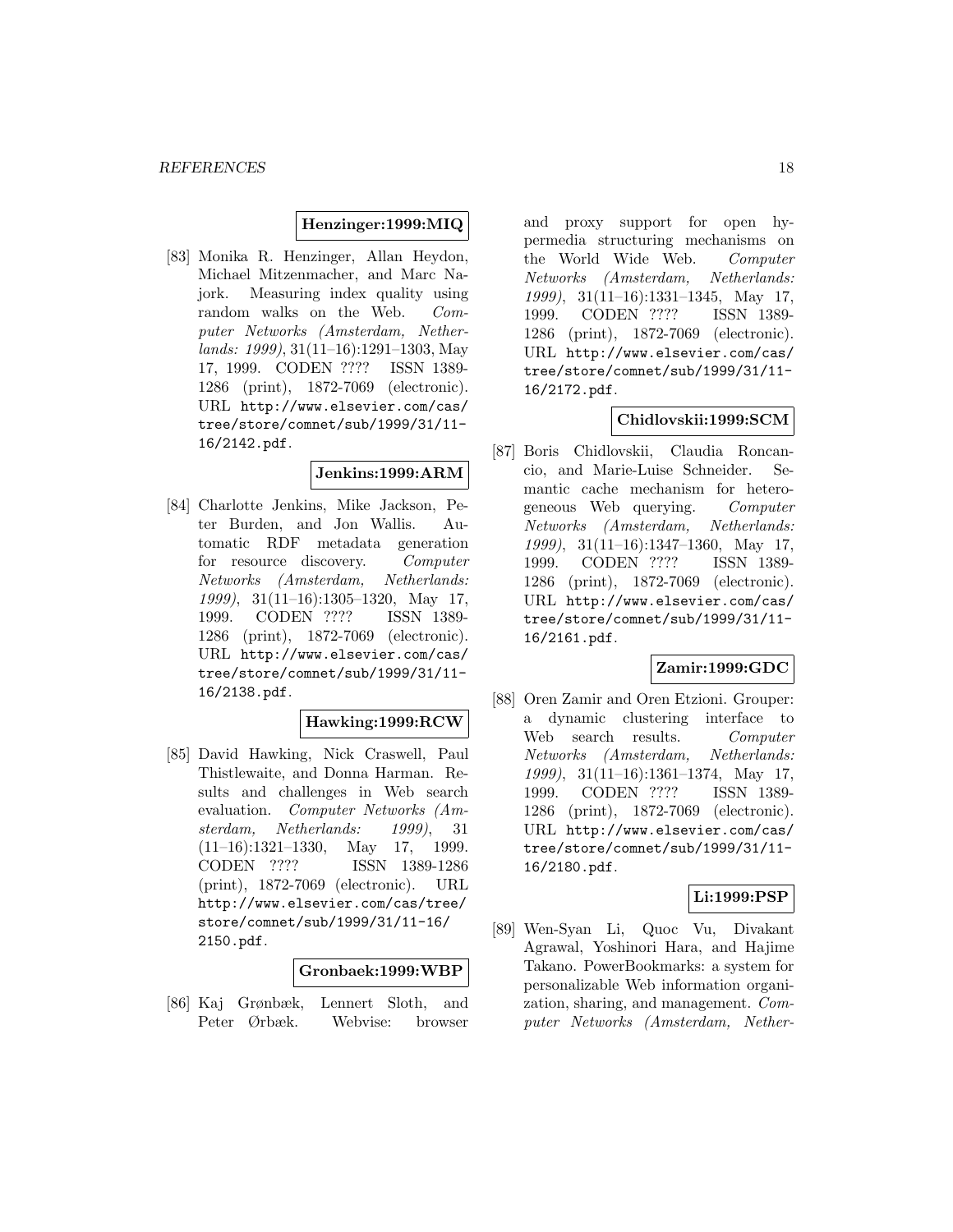lands: 1999), 31(11–16):1375–1389, May 17, 1999. CODEN ???? ISSN 1389- 1286 (print), 1872-7069 (electronic). URL http://www.elsevier.com/cas/ tree/store/comnet/sub/1999/31/11- 16/2158.pdf.

### **Brabrand:1999:RSI**

[90] Claus Brabrand, Anders Møller, Anders Sandholm, and Michael I. Schwartzbach. A runtime system for interactive Web services. Computer Networks (Amsterdam, Netherlands: 1999), 31 (11–16):1391–1401, May 17, 1999. CODEN ???? ISSN 1389-1286 (print), 1872-7069 (electronic). URL http://www.elsevier.com/cas/tree/ store/comnet/sub/1999/31/11-16/ 2151.pdf.

### **Martin:1999:EKW**

[91] Philippe Martin and Peter Eklund. Embedding knowledge in Web documents. Computer Networks (Amsterdam, Netherlands: 1999), 31 (11–16):1403–1419, May 17, 1999. CODEN ???? ISSN 1389-1286 (print), 1872-7069 (electronic). URL http://www.elsevier.com/cas/tree/ store/comnet/sub/1999/31/11-16/ 2145.pdf.

# **Rutledge:1999:ASD**

[92] Lloyd Rutledge, Jacco van Ossenbruggen, Lynda Hardman, and Dick C. A. Bulterman. Anticipating SMIL 2.0: the developing cooperative infrastructure for multimedia on the Web. Computer Networks (Amsterdam, Netherlands: 1999), 31 (11–16):1421–1430, May 17, 1999. CODEN ???? ISSN 1389-1286 (print), 1872-7069 (electronic). URL http://www.elsevier.com/cas/tree/ store/comnet/sub/1999/31/11-16/ 2152.pdf.

# **Hunter:1999:CSV**

[93] Jane Hunter and Liz Armstrong. A comparison of schemas for video metadata representation. Computer Networks (Amsterdam, Netherlands: 1999), 31(11–16):1431–1451, May 17, 1999. CODEN ???? ISSN 1389- 1286 (print), 1872-7069 (electronic). URL http://www.elsevier.com/cas/ tree/store/comnet/sub/1999/31/11- 16/2179.pdf.

# **Bouvin:1999:ITM**

[94] Niels Olof Bouvin and René Schade. Integrating temporal media and open hypermedia on the World Wide Web. Computer Networks (Amsterdam, Netherlands: 1999), 31  $(11-16):1453-1465$ , May 17, 1999. CODEN ???? ISSN 1389-1286 (print), 1872-7069 (electronic). URL http://www.elsevier.com/cas/tree/ store/comnet/sub/1999/31/11-16/ 2164.pdf.

### **Dean:1999:FRP**

[95] Jeffrey Dean and Monika R. Henzinger. Finding related pages in the World Wide Web. Computer Networks (Amsterdam, Netherlands: 1999), 31(11–16):1467–1479, May 17, 1999. CODEN ???? ISSN 1389- 1286 (print), 1872-7069 (electronic). URL http://www.elsevier.com/cas/ tree/store/comnet/sub/1999/31/11- 16/2148.pdf.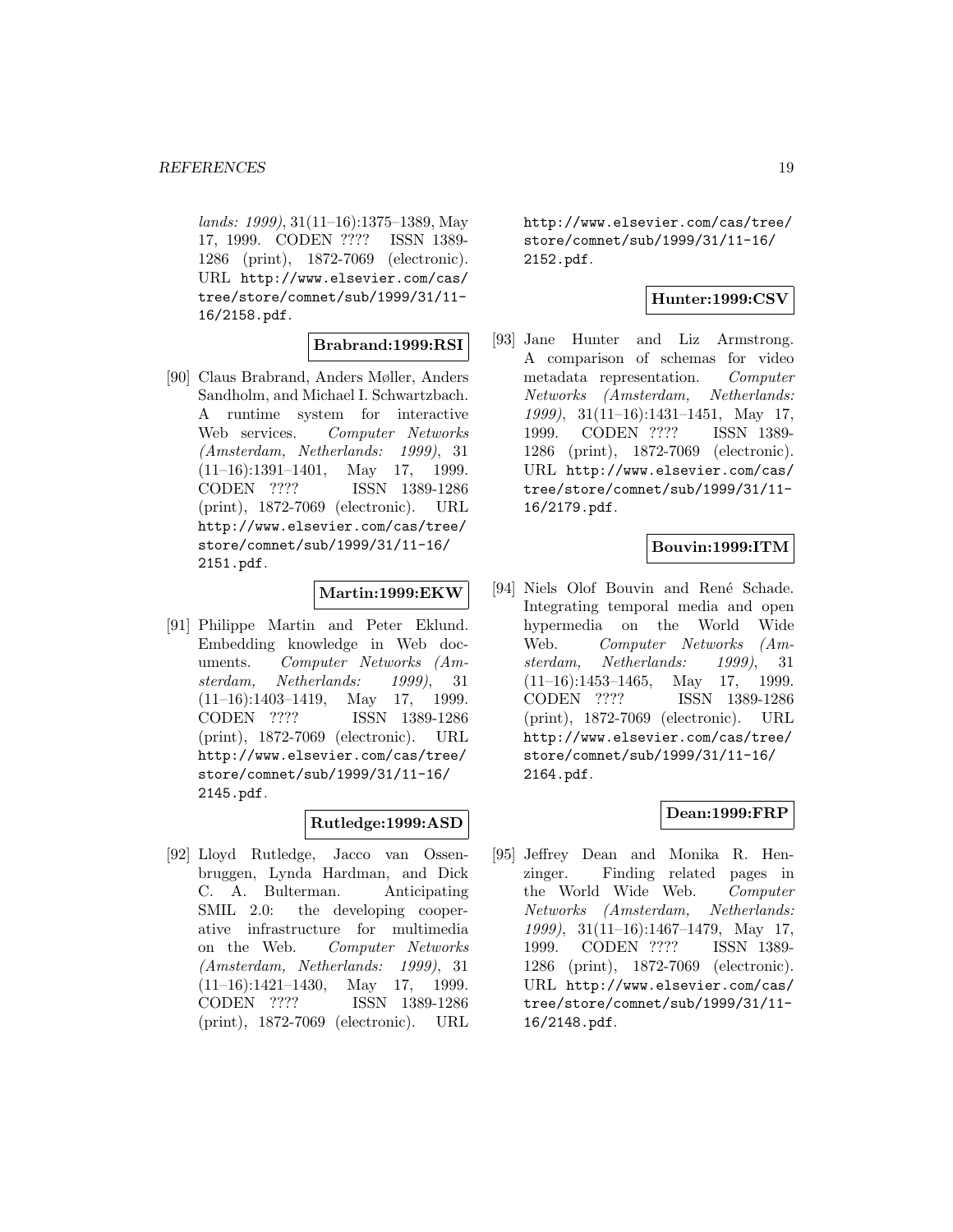#### **Kumar:1999:TWE**

[96] Ravi Kumar, Prabhakar Raghavan, Sridhar Rajagopalan, and Andrew Tomkins. Trawling the Web for emerging cyber-communities. Computer Networks (Amsterdam, Netherlands: 1999), 31(11–16):1481–1493, May 17, 1999. CODEN ???? ISSN 1389- 1286 (print), 1872-7069 (electronic). URL http://www.elsevier.com/cas/ tree/store/comnet/sub/1999/31/11- 16/2166.pdf.

### **Guan:1999:KWI**

[97] Tao Guan and Kam-Fai Wong. KPS: a Web information mining algorithm. Computer Networks (Amsterdam, Netherlands: 1999), 31  $(11-16):1495-1507$ , May 17, 1999. CODEN ???? ISSN 1389-1286 (print), 1872-7069 (electronic). URL http://www.elsevier.com/cas/tree/ store/comnet/sub/1999/31/11-16/ 2174.pdf.

#### **Wan:1999:RHP**

[98] Ernest Wan, Philip Robertson, John Brook, Stephen Bruce, and Kristine Armitage. Retaining hyperlinks in printed hypermedia document. Computer Networks (Amsterdam, Netherlands: 1999), 31(11–16):1509–1524, May 17, 1999. CODEN ???? ISSN 1389- 1286 (print), 1872-7069 (electronic). URL http://www.elsevier.com/cas/ tree/store/comnet/sub/1999/31/11- 16/2175.pdf.

### **Kopetzky:1999:VPL**

[99] Theodorich Kopetzky and Max Mühlhäuser. Visual preview for link traversal on the World Wide Web. Computer

Networks (Amsterdam, Netherlands: 1999), 31(11–16):1525–1532, May 17, 1999. CODEN ???? ISSN 1389- 1286 (print), 1872-7069 (electronic). URL http://www.elsevier.com/cas/ tree/store/comnet/sub/1999/31/11- 16/2176.pdf.

# **Stanyer:1999:IWU**

[100] Dominic Stanyer and Rob Procter. Improving Web usability with the link lens. Computer Networks (Amsterdam, Netherlands: 1999), 31 (11–16):1533–1544, May 17, 1999. CODEN ???? ISSN 1389-1286 (print), 1872-7069 (electronic). URL http://www.elsevier.com/cas/tree/ store/comnet/sub/1999/31/11-16/ 2160.pdf.

### **Rabinovich:1999:RSA**

[101] Michael Rabinovich and Amit Aggarwal. RaDaR: a scalable architecture for a global Web hosting service. Computer Networks (Amsterdam, Netherlands: 1999), 31(11–16):1545–1561, May 17, 1999. CODEN ???? ISSN 1389- 1286 (print), 1872-7069 (electronic). URL http://www.elsevier.com/cas/ tree/store/comnet/sub/1999/31/11- 16/2169.pdf.

### **Abdelzaher:1999:WCA**

[102] Tarek F. Abdelzaher and Nina Bhatti. Web content adaptation to improve server overload behavior. Computer Networks (Amsterdam, Netherlands: 1999), 31(11–16):1563–1577, May 17, 1999. CODEN ???? ISSN 1389- 1286 (print), 1872-7069 (electronic). URL http://www.elsevier.com/cas/ tree/store/comnet/sub/1999/31/11- 16/2157.pdf.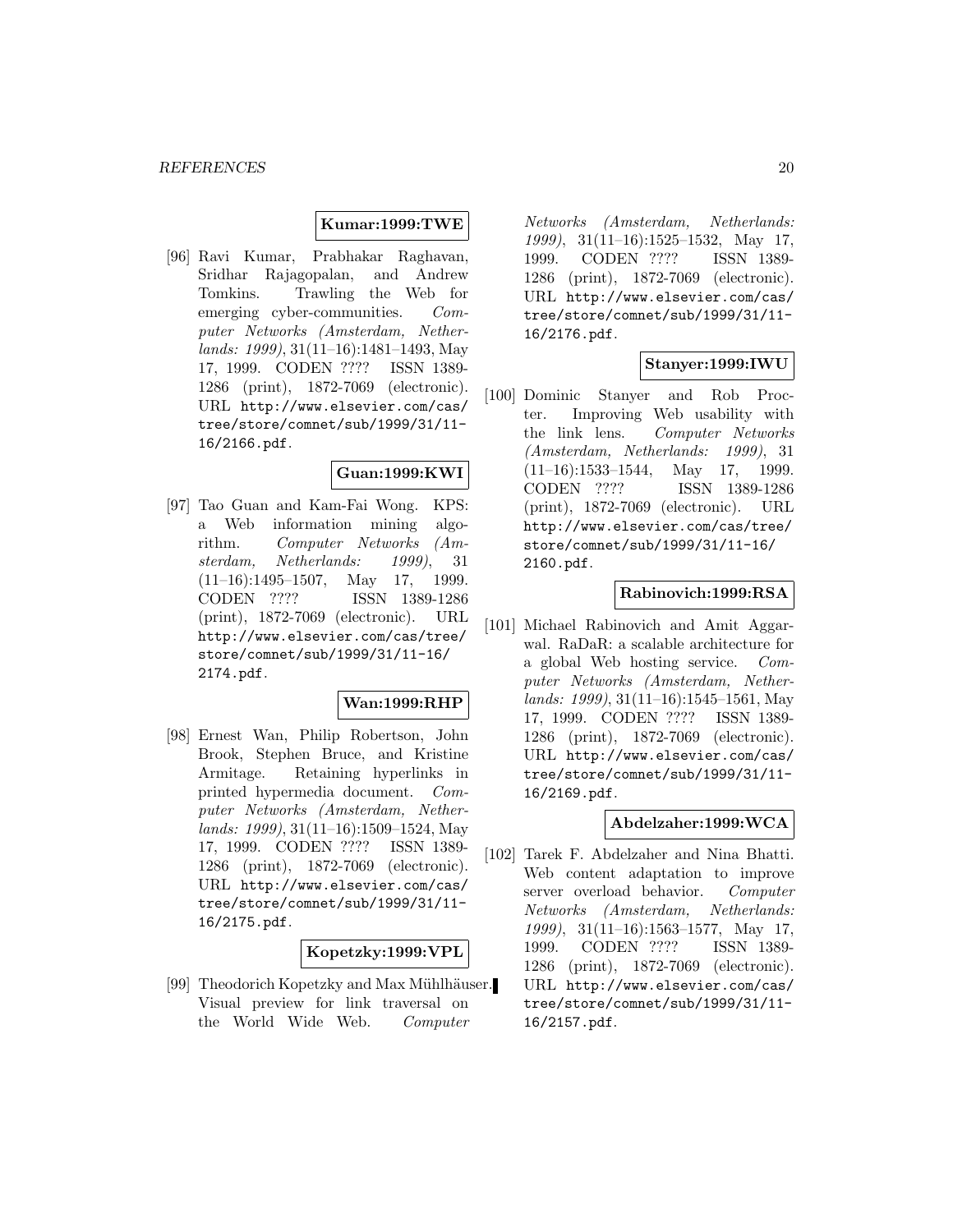### **Bharat:1999:MMW**

[103] Krishna Bharat and Andrei Broder. Mirror, mirror on the Web: a study of host pairs with replicated content. Computer Networks (Amsterdam, Netherlands: 1999), 31(11–16):1579–1590, May 17, 1999. CODEN ???? ISSN 1389- 1286 (print), 1872-7069 (electronic). URL http://www.elsevier.com/cas/ tree/store/comnet/sub/1999/31/11- 16/2147.pdf.

# **Chan:1999:WES**

[104] Alvin T. S. Chan. Web-enabled smart card for ubiquitous access of patient's medical record. Computer Networks (Amsterdam, Netherlands: 1999), 31(11–16):1591–1598, May 17, 1999. CODEN ???? ISSN 1389- 1286 (print), 1872-7069 (electronic). URL http://www.elsevier.com/cas/ tree/store/comnet/sub/1999/31/11- 16/2182.pdf.

### **Kahan:1999:WSW**

[105] José Kahan. WDAI: a simple World Wide Web distributed authorization infrastructure. Computer Networks (Amsterdam, Netherlands: 1999), 31(11–16):1599–1609, May 17, 1999. CODEN ???? ISSN 1389- 1286 (print), 1872-7069 (electronic). URL http://www.elsevier.com/cas/ tree/store/comnet/sub/1999/31/11- 16/2153.pdf.

#### **Blair:1999:XCE**

[106] Barclay Blair and John Boyer. XFDL: creating electronic commerce transaction records using XML. Computer Networks (Amsterdam, Netherlands: 1999), 31(11–16):1611–1622, May 17,

1999. CODEN ???? ISSN 1389- 1286 (print), 1872-7069 (electronic). URL http://www.elsevier.com/cas/ tree/store/comnet/sub/1999/31/11- 16/2154.pdf.

### **Chakrabarti:1999:FCN**

[107] Soumen Chakrabarti, Martin van den Berg, and Byron Dom. Focused crawling: a new approach to topic-specific Web resource discovery. Computer Networks (Amsterdam, Netherlands: 1999), 31(11–16):1623–1640, May 17, 1999. CODEN ???? ISSN 1389- 1286 (print), 1872-7069 (electronic). URL http://www.elsevier.com/cas/ tree/store/comnet/sub/1999/31/11- 16/2178.pdf.

# **Cohen:1999:LPI**

[108] William W. Cohen and Wei Fan. Learning page-independent heuristics for extracting data from Web pages. Computer Networks (Amsterdam, Netherlands: 1999), 31(11–16):1641–1652, May 17, 1999. CODEN ???? ISSN 1389- 1286 (print), 1872-7069 (electronic). URL http://www.elsevier.com/cas/ tree/store/comnet/sub/1999/31/11- 16/2173.pdf.

### **Ben-Shaul:1999:ASD**

[109] Israel Ben-Shaul, Michael Herscovici, Michal Jacovi, Yoelle S. Maarek, Dan Pelleg, Menachem Shtalhaim, and Vladimir Soroka. Adding support for dynamic and focused search with Fetuccino. Computer Networks (Amsterdam, Netherlands: 1999), 31  $(11-16):1653-1665$ , May 17, 1999. CODEN ???? ISSN 1389-1286 (print), 1872-7069 (electronic). URL http://www.elsevier.com/cas/tree/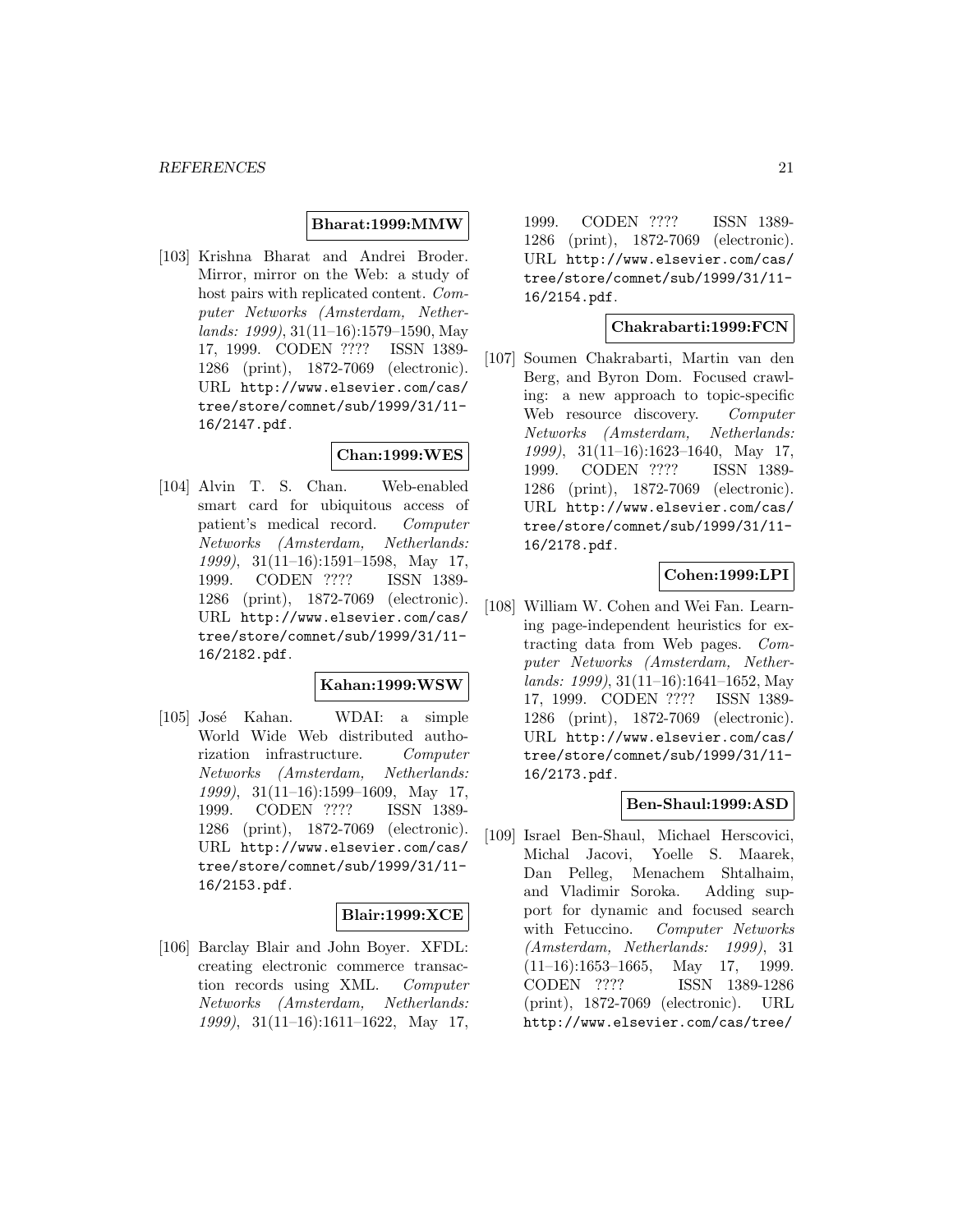store/comnet/sub/1999/31/11-16/ 2171.pdf.

## **Rossi:1999:IWI**

[110] Gustavo Rossi, Daniel Schwabe, and Fernando Lyardet. Improving Web information systems with navigational patterns. Computer Networks (Amsterdam, Netherlands: 1999), 31 (11–16):1667–1678, May 17, 1999. CODEN ???? ISSN 1389-1286 (print), 1872-7069 (electronic). URL http://www.elsevier.com/cas/tree/ store/comnet/sub/1999/31/11-16/ 2141.pdf.

# **Chakrabarti:1999:SWB**

[111] Soumen Chakrabarti, David A. Gibson, and Kevin S. McCurley. Surfing the Web backwards. Computer Networks (Amsterdam, Netherlands: 1999), 31(11–16):1679–1693, May 17, 1999. CODEN ???? ISSN 1389- 1286 (print), 1872-7069 (electronic). URL http://www.elsevier.com/cas/ tree/store/comnet/sub/1999/31/11- 16/2168.pdf.

### **Abrams:1999:UAI**

[112] Marc Abrams, Constantinos Phanouriou, Alan L. Batongbacal, Stephen M. Williams, and Jonathan E. Shuster. UIML: an appliance-independent XML user interface language. Computer Networks (Amsterdam, Netherlands: 1999), 31(11–16):1695–1708, May 17, 1999. CODEN ???? ISSN 1389- 1286 (print), 1872-7069 (electronic). URL http://www.elsevier.com/cas/ tree/store/comnet/sub/1999/31/11- 16/2170.pdf.

# **Cohen:1999:MTC**

[113] Edith Cohen, Haim Kaplan, and Jeffrey Oldham. Managing TCP connections under persistent HTTP. Computer Networks (Amsterdam, Netherlands: 1999), 31(11–16):1709–1723, May 17, 1999. CODEN ???? ISSN 1389- 1286 (print), 1872-7069 (electronic). URL http://www.elsevier.com/cas/ tree/store/comnet/sub/1999/31/11- 16/2144.pdf.

# **Baker:1999:GNW**

[114] Scott Baker and John H. Hartman. The Gecko NFS Web proxy. Computer Networks (Amsterdam, Netherlands: 1999), 31(11–16):1725–1736, May 17, 1999. CODEN ???? ISSN 1389- 1286 (print), 1872-7069 (electronic). URL http://www.elsevier.com/cas/ tree/store/comnet/sub/1999/31/11- 16/2165.pdf.

# **Krishnamurthy:1999:KDB**

[115] Balachander Krishnamurthy, Jeffrey C. Mogul, and David M. Kristol. Key differences between HTTP/1.0 and HTTP/1.1. Computer Networks (Amsterdam, Netherlands: 1999), 31 (11–16):1737–1751, May 17, 1999. CODEN ???? ISSN 1389-1286 (print), 1872-7069 (electronic). URL http://www.elsevier.com/cas/tree/ store/comnet/sub/1999/31/11-16/ 2136.pdf.

### **Cavalli:1999:ATS**

[116] Ana Rosa Cavalli. Advanced Topics on SDL and MSC. Computer Networks (Amsterdam, Netherlands: 1999), 31(17):1783–1784, June 7, 1999. CO-DEN ???? ISSN 1389-1286 (print),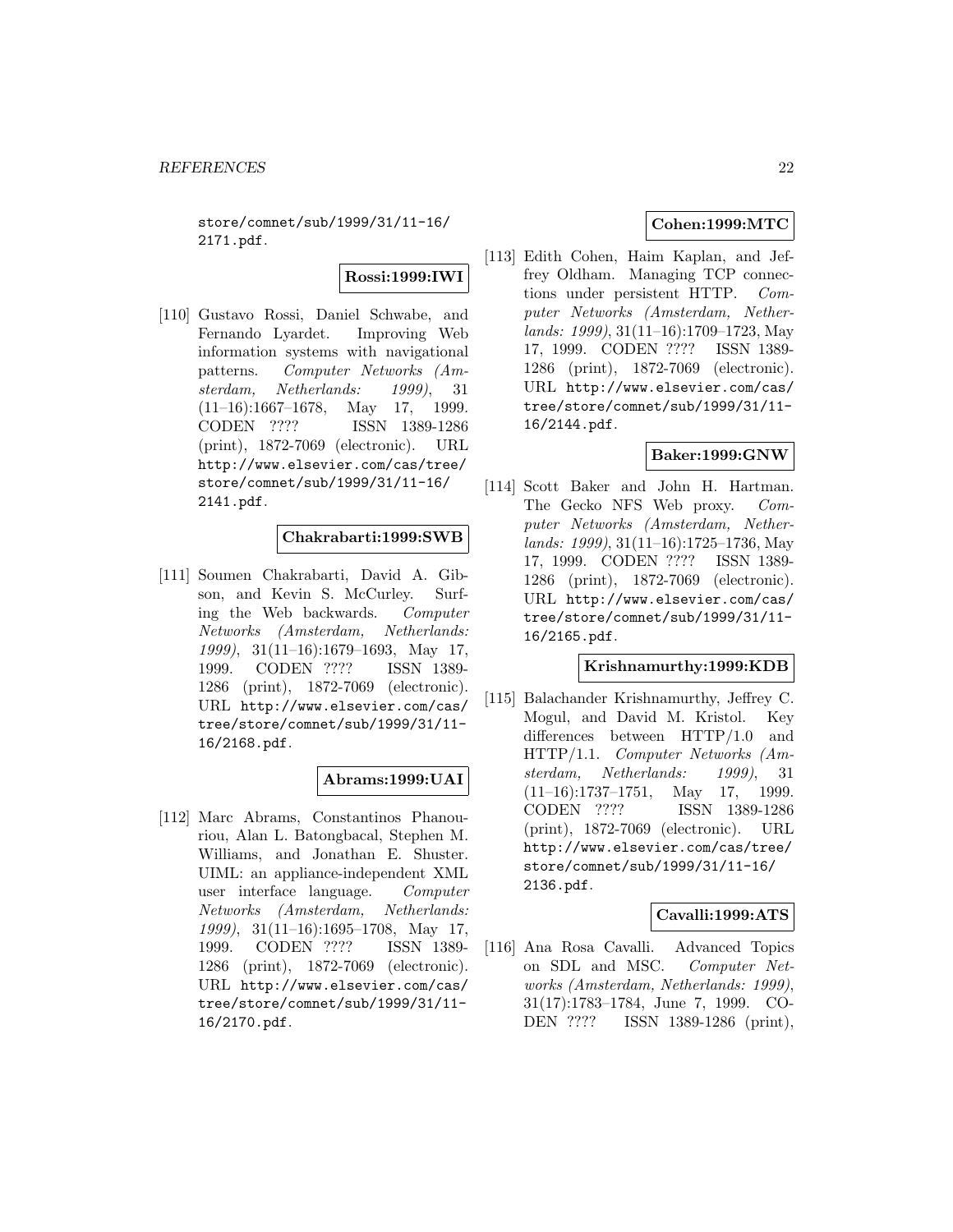1872-7069 (electronic). URL http:/ /www.elsevier.com/cas/tree/store/ comnet/sub/1999/31/17/2184.pdf.

### **Mauw:1999:OSM**

[117] S. Mauw and M. A. Reniers. Operational Semantics for MSC'96. Computer Networks (Amsterdam, Netherlands: 1999), 31(17):1785–1799, June 7, 1999. CO-DEN ???? ISSN 1389-1286 (print), 1872-7069 (electronic). URL http:/ /www.elsevier.com/cas/tree/store/ comnet/sub/1999/31/17/2185.pdf.

### **Mitschele-Thiel:1999:PES**

[118] Andreas Mitschele-Thiel and Bruno Müller-Clostermann. Performance engineering of SDL/MSC systems. Computer Networks (Amsterdam, Netherlands: 1999), 31(17):1801–1815, June 7, 1999. CODEN ???? ISSN 1389-1286 (print), 1872-7069 (electronic). URL http://www.elsevier.com/cas/tree/ store/comnet/sub/1999/31/17/2186. pdf.

### **Combes:1999:SV**

[119] Pierre Combes and Béatrice Renard. Service validation. Computer Networks (Amsterdam, Netherlands: 1999), 31 (17):1817–1834, June 7, 1999. CO-DEN ???? ISSN 1389-1286 (print), 1872-7069 (electronic). URL http:/ /www.elsevier.com/cas/tree/store/ comnet/sub/1999/31/17/2187.pdf.

# **Dssouli:1999:TDC**

[120] R. Dssouli, K. Saleh, E. Aboulhamid, A. En-Nouaary, and C. Bourhfir. Test development for communication protocols: towards automation. Computer Networks (Amsterdam, Netherlands: 1999), 31(17):1835–1872, June 7,

1999. CODEN ???? ISSN 1389-1286 (print), 1872-7069 (electronic). URL http://www.elsevier.com/cas/tree/ store/comnet/sub/1999/31/17/2188. pdf.

# **Hwang:1999:AGL**

[121] Lain-Chyr Hwang and Chung-Ju Chang. Analysis of a general limited scheduling mechanism for a distributed communication system. Computer Networks (Amsterdam, Netherlands: 1999), 31 (18):1879–1889, August 17, 1999. CO-DEN ???? ISSN 1389-1286 (print), 1872-7069 (electronic). URL http:/ /www.elsevier.com/cas/tree/store/ comnet/sub/1999/31/18/2094.pdf.

# **Avresky:1999:MDT**

[122] D. R. Avresky, V. Shurbanov, R. Wilkinson, R. Horst, W. Watson, and L. Young. Maximum delivery time and hot spots in ServerNet<sup>TM</sup> topologies. Computer Networks (Amsterdam, Netherlands: 1999), 31(18): 1891–1910, August 17, 1999. CO-DEN ???? ISSN 1389-1286 (print), 1872-7069 (electronic). URL http:/ /www.elsevier.com/cas/tree/store/ comnet/sub/1999/31/18/2129.pdf.

# **Leung:1999:PMC**

[123] Yiu-Wing Leung. Protocols and minimum capacity for transmission of timecritical message in noisy channel. Computer Networks (Amsterdam, Netherlands: 1999), 31(18):1911–1925, August 17, 1999. CODEN ???? ISSN 1389-1286 (print), 1872-7069 (electronic). URL http://www.elsevier.com/cas/tree/ store/comnet/sub/1999/31/18/2130. pdf.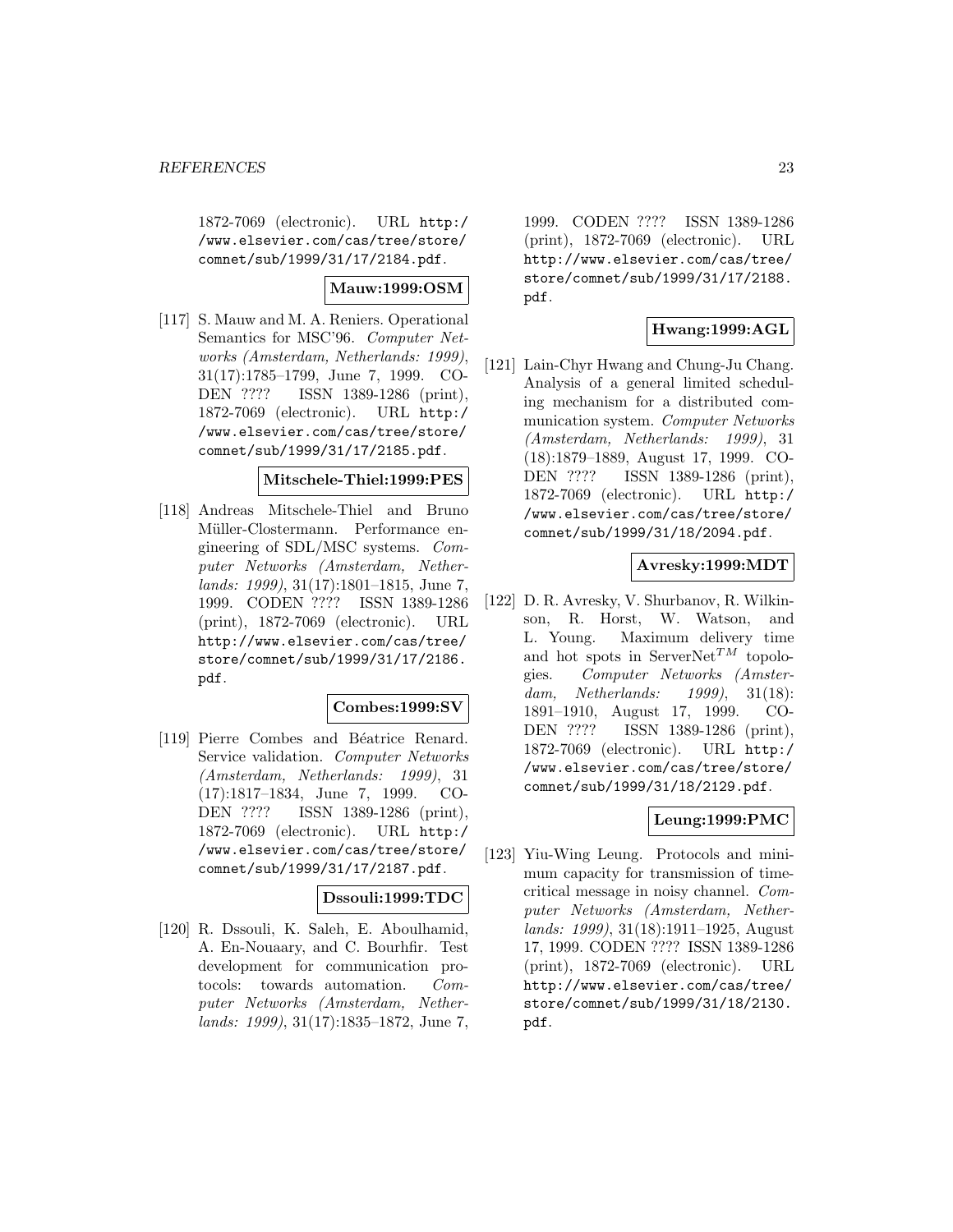### **Yaprak:1999:DBA**

[124] Ece Yaprak, Anthony Theodore Chronopoulos, Kleanthis Psarris, and Yi Xiao. Dynamic buffer allocation in an ATM switch. Computer Networks (Amsterdam, Netherlands: 1999), 31(18): 1927–1933, August 17, 1999. CO-DEN ???? ISSN 1389-1286 (print), 1872-7069 (electronic). URL http:/ /www.elsevier.com/cas/tree/store/ comnet/sub/1999/31/18/2132.pdf.

### **Vandalore:1999:DQC**

[125] Bobby Vandalore, Raj Jain, Rohit Goyal, and Sonia Fahmy. Dynamic queue control functions for ATM ABR switch schemes: design and analysis. Computer Networks (Amsterdam, Netherlands: 1999), 31(18): 1935–1949, August 17, 1999. CO-DEN ???? ISSN 1389-1286 (print), 1872-7069 (electronic). URL http:/ /www.elsevier.com/cas/tree/store/ comnet/sub/1999/31/18/2133.pdf.

### **Garg:1999:RRR**

[126] Rahul Garg and Xiaoqiang Chen. RRR: recursive round robin scheduler. Computer Networks (Amsterdam, Netherlands: 1999), 31(18):1951–1966, August 17, 1999. CODEN ???? ISSN 1389-1286 (print), 1872-7069 (electronic). URL http://www.elsevier.com/cas/tree/ store/comnet/sub/1999/31/18/2134. pdf.

#### **Uyar:1999:TPM**

 $[127]$  M. Umit Uyar, Mariusz A. Fecko, Adarshpal S. Sethi, and Paul D. Amer. Testing protocols modeled as FSMs with timing parameters. Computer Networks (Amsterdam, Netherlands: 1999), 31

(18):1967–1988, August 17, 1999. CO-DEN ???? ISSN 1389-1286 (print), 1872-7069 (electronic). URL http:/ /www.elsevier.com/cas/tree/store/ comnet/sub/1999/31/18/2135.pdf.

#### **Anonymous:1999:Ea**

[128] Anonymous. Editorial(s). Computer Networks (Amsterdam, Netherlands: 1999), 31(19):1995–1997, August 31, 1999. CODEN ???? ISSN 1389-1286 (print), 1872-7069 (electronic). URL http://www.elsevier.nl/gej-ng/10/ 15/22/32/37/25/abstract.html; http://www.elsevier.nl/gej-ng/10/ 15/22/32/37/25/article.pdf.

### **Perdikeas:1999:MAS**

[129] Menelaos K. Perdikeas, Fotis G. Chatzipapadopoulos, Iakovos S. Venieris, and Gennaro Marino. Mobile agent standards and available platforms. Computer Networks (Amsterdam, Netherlands: 1999), 31(19): 1999–2016, August 31, 1999. CO-DEN ???? ISSN 1389-1286 (print), 1872-7069 (electronic). URL http:/ /www.elsevier.nl/gej-ng/10/15/22/ 32/37/26/abstract.html; http:/ /www.elsevier.nl/gej-ng/10/15/22/ 32/37/26/article.pdf.

#### **Jennings:1999:FCA**

[130] Brendan Jennings et al. FIPA-compliant agents for real-time control of Intelligent Network traffic. Computer Networks (Amsterdam, Netherlands: 1999), 31(19):2017–2036, August 31, 1999. CO-DEN ???? ISSN 1389-1286 (print), 1872-7069 (electronic). URL http:/ /www.elsevier.nl/gej-ng/10/15/22/ 32/37/27/abstract.html; http:/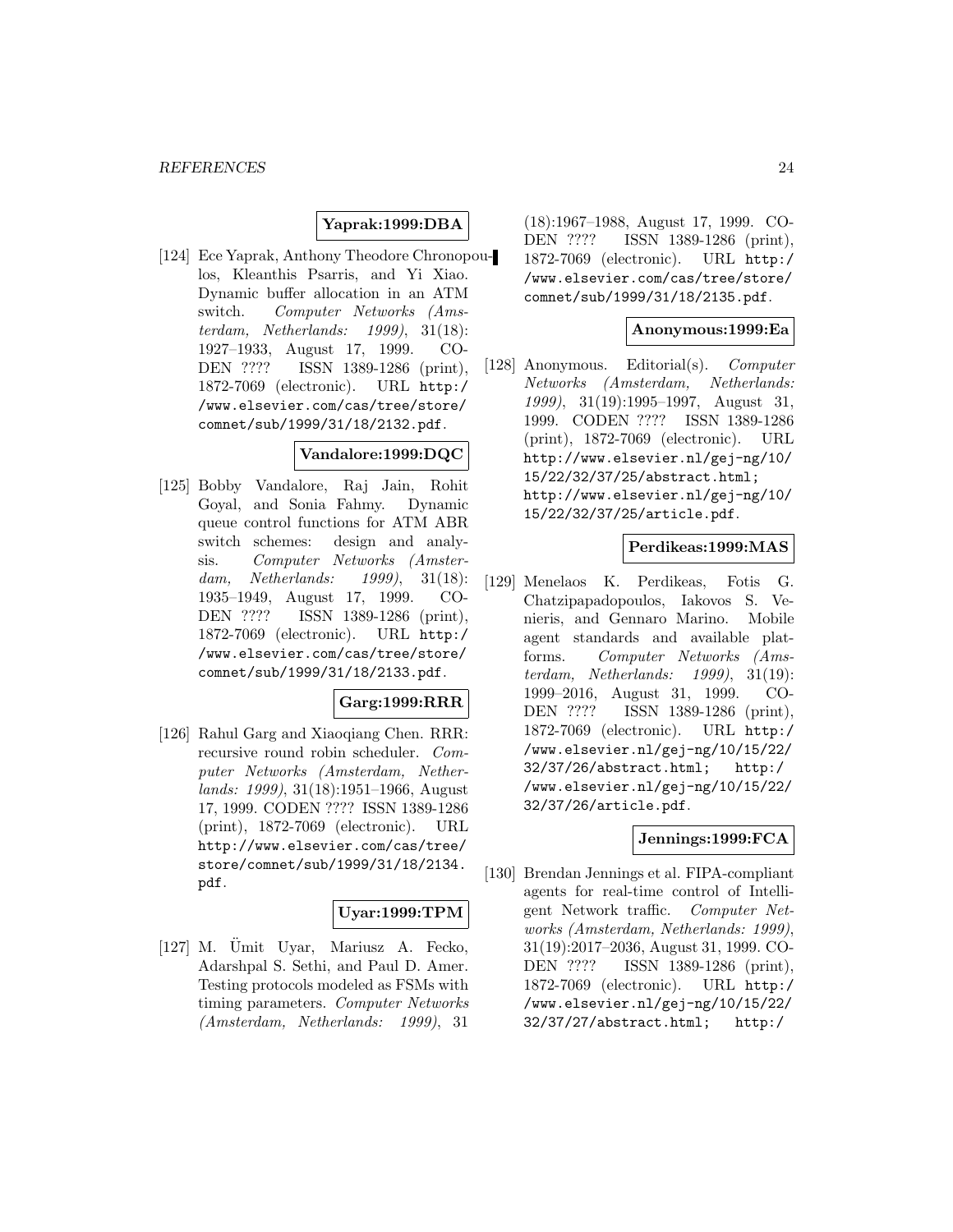/www.elsevier.nl/gej-ng/10/15/22/ 32/37/27/article.pdf.

### **Breugst:1999:TMS**

[131] M. Breugst, L. Faglia, O. Pyrovolakis, I. S. Venieris, and F. Zizza. Towards mobile service agents within an advanced broadband IN environment. Computer Networks (Amsterdam, Netherlands: 1999), 31(19): 2037–2052, August 31, 1999. CO-DEN ???? ISSN 1389-1286 (print), 1872-7069 (electronic). URL http:/ /www.elsevier.nl/gej-ng/10/15/22/ 32/37/28/abstract.html; http:/ /www.elsevier.nl/gej-ng/10/15/22/ 32/37/28/article.pdf.

### **Lipperts:1999:ABM**

[132] Steffen Lipperts and Anthony Sang-Bum Park. An agent-based middleware — a solution for terminal and user mobility. Computer Networks (Amsterdam, Netherlands: 1999), 31(19): 2053–2062, August 31, 1999. CO-DEN ???? ISSN 1389-1286 (print), 1872-7069 (electronic). URL http:/ /www.elsevier.nl/gej-ng/10/15/22/ 32/37/29/abstract.html; http:/ /www.elsevier.nl/gej-ng/10/15/22/ 32/37/29/article.pdf.

### **Hagen:1999:MAB**

[133] L. Hagen, J. Mauersberger, and C. Weckerle. Mobile agent based service subscription and customization using the UMTS virtual home environment. Computer Networks (Amsterdam, Netherlands: 1999), 31(19): 2063–2078, August 31, 1999. CO-DEN ???? ISSN 1389-1286 (print), 1872-7069 (electronic). URL http:/ /www.elsevier.nl/gej-ng/10/15/22/

32/37/30/abstract.html; http:/ /www.elsevier.nl/gej-ng/10/15/22/ 32/37/30/article.pdf.

#### **Prevedourou:1999:UAT**

[134] Didoe Prevedourou et al. Use of agent technology in service and retailer selection in a personal mobility context. Computer Networks (Amsterdam, Netherlands: 1999), 31(19): 2079–2098, August 31, 1999. CO-DEN ???? ISSN 1389-1286 (print), 1872-7069 (electronic). URL http:/ /www.elsevier.nl/gej-ng/10/15/22/ 32/37/31/abstract.html; http:/ /www.elsevier.nl/gej-ng/10/15/22/ 32/37/31/article.pdf.

# **Mark:1999:FEQ**

[135] Jon W. Mark and Jing-Fei Ren. Filtering effects of queueing systems on end-to-end network performance. Computer Networks (Amsterdam, Netherlands: 1999), 31(20): 2103–2113, September 27, 1999. CO-DEN ???? ISSN 1389-1286 (print), 1872-7069 (electronic). URL http:/ /www.elsevier.nl/gej-ng/10/15/22/ 32/38/25/abstract.html; http:/ /www.elsevier.nl/gej-ng/10/15/22/ 32/38/25/article.pdf.

### **VanMieghem:1999:TIC**

[136] Piet Van Mieghem. Topology information condensation in hierarchical networks. Computer Networks (Amsterdam, Netherlands: 1999), 31(20): 2115–2137, September 27, 1999. CO-DEN ???? ISSN 1389-1286 (print), 1872-7069 (electronic). URL http:/ /www.elsevier.nl/gej-ng/10/15/22/ 32/38/26/abstract.html; http:/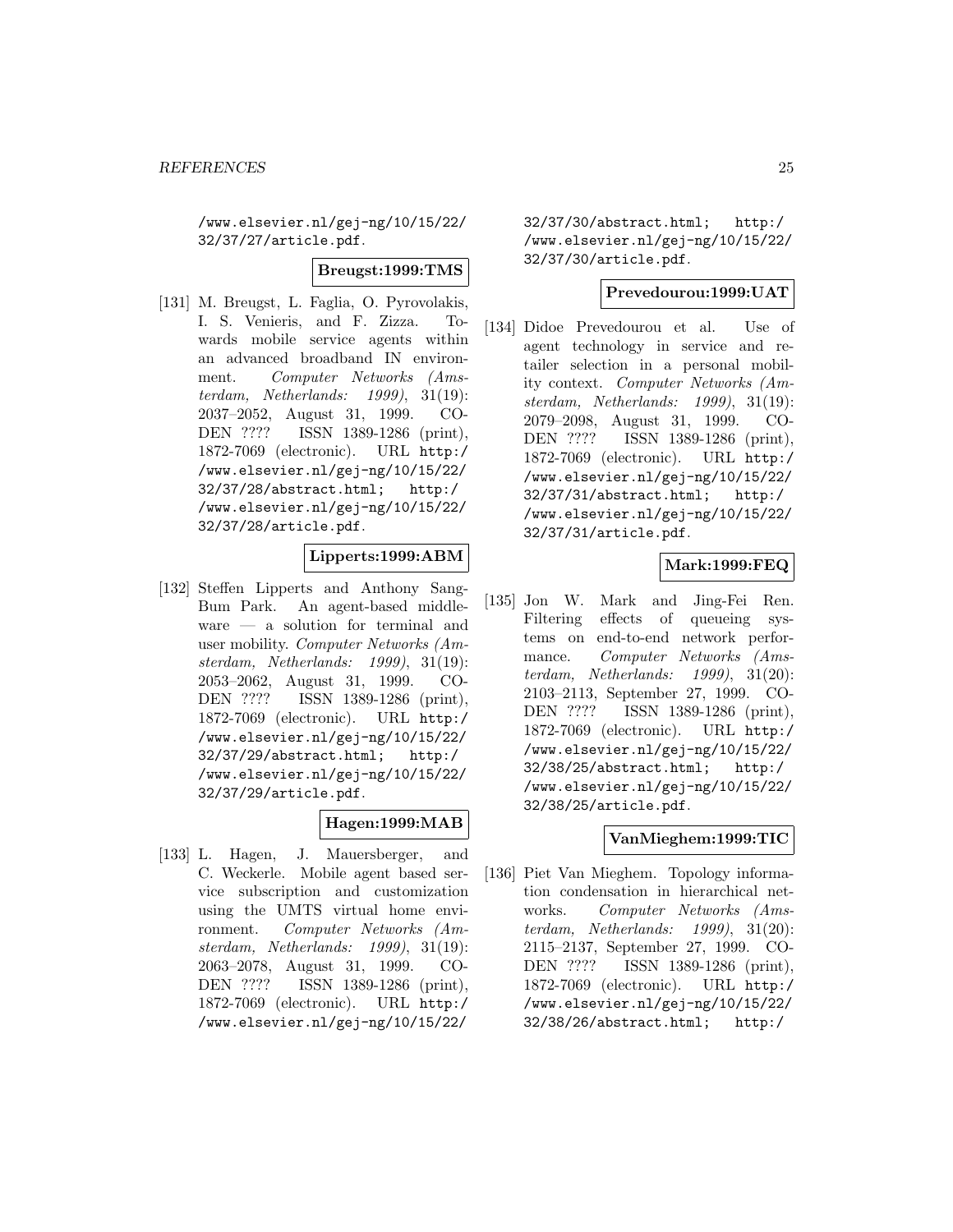/www.elsevier.nl/gej-ng/10/15/22/ 32/38/26/article.pdf.

# **Ma:1999:EMS**

[137] Maode Ma, Babak Hamidzadeh, and Mounir Hamdi. An efficient message scheduling algorithm for WDM lightwave networks. Computer Networks (Amsterdam, Netherlands: 1999), 31 (20):2139–2152, September 27, 1999. CODEN ???? ISSN 1389-1286 (print), 1872-7069 (electronic). URL http:/ /www.elsevier.nl/gej-ng/10/15/22/ 32/38/27/abstract.html; http:/ /www.elsevier.nl/gej-ng/10/15/22/ 32/38/27/article.pdf.

# **Bing:1999:MAT**

[138] Benny Bing and Regu Subramanian. A multi-access technique for broadband wireless local networks. Computer Networks (Amsterdam, Netherlands: 1999), 31(20):2153–2165, September 27, 1999. CODEN ???? ISSN 1389-1286 (print), 1872-7069 (electronic). URL http:/ /www.elsevier.nl/gej-ng/10/15/22/ 32/38/28/abstract.html; http:/ /www.elsevier.nl/gej-ng/10/15/22/ 32/38/28/article.pdf.

### **Janoska:1999:LAN**

[139] Mark W. Janoska and Terence D. Todd. Local area networks using a spatial wavelength cross connect. Computer Networks (Amsterdam, Netherlands: 1999), 31(20):2167– 2185, September 27, 1999. CO-DEN ???? ISSN 1389-1286 (print), 1872-7069 (electronic). URL http:/ /www.elsevier.nl/gej-ng/10/15/22/ 32/38/29/abstract.html; http:/ /www.elsevier.nl/gej-ng/10/15/22/ 32/38/29/article.pdf.

### **Anonymous:1999:CP**

[140] Anonymous. Conference paper(s). Computer Networks (Amsterdam, Netherlands: 1999), 31(20):2189–2191, September 27, 1999. CODEN ???? ISSN 1389- 1286 (print), 1872-7069 (electronic). URL http://www.elsevier.nl/gejng/10/15/22/32/38/30/abstract.html; http://www.elsevier.nl/gej-ng/ 10/15/22/32/38/30/article.pdf.

# **Sidorovs:1999:SMI**

[141] Andris Sidorovs, Guntis Barzdins, Janis Lacis, and Karlis Ogsts. SmartARP: merging IP and MAC addressing for low-cost gigabit Ethernet networks. Computer Networks (Amsterdam, Netherlands: 1999), 31(21): 2193–2204, November 10, 1999. CO-DEN ???? ISSN 1389-1286 (print), 1872-7069 (electronic). URL http:/ /www.elsevier.nl/gej-ng/10/15/22/ 32/40/26/abstract.html; http:/ /www.elsevier.nl/gej-ng/10/15/22/ 32/40/26/article.pdf.

# **Tully:1999:LFW**

[142] John Tully and Arnis Riekstins. Licencefree wireless internet access technologies. Computer Networks (Amsterdam, Netherlands: 1999), 31(21): 2205–2213, November 10, 1999. CO-DEN ???? ISSN 1389-1286 (print), 1872-7069 (electronic). URL http:/ /www.elsevier.nl/gej-ng/10/15/22/ 32/40/27/abstract.html; http:/ /www.elsevier.nl/gej-ng/10/15/22/ 32/40/27/article.pdf.

# **Olbrich:1999:VRM**

[143] S. Olbrich and H. Pralle. Virtual reality movies-real-time streaming of 3D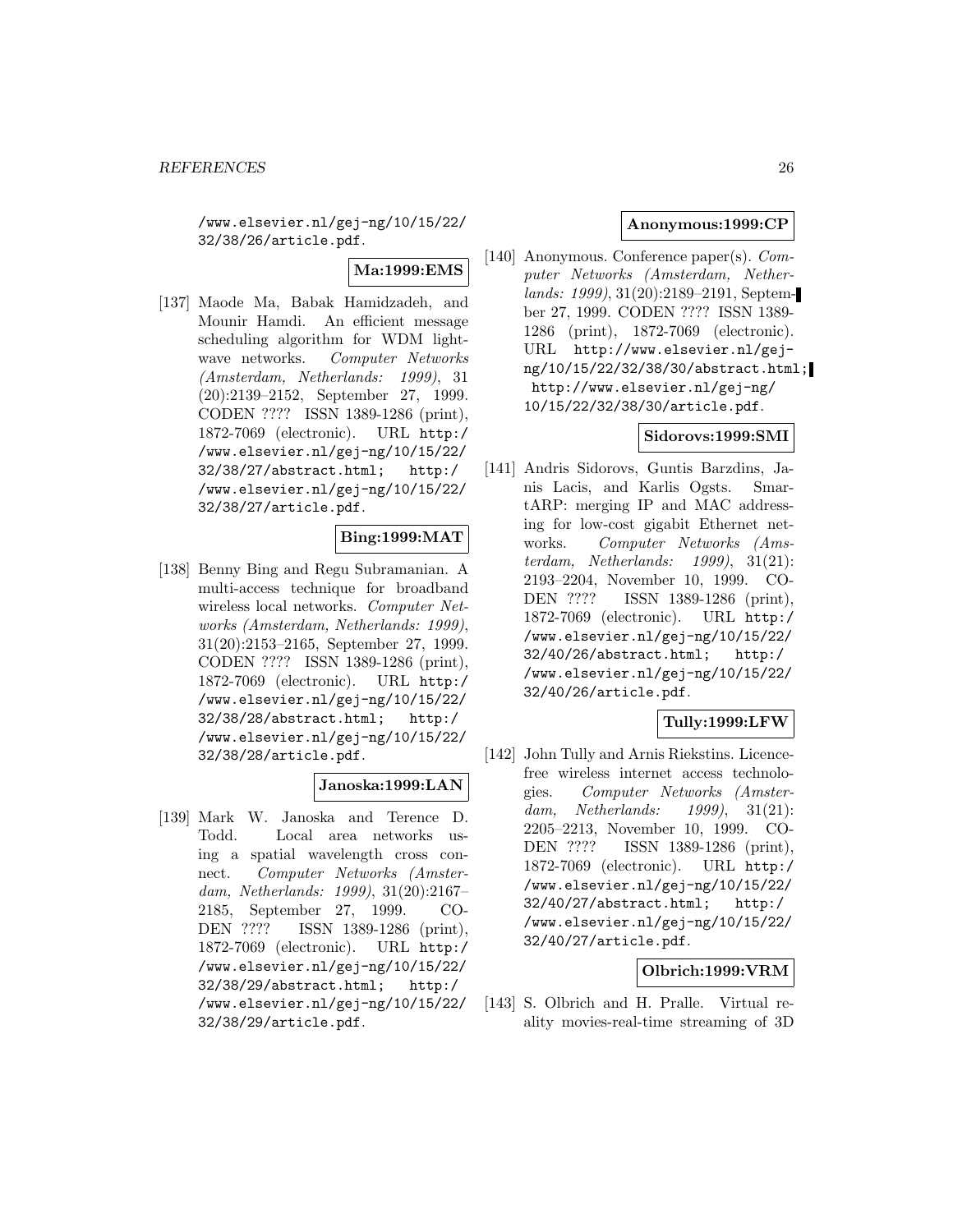objects. Computer Networks (Amsterdam, Netherlands: 1999), 31(21): 2215–2225, November 10, 1999. CO-DEN ???? ISSN 1389-1286 (print), 1872-7069 (electronic). URL http:/ /www.elsevier.nl/gej-ng/10/15/22/ 32/40/28/abstract.html; http:/ /www.elsevier.nl/gej-ng/10/15/22/ 32/40/28/article.pdf.

# **Jarkowski:1999:NAM**

[144] Maciej Jarkowski, Artur Binczewski, and Maciej Stroinski. New approach for management services with a Web browser. Computer Networks (Amsterdam, Netherlands: 1999), 31(21): 2227–2236, November 10, 1999. CO-DEN ???? ISSN 1389-1286 (print), 1872-7069 (electronic). URL http:/ /www.elsevier.nl/gej-ng/10/15/22/ 32/40/29/abstract.html; http:/ /www.elsevier.nl/gej-ng/10/15/22/ 32/40/29/article.pdf.

### **Nentwig:1999:LVE**

[145] Lutz Nentwig. LeMO: A virtual exhibition of 20th century German history. Computer Networks (Amsterdam, Netherlands: 1999), 31(21): 2237–2244, November 10, 1999. CO-DEN ???? ISSN 1389-1286 (print), 1872-7069 (electronic). URL http:/ /www.elsevier.nl/gej-ng/10/15/22/ 32/40/30/abstract.html; http:/ /www.elsevier.nl/gej-ng/10/15/22/ 32/40/30/article.pdf.

# **Berg:1999:CEM**

[146] Alexander von Berg and Helmut Pralle. A concept for an electronic magazine. Computer Networks (Amsterdam, Netherlands: 1999), 31(21): 2245–2251, November 10, 1999. CO-

DEN ???? ISSN 1389-1286 (print), 1872-7069 (electronic). URL http:/ /www.elsevier.nl/gej-ng/10/15/22/ 32/40/31/abstract.html; http:/ /www.elsevier.nl/gej-ng/10/15/22/ 32/40/31/article.pdf.

# **Sabatino:1999:IPE**

[147] Roberto Sabatino and Jose Manuel de Arce. Implementation of the pan-European academic research network: TEN-155. Computer Networks (Amsterdam, Netherlands: 1999), 31(21): 2253–2261, November 10, 1999. CO-DEN ???? ISSN 1389-1286 (print), 1872-7069 (electronic). URL http:/ /www.elsevier.nl/gej-ng/10/15/22/ 32/40/32/abstract.html; http:/ /www.elsevier.nl/gej-ng/10/15/22/ 32/40/32/article.pdf.

### **Overmeer:1999:SIM**

[148] Mark A. C. J. Overmeer. A search interface for my questions. Computer Networks (Amsterdam, Netherlands: 1999), 31(21):2263–2270, November 10, 1999. CODEN ???? ISSN 1389-1286 (print), 1872-7069 (electronic). URL http:/ /www.elsevier.nl/gej-ng/10/15/22/ 32/40/33/abstract.html; http:/ /www.elsevier.nl/gej-ng/10/15/22/ 32/40/33/article.pdf.

### **Overmeer:1999:MPS**

[149] Mark A. C. J. Overmeer. My personal search engine. Computer Networks (Amsterdam, Netherlands: 1999), 31(21): 2271–2279, November 10, 1999. CO-DEN ???? ISSN 1389-1286 (print), 1872-7069 (electronic). URL http:/ /www.elsevier.nl/gej-ng/10/15/22/ 32/40/34/abstract.html; http:/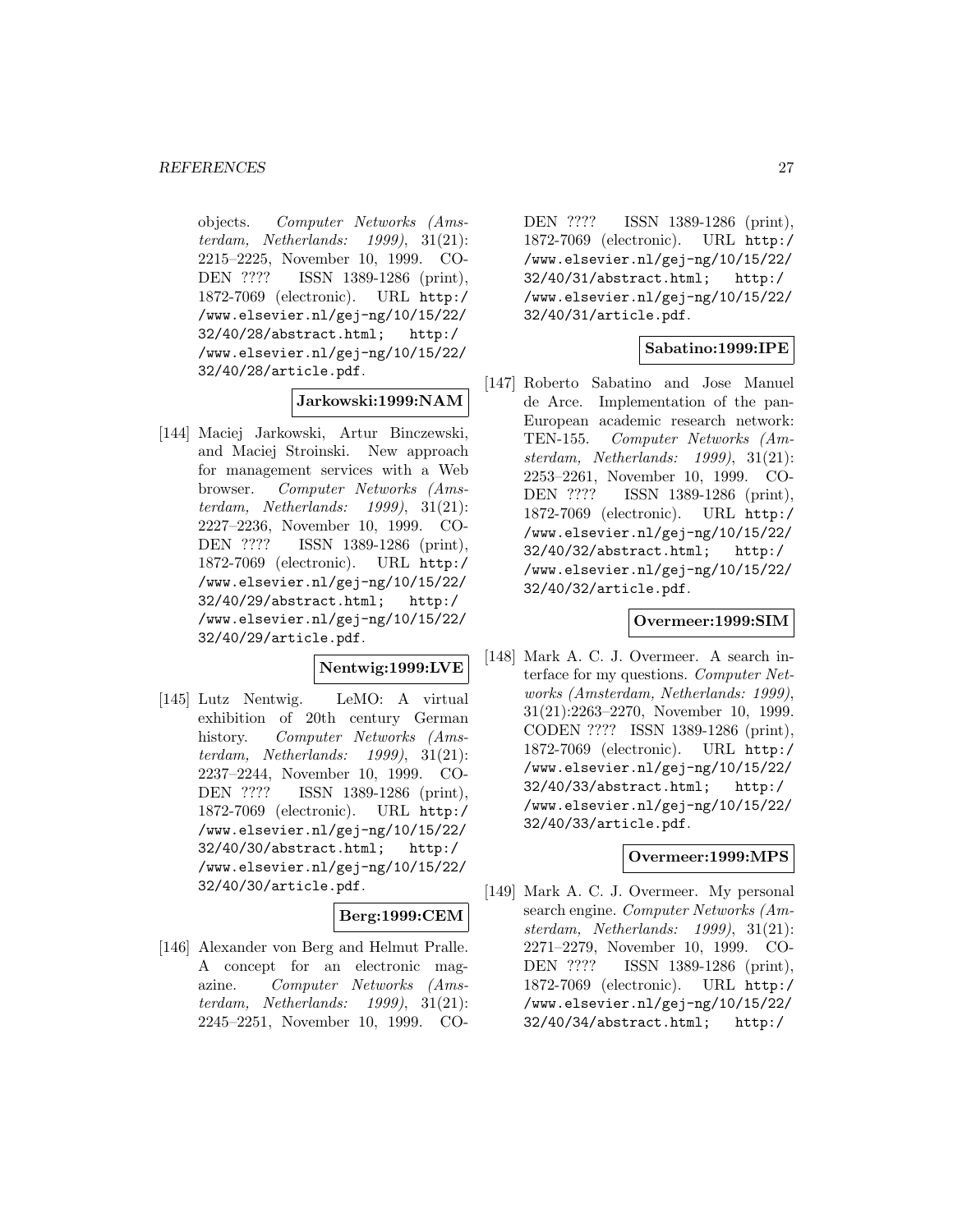/www.elsevier.nl/gej-ng/10/15/22/ 32/40/34/article.pdf.

### **Palme:1999:TBW**

[150] Jacob Palme. Talking back to the WWW. Computer Networks (Amsterdam, Netherlands: 1999), 31(21): 2281–2286, November 10, 1999. CO-DEN ???? ISSN 1389-1286 (print), 1872-7069 (electronic). URL http:/ /www.elsevier.nl/gej-ng/10/15/22/ 32/40/35/abstract.html; http:/ /www.elsevier.nl/gej-ng/10/15/22/ 32/40/35/article.pdf.

# **Lopez:1999:PSM**

[151] Diego R. López and Marcelo Reina. Providing secure mobile access to information servers with temporary certificates. Computer Networks (Amsterdam, Netherlands: 1999), 31(21): 2287–2292, November 10, 1999. CO-DEN ???? ISSN 1389-1286 (print), 1872-7069 (electronic). URL http:/ /www.elsevier.nl/gej-ng/10/15/22/ 32/40/36/abstract.html; http:/ /www.elsevier.nl/gej-ng/10/15/22/ 32/40/36/article.pdf.

### **Lizcano:1999:MSA**

[152] Pedro J. Lizcano, Arturo Azcorra, Josep Solé-Pareta, Jordi Domingo-Pascual, and Manuel Alvarez-Campana. MEHARI: a system for analysing the use of the internet services. Computer Networks (Amsterdam, Netherlands: 1999), 31(21):2293–2307, November 10, 1999. CODEN ???? ISSN 1389-1286 (print), 1872-7069 (electronic). URL http:/ /www.elsevier.nl/gej-ng/10/15/22/ 32/40/37/abstract.html; http:/ /www.elsevier.nl/gej-ng/10/15/22/ 32/40/37/article.pdf.

### **Niederberger:1999:HSS**

[153] Ralph Niederberger, Helmut Grund, Eva Pless, and Ferdinand Hommes. High-speed supercomputer communications in broadband networks. Computer Networks (Amsterdam, Netherlands: 1999), 31(21):2309–2318, November 10, 1999. CODEN ???? ISSN 1389-1286 (print), 1872-7069 (electronic). URL http://www.elsevier.nl/gej-ng/10/ 15/22/32/40/38/abstract.html; http://www.elsevier.nl/gej-ng/10/ 15/22/32/40/38/article.pdf.

### **Anonymous:1999:Eb**

[154] Anonymous. Editorial(s). Computer Networks (Amsterdam, Netherlands: 1999), 31(21):iii, November 10, 1999. CODEN ???? ISSN 1389-1286 (print), 1872-7069 (electronic). URL http:/ /www.elsevier.nl/gej-ng/10/15/22/ 32/40/25/abstract.html; http:/ /www.elsevier.nl/gej-ng/10/15/22/ 32/40/25/article.pdf.

### **DeMartino:1999:II**

[155] Kevin DeMartino. ISDN and the Internet. Computer Networks (Amsterdam, Netherlands: 1999), 31(22): 2325–2339, November 29, 1999. CO-DEN ???? ISSN 1389-1286 (print), 1872-7069 (electronic). URL http:/ /www.elsevier.nl/gej-ng/10/15/22/ 32/41/25/abstract.html; http:/ /www.elsevier.nl/gej-ng/10/15/22/ 32/41/25/article.pdf.

### **Cobb:1999:UTS**

[156] Jorge A. Cobb. Universal Timestamp-Scheduling for real-time networks. Computer Networks (Amsterdam, Netherlands: 1999), 31(22):2341–2360, Novem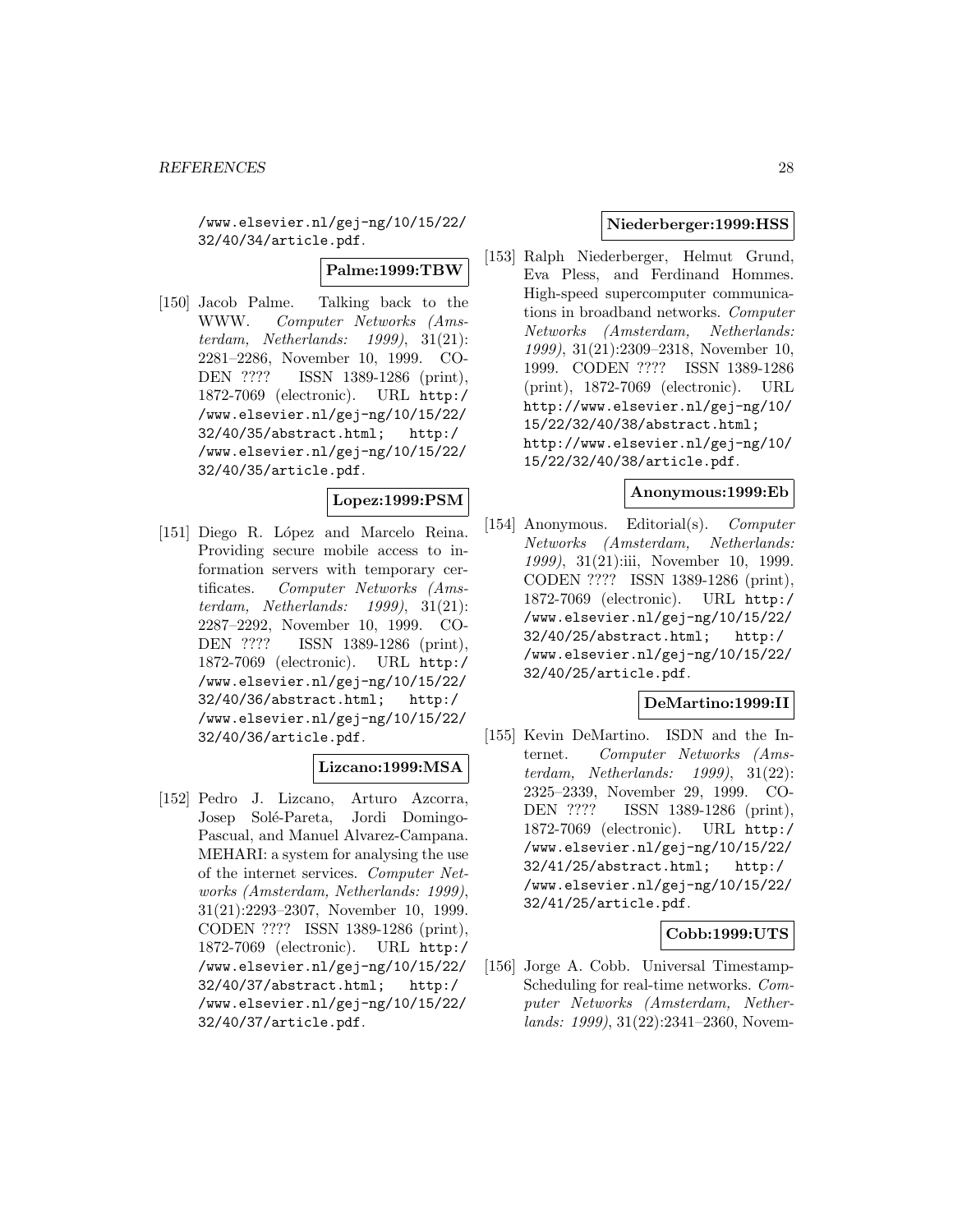ber 29, 1999. CODEN ???? ISSN 1389- 1286 (print), 1872-7069 (electronic). URL http://www.elsevier.nl/gejng/10/15/22/32/41/26/abstract.html; http://www.elsevier.nl/gej-ng/ 10/15/22/32/41/26/article.pdf.

### **Hassan:1999:HRR**

[157] Mahbub Hassan, James Breen, and Mohammed Atiquzzaman. HG-RCP: A rate-based flow control mechanism for intranets interconnected by ATM networks. Computer Networks (Amsterdam, Netherlands: 1999), 31(22): 2361–2379, November 29, 1999. CO-DEN ???? ISSN 1389-1286 (print), 1872-7069 (electronic). URL http:/ /www.elsevier.nl/gej-ng/10/15/22/ 32/41/27/abstract.html; http:/ /www.elsevier.nl/gej-ng/10/15/22/ 32/41/27/article.pdf.

# **Naldi:1999:MBM**

[158] M. Naldi. Measurement-based modelling of Internet dial-up access connections. Computer Networks (Amsterdam, Netherlands: 1999), 31(22): 2381–2390, November 29, 1999. CO-DEN ???? ISSN 1389-1286 (print), 1872-7069 (electronic). URL http:/ /www.elsevier.nl/gej-ng/10/15/22/ 32/41/28/abstract.html; http:/ /www.elsevier.nl/gej-ng/10/15/22/ 32/41/28/article.pdf.

#### **Kamal:1999:DPW**

[159] A. E. Kamal and G. K. Janssens. Design, performance and wavelength assignment of a wavelength division multiaccess protocol for optical fibre ring networks. Computer Networks (Amsterdam, Netherlands: 1999), 31(22): 2391–2410, November 29, 1999. CO-

DEN ???? ISSN 1389-1286 (print), 1872-7069 (electronic). URL http:/ /www.elsevier.nl/gej-ng/10/15/22/ 32/41/29/abstract.html; http:/ /www.elsevier.nl/gej-ng/10/15/22/ 32/41/29/article.pdf.

# **Yau:1999:OWN**

[160] Victor Yau. Optical WDMA network design and function placement. Computer Networks (Amsterdam, Netherlands: 1999), 31(22): 2411–2427, November 29, 1999. CO-DEN ???? ISSN 1389-1286 (print), 1872-7069 (electronic). URL http:/ /www.elsevier.nl/gej-ng/10/15/22/ 32/41/30/abstract.html; http:/ /www.elsevier.nl/gej-ng/10/15/22/ 32/41/30/article.pdf.

### **Dacier:1999:ID**

[161] Marc Dacier and Kathleen Jackson. Intrusion detection. Computer Networks (Amsterdam, Netherlands: 1999), 31 (23–24):2433–2434, December 14, 1999. CODEN ???? ISSN 1389-1286 (print), 1872-7069 (electronic). URL http:/ /www.elsevier.nl/gej-ng/10/15/22/ 32/42/25/abstract.html; http:/ /www.elsevier.nl/gej-ng/10/15/22/ 32/42/25/article.pdf.

# **Paxson:1999:BSD**

[162] Vern Paxson. Bro: a system for detecting network intruders in realtime. Computer Networks (Amsterdam, Netherlands: 1999), 31(23–24): 2435–2463, December 14, 1999. CO-DEN ???? ISSN 1389-1286 (print), 1872-7069 (electronic). URL http:/ /www.elsevier.nl/gej-ng/10/15/22/ 32/42/26/abstract.html; http:/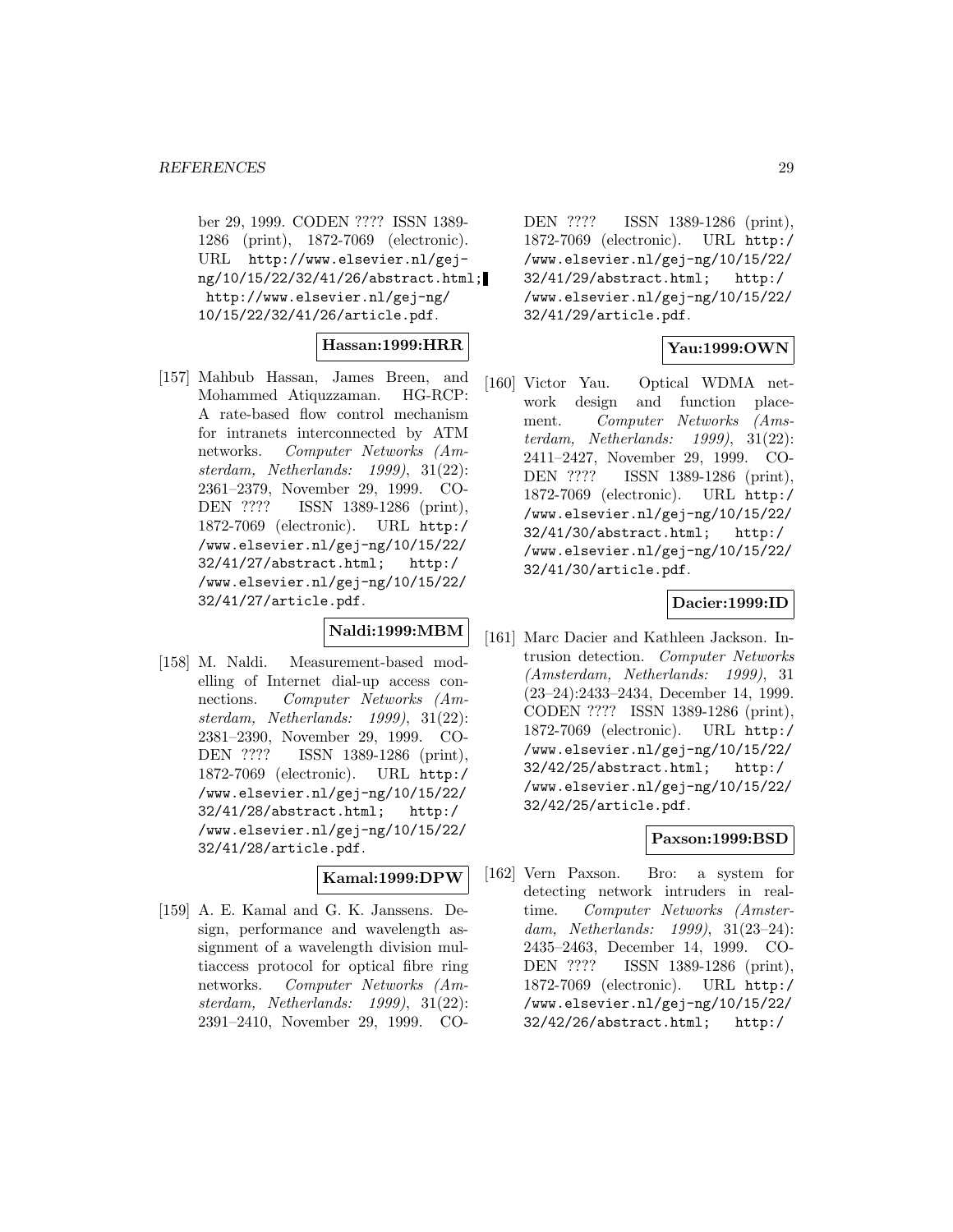/www.elsevier.nl/gej-ng/10/15/22/ 32/42/26/article.pdf.

# **Huang:1999:LSD**

[163] Ming-Yuh Huang, Robert J. Jasper, and Thomas M. Wicks. A large scale distributed intrusion detection framework based on attack strategy analysis. Computer Networks (Amsterdam, Netherlands: 1999), 31(23–24): 2465–2475, December 14, 1999. CO-DEN ???? ISSN 1389-1286 (print), 1872-7069 (electronic). URL http:/ /www.elsevier.nl/gej-ng/10/15/22/ 32/42/27/abstract.html; http:/ /www.elsevier.nl/gej-ng/10/15/22/ 32/42/27/article.pdf.

# **Sommer:1999:IDS**

[164] Peter Sommer. Intrusion detection systems as evidence. Computer Networks (Amsterdam, Netherlands: 1999), 31 (23–24):2477–2487, December 14, 1999. CODEN ???? ISSN 1389-1286 (print), 1872-7069 (electronic). URL http:/ /www.elsevier.nl/gej-ng/10/15/22/ 32/42/28/abstract.html; http:/ /www.elsevier.nl/gej-ng/10/15/22/ 32/42/28/article.pdf.

### **Sharon:1999:SMB**

[165] Oran Sharon and Adrian Segall. Session management in broadcast networks with dynamic addresses. Computer Networks (Amsterdam, Netherlands: 1999), 31 (23–24):2489–2503, December 14, 1999. CODEN ???? ISSN 1389-1286 (print), 1872-7069 (electronic). URL http:/ /www.elsevier.nl/gej-ng/10/15/22/ 32/42/29/abstract.html; http:/ /www.elsevier.nl/gej-ng/10/15/22/ 32/42/29/article.pdf.

# **Cankaya:1999:ISA**

[166] Hakki C. Cankaya and V. S. S. Nair. Improved survivability analysis for SONET SHRs. Computer Networks (Amsterdam, Netherlands: 1999), 31(23–24): 2505–2528, December 14, 1999. CO-DEN ???? ISSN 1389-1286 (print), 1872-7069 (electronic). URL http:/ /www.elsevier.nl/gej-ng/10/15/22/ 32/42/30/abstract.html; http:/ /www.elsevier.nl/gej-ng/10/15/22/ 32/42/30/article.pdf.

#### **Carter:1999:NID**

[167] Robert L. Carter and Mark E. Crovella. On the network impact of dynamic server selection. Computer Networks (Amsterdam, Netherlands: 1999), 31 (23–24):2529–2558, December 14, 1999. CODEN ???? ISSN 1389-1286 (print), 1872-7069 (electronic). URL http:/ /www.elsevier.nl/gej-ng/10/15/22/ 32/42/31/abstract.html; http:/ /www.elsevier.nl/gej-ng/10/15/22/ 32/42/31/article.pdf.

# **Peha:1999:SAC**

[168] Jon M. Peha. Scheduling and admission control for integrated-services networks: the Priority Token Bank. Computer Networks (Amsterdam, Netherlands: 1999), 31(23–24):2559–2576, December 14, 1999. CODEN ???? ISSN 1389-1286 (print), 1872-7069 (electronic). URL http://www.elsevier.nl/gej-ng/10/ 15/22/32/42/32/abstract.html; http://www.elsevier.nl/gej-ng/10/ 15/22/32/42/32/article.pdf.

#### **Kolberg:1999:EMU**

[169] Mario Kolberg, Richard O. Sinnott, and Evan H. Magill. Experiences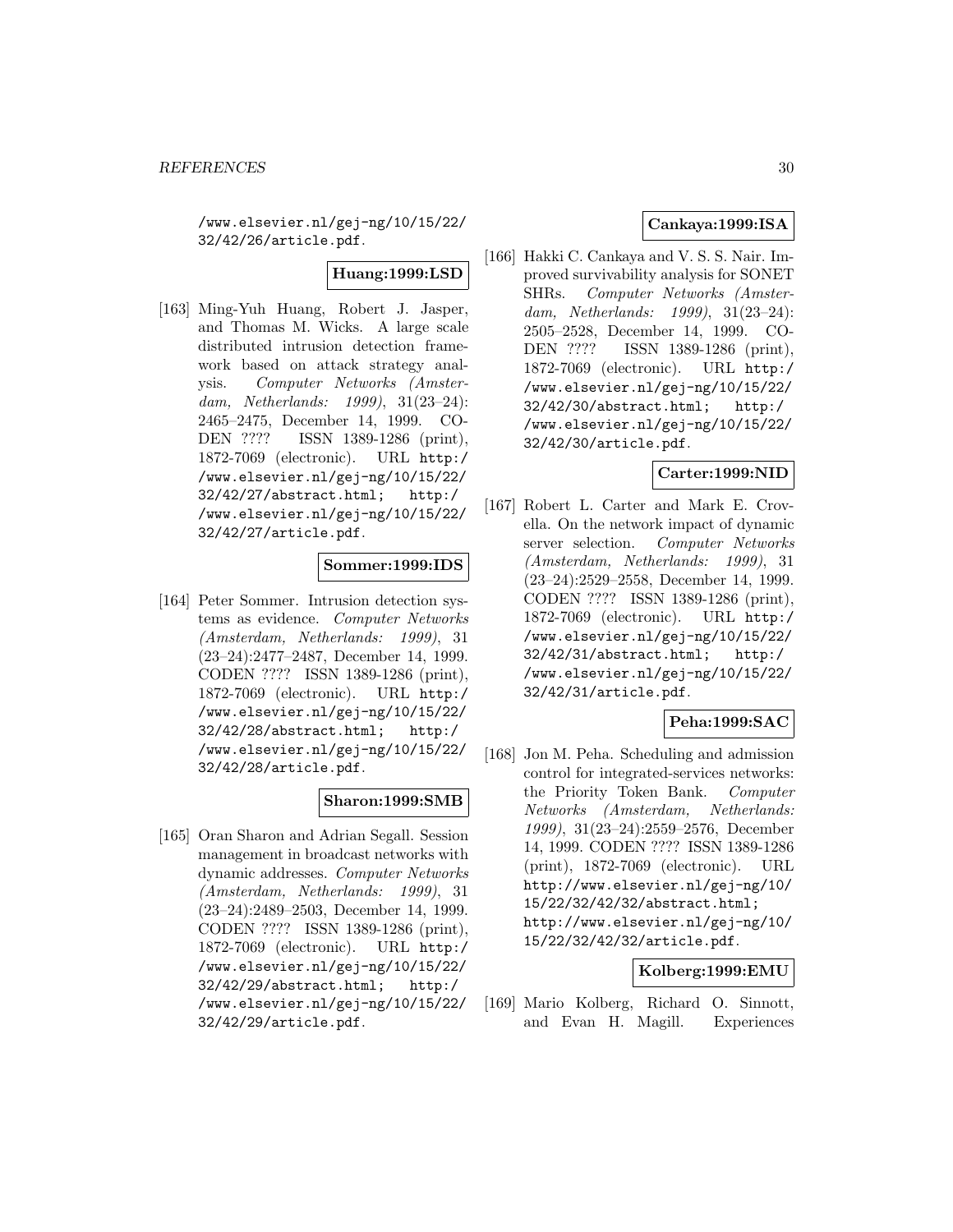modelling and using formal objectoriented telecommunication service frameworks. Computer Networks (Amsterdam, Netherlands: 1999), 31(23–24): 2577–2592, December 14, 1999. CO-DEN ???? ISSN 1389-1286 (print), 1872-7069 (electronic). URL http:/ /www.elsevier.nl/gej-ng/10/15/22/ 32/42/33/abstract.html; http:/ /www.elsevier.nl/gej-ng/10/15/22/ 32/42/33/article.pdf.

### **Anonymous:1999:Ia**

[170] Anonymous. Index. Computer Networks (Amsterdam, Netherlands: 1999), 31 (23–24):2597–2605, December 14, 1999. CODEN ???? ISSN 1389-1286 (print), 1872-7069 (electronic). URL http:/ /www.elsevier.nl/gej-ng/10/15/22/ 32/42/34/abstract.html; http:/ /www.elsevier.nl/gej-ng/10/15/22/ 32/42/34/article.pdf.

#### **Anonymous:1999:Ib**

[171] Anonymous. Index. Computer Networks (Amsterdam, Netherlands: 1999), 31 (23–24):2607–2612, December 14, 1999. CODEN ???? ISSN 1389-1286 (print), 1872-7069 (electronic). URL http:/ /www.elsevier.nl/gej-ng/10/15/22/ 32/42/35/abstract.html; http:/ /www.elsevier.nl/gej-ng/10/15/22/ 32/42/35/article.pdf.

### **Albrecht:1999:ISB**

[172] M. Albrecht, M. Frank, P. Martini, and M. Schetelig. IP services over Bluetooth: Leading the way to a new mobility. In IEEE [207], pages 2–13. ISBN 0-7695-0309-8, 0-7695-0311-X (microfiche). LCCN TK5105.5 .C66 1999. IEEE Computer Society Order Number PR00309.

# **VanHoudt:1999:PLP**

[173] B. Van Houdt, C. Blondia, O. Casals, and J. Garcia. Packet level performance characteristics of a MAC protocol for wireless ATM LANs. In IEEE [207], pages 14–23. ISBN 0-7695-0309- 8, 0-7695-0311-X (microfiche). LCCN TK5105.5 .C66 1999. IEEE Computer Society Order Number PR00309.

# **Coutras:1999:EPH**

[174] C. Coutras and P.-J. Wan. Evaluating performance of the HIPERLAN CAC layer protocol for asynchronous traffic. In IEEE [207], pages 24–33. ISBN 0-7695-0309-8, 0-7695-0311-X (microfiche). LCCN TK5105.5 .C66 1999. IEEE Computer Society Order Number PR00309.

# **Bing:1999:MPI**

[175] B. Bing. Measured performance of the IEEE 802.11 wireless LAN. In IEEE [207], pages 34–42. ISBN 0-7695-0309- 8, 0-7695-0311-X (microfiche). LCCN TK5105.5 .C66 1999. IEEE Computer Society Order Number PR00309.

### **Georgantas:1999:MBM**

[176] N. Georgantas, N. Papadoukakis, A. Liveris, and E. Sykas. Modelling of a bandwidth management scheme for DECT wireless access to a local area network. In IEEE [207], pages 43–48. ISBN 0-7695-0309-8, 0-7695-0311-X (microfiche). LCCN TK5105.5 .C66 1999. IEEE Computer Society Order Number PR00309.

### **Hope:1999:DPR**

[177] M. Hope and N. Linge. Determining the propagation range of IEEE 802.11 radio LANs for outdoor applications. In IEEE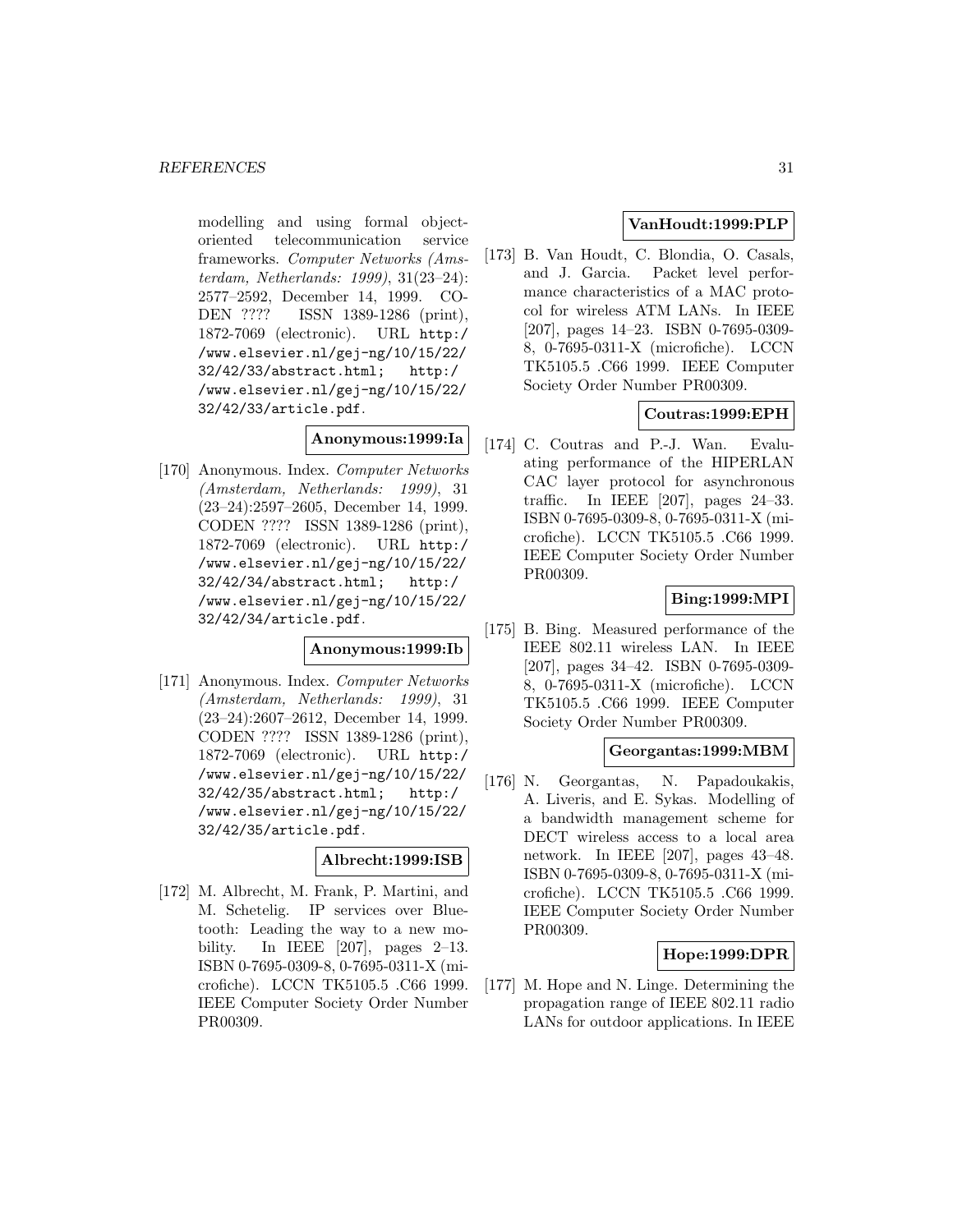[207], pages 49–51. ISBN 0-7695-0309- 8, 0-7695-0311-X (microfiche). LCCN TK5105.5 .C66 1999. IEEE Computer Society Order Number PR00309.

### **Matijasevic:1999:IMN**

[178] M. Matijasevic, D. Gracanin, K. Valavanis, and I. Lovrek. Interconnection model for networked virtual reality applications. In IEEE [207], pages 52–61. ISBN 0-7695-0309-8, 0-7695-0311-X (microfiche). LCCN TK5105.5 .C66 1999. IEEE Computer Society Order Number PR00309.

### **Takahara:1999:VBE**

[179] A. Takahara, S.-I. Tani, S. Ishihara, and T. Miyazaki. Virtual BUS: An easyto-use environment for distributed resources. In IEEE [207], pages 62–70. ISBN 0-7695-0309-8, 0-7695-0311-X (microfiche). LCCN TK5105.5 .C66 1999. IEEE Computer Society Order Number PR00309.

### **Morlang:1999:PNS**

[180] A. Morlang and I. Schieferdecker. On programming of network services. In IEEE [207], pages 71–72. ISBN 0-7695- 0309-8, 0-7695-0311-X (microfiche). LCCN TK5105.5 .C66 1999. IEEE Computer Society Order Number PR00309.

### **Roy:1999:DGA**

[181] R. Roy. Distributed gatekeeper architecture for H.323-based multimedia telephony. In IEEE [207], pages 73–76. ISBN 0-7695-0309-8, 0-7695-0311-X (microfiche). LCCN TK5105.5 .C66 1999. IEEE Computer Society Order Number PR00309.

# **Jha:1999:SSQ**

[182] S. Jha and A. Seneviratne. Synchronization skew: A QoS measurement study. In IEEE [207], pages 77–79. ISBN 0-7695-0309-8, 0-7695-0311-X (microfiche). LCCN TK5105.5 .C66 1999. IEEE Computer Society Order Number PR00309.

# **Salah:1999:PRO**

[183] K. Salah, E. Drakopoulos, and T. Elrad. Periodic route optimization for handed-off connections in wireless ATM networks. In IEEE [207], pages 80–87. ISBN 0-7695-0309-8, 0-7695-0311-X (microfiche). LCCN TK5105.5 .C66 1999. IEEE Computer Society Order Number PR00309.

### **Vandalore:1999:AAQ**

[184] B. Vandalore, R. Jain, S. Fahmy, and S. Dixit. AQuaFWiN: Adaptive QoS framework for multimedia in wireless networks and its comparison with other QoS frameworks. In IEEE [207], pages 88–97. ISBN 0-7695-0309-8, 0-7695- 0311-X (microfiche). LCCN TK5105.5 .C66 1999. IEEE Computer Society Order Number PR00309.

#### **Lazar:1999:AND**

[185] S. Lazar, D. Sidbu, S. Kodeswaran, and R. Varadharaj. ATM network discovery using mobile agents. In IEEE [207], pages 98–105. ISBN 0-7695-0309- 8, 0-7695-0311-X (microfiche). LCCN TK5105.5 .C66 1999. IEEE Computer Society Order Number PR00309.

#### **Shankaran:1999:SME**

[186] R. Shankaran, V. Varadharajan, and M. Hitchens. Secure multicast extensions for mobile networks. In IEEE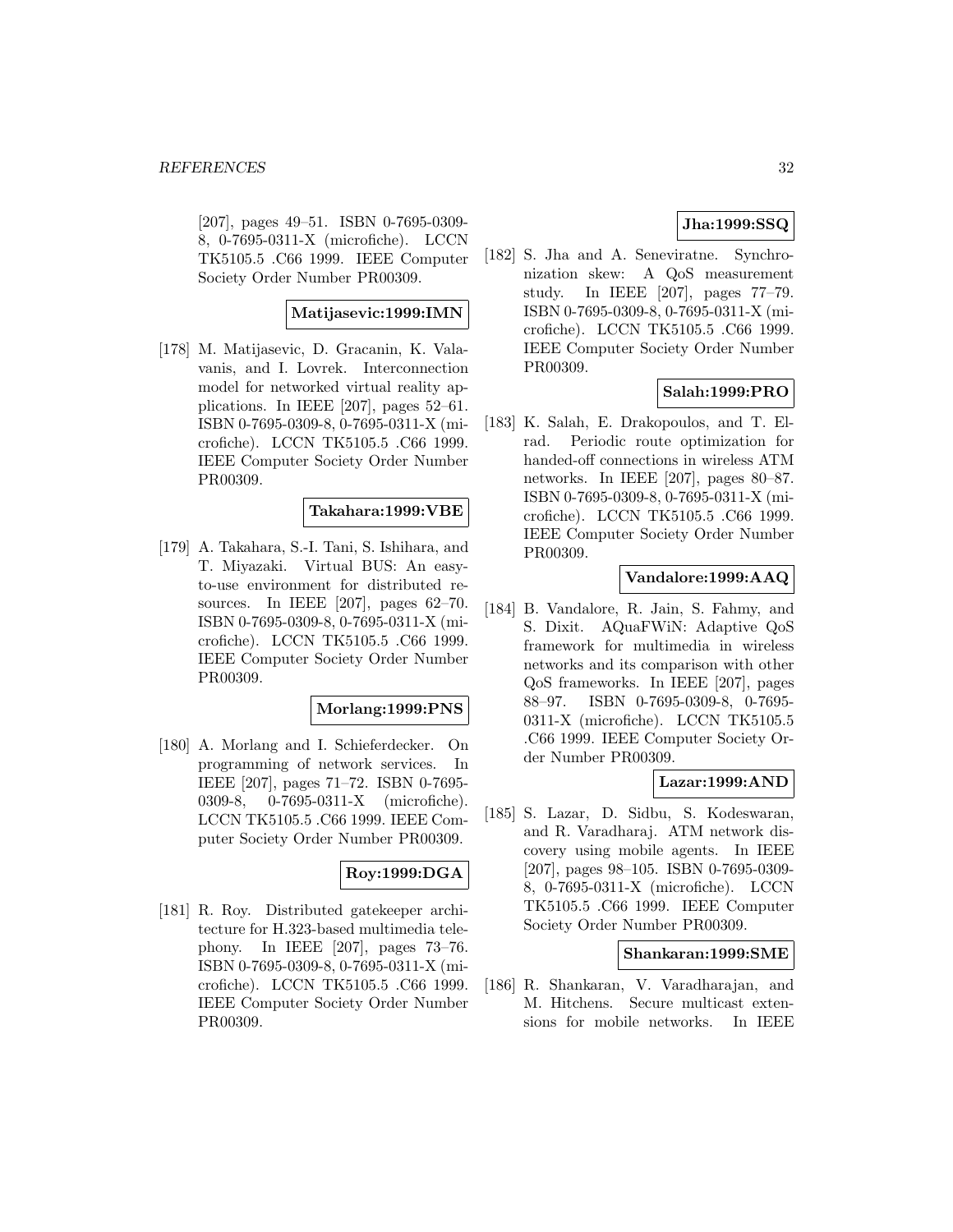[207], pages 106–116. ISBN 0-7695-0309- 8, 0-7695-0311-X (microfiche). LCCN TK5105.5 .C66 1999. IEEE Computer Society Order Number PR00309.

## **Atwood:1999:UFS**

[187] J. Atwood, M. Ghodrat, and D. Tasak. Using formal specification and observers to specify and validate the ATM signaling protocols. In IEEE [207], pages 117– 121. ISBN 0-7695-0309-8, 0-7695-0311- X (microfiche). LCCN TK5105.5 .C66 1999. IEEE Computer Society Order Number PR00309.

### **Guenter:1999:AMQ**

[188] M. Guenter, T. Braun, and I. Khalil. An architecture for managing QoS-enabled VPNs over the Internet. In IEEE [207], pages 122–131. ISBN 0-7695-0309- 8, 0-7695-0311-X (microfiche). LCCN TK5105.5 .C66 1999. IEEE Computer Society Order Number PR00309.

# **Varada:1999:DFB**

[189] S. Varada, V. Oduol, and A. Shelat. Data flow and buffer management in multi-channel data link controller. In IEEE [207], pages 132–141. ISBN 0-7695-0309-8, 0-7695-0311-X (microfiche). LCCN TK5105.5 .C66 1999. IEEE Computer Society Order Number PR00309.

### **Wan:1999:ORB**

[190] P.-J. Wan, L. Liu, and Y. Yang. Optimal routing based on super topology in hypercube WDM networks. In IEEE [207], pages 142–149. ISBN 0-7695-0309- 8, 0-7695-0311-X (microfiche). LCCN TK5105.5 .C66 1999. IEEE Computer Society Order Number PR00309.

### **Aboelela:1999:FTR**

[191] E. Aboelela and C. Douligeris. Fuzzy temporal reasoning model for event correlation in network management. In IEEE [207], pages 150–159. ISBN 0-7695-0309-8, 0-7695-0311-X (microfiche). LCCN TK5105.5 .C66 1999. IEEE Computer Society Order Number PR00309.

# **Feuser:1999:EIF**

[192] O. Feuser and A. Wenzel. On the effects of the IEEE 802.3x flow control in full-duplex Ethernet LANs. In IEEE [207], pages 160–163. ISBN 0-7695-0309- 8, 0-7695-0311-X (microfiche). LCCN TK5105.5 .C66 1999. IEEE Computer Society Order Number PR00309.

# **You:1999:TSM**

[193] C. You and K. Chandra. Time series models for Internet data traffic. In IEEE [207], pages 164–171. ISBN 0-7695-0309- 8, 0-7695-0311-X (microfiche). LCCN TK5105.5 .C66 1999. IEEE Computer Society Order Number PR00309.

### **Elteto:1999:DRT**

[194] T. Elteto and S. Molnar. On the distribution of round-trip delays in TCP/IP networks. In IEEE [207], pages 172–181. ISBN 0-7695-0309-8, 0-7695-0311-X (microfiche). LCCN TK5105.5 .C66 1999. IEEE Computer Society Order Number PR00309.

### **Wang:1999:EAE**

[195] J. Wang and S. Keshav. Efficient and accurate Ethernet simulation. In IEEE [207], pages 182–191. ISBN 0-7695-0309- 8, 0-7695-0311-X (microfiche). LCCN TK5105.5 .C66 1999. IEEE Computer Society Order Number PR00309.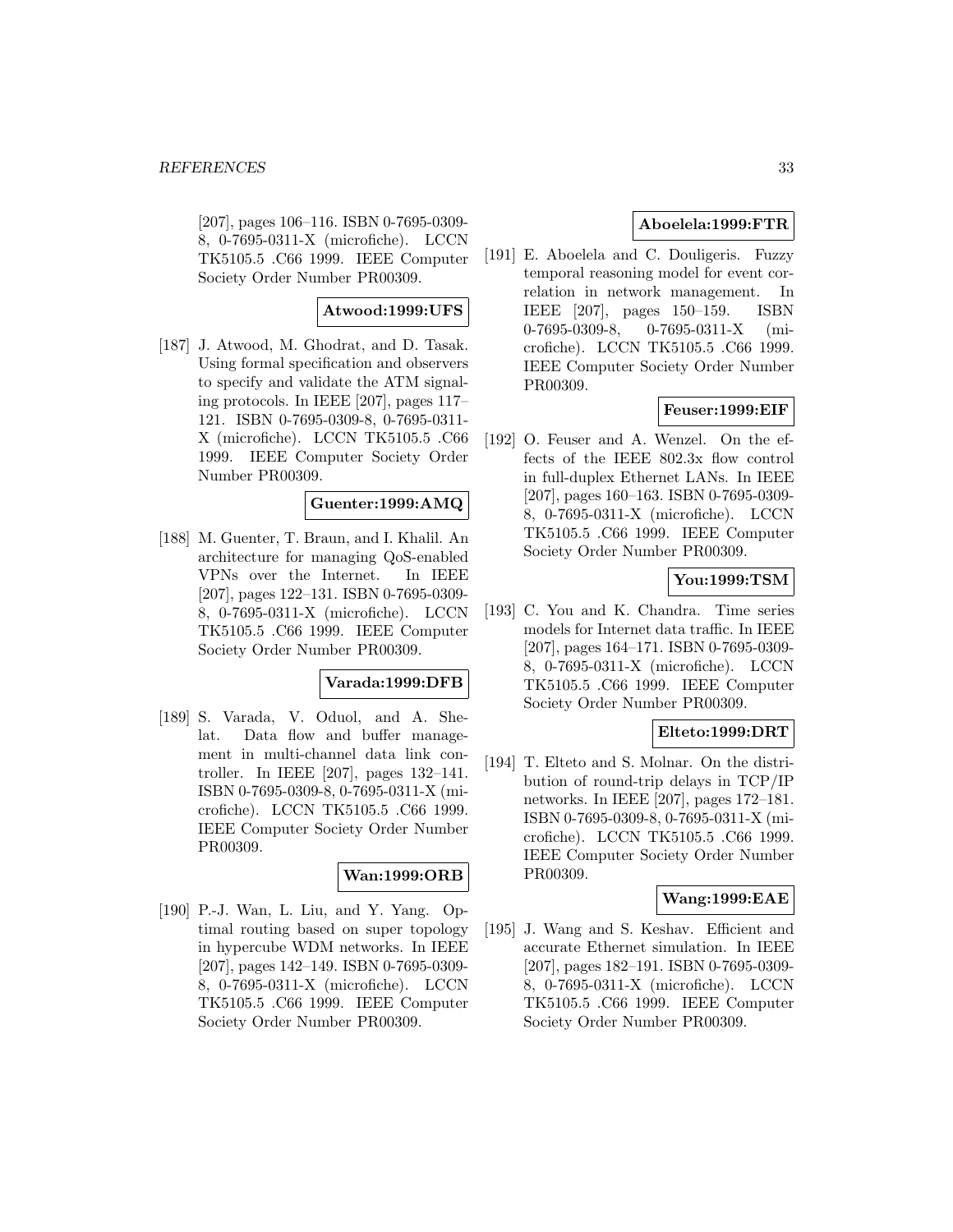### **Zhang:1999:WCS**

[196] S. Zhang and E. Lee. The worst-case scenario for transmission of synchronous traffic in an FDDI network. In IEEE [207], pages 192–203. ISBN 0-7695-0309- 8, 0-7695-0311-X (microfiche). LCCN TK5105.5 .C66 1999. IEEE Computer Society Order Number PR00309.

### **Fujinoki:1999:NSB**

[197] H. Fujinoki and K. Christensen. The new shortest best path tree (SBPT) algorithm for dynamic multicast trees. In IEEE [207], pages 204–211. ISBN 0-7695-0309-8, 0-7695-0311-X (microfiche). LCCN TK5105.5 .C66 1999. IEEE Computer Society Order Number PR00309.

### **Baatz:1999:FAS**

[198] S. Baatz, M. Frank, P. Martini, and A. Wenzel. Flow aggregation and scalability with ROBIN: End-toend regulation of bandwidth in intranetworks. In IEEE [207], pages 212–223. ISBN 0-7695-0309-8, 0-7695-0311-X (microfiche). LCCN TK5105.5 .C66 1999. IEEE Computer Society Order Number PR00309.

## **Pinto:1999:APP**

[199] J. Pinto and K. Christensen. An algorithm for playout of packet voice based on adaptive adjustment of talkspurt silence periods. In IEEE [207], pages 224– 231. ISBN 0-7695-0309-8, 0-7695-0311- X (microfiche). LCCN TK5105.5 .C66 1999. IEEE Computer Society Order Number PR00309.

**Ishibashi:1999:MSS**

[200] Y. Ishibashi, S. Tasaka, and Y. Tachibana. A media synchronization scheme with

causality control in network environments. In IEEE [207], pages 232–241. ISBN 0-7695-0309-8, 0-7695-0311-X (microfiche). LCCN TK5105.5 .C66 1999. IEEE Computer Society Order Number PR00309.

### **Amanton:1999:CPO**

[201] L. Amanton and M. Naimi. A causal-phase ordering protocol with multi-initiators for overlapped broadcasts. In IEEE [207], pages 242–253. ISBN 0-7695-0309-8, 0-7695-0311-X (microfiche). LCCN TK5105.5 .C66 1999. IEEE Computer Society Order Number PR00309.

### **Gilfix:1999:ISI**

[202] M. Gilfix. An integrated software immune system: A framework for automated network management, system health, and security. In IEEE [207], pages 254–255. ISBN 0-7695-0309- 8, 0-7695-0311-X (microfiche). LCCN TK5105.5 .C66 1999. IEEE Computer Society Order Number PR00309.

### **Choi:1999:DBD**

[203] W.-C. Choi. Decoupling bandwidth, delay and burstiness of PFQ algorithm for QoS guarantee of a leaky bucket constraint traffic. In IEEE [207], pages 256– 257. ISBN 0-7695-0309-8, 0-7695-0311- X (microfiche). LCCN TK5105.5 .C66 1999. IEEE Computer Society Order Number PR00309.

### **Chang:1999:NPS**

[204] W.-C. Chang, C.-H. Ko, Y.-H. Lee, and S.-T. Sheu. A novel prediction system for wireless LAN based on the genetic algorithm and neural network. In IEEE [207], pages 258–259. ISBN 0-7695-0309- 8, 0-7695-0311-X (microfiche). LCCN